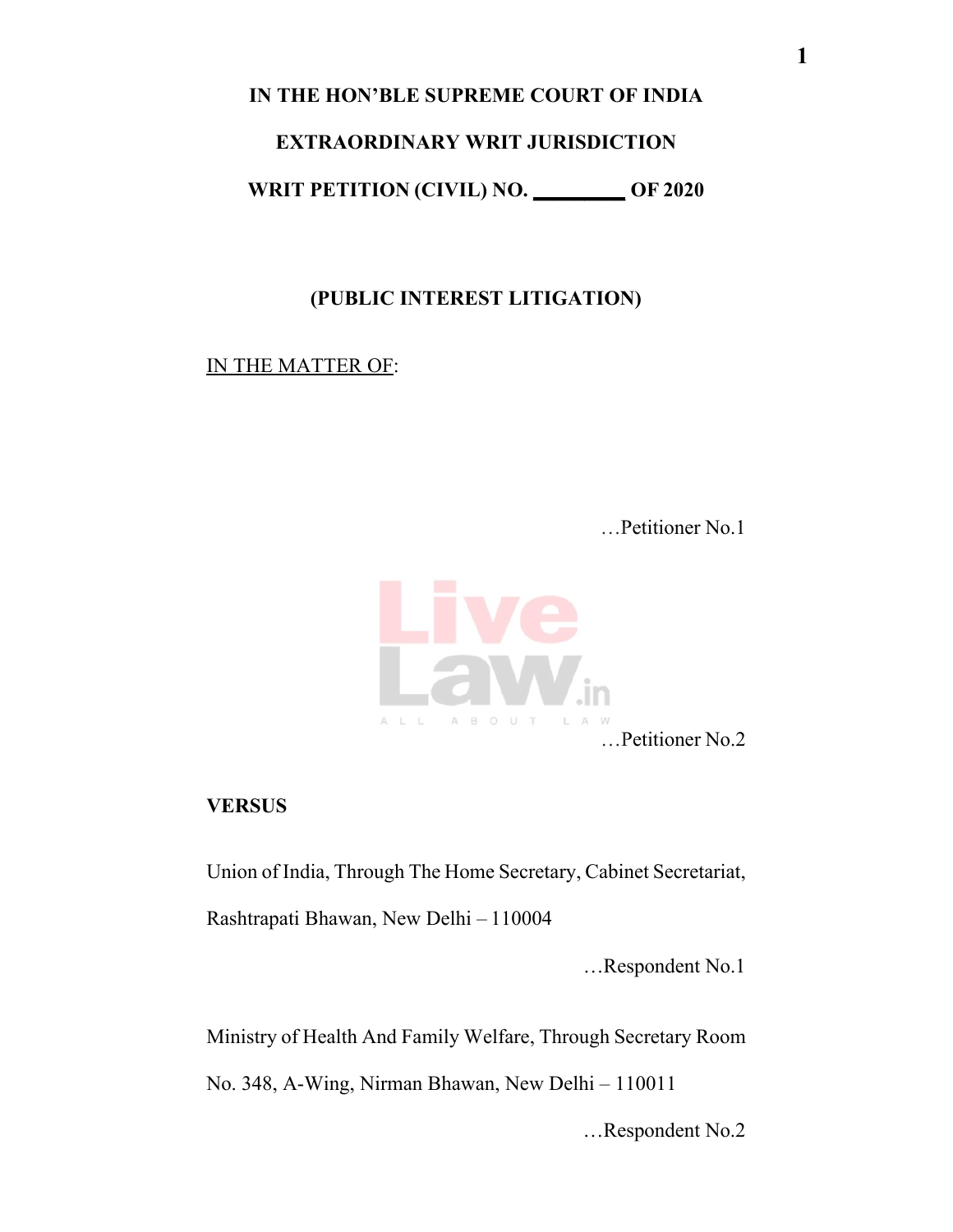Indian Council of Medical Research, through Director General, Department of Health Research, V. Ramalingaswami Bhawan, Ansari Nagar, New Delhi – 110029

…Respondent No.3

**A WRIT PETITION UNDER ARTICLE 32 OF THE CONSTITUTION OF INDIA IN THE NATURE OF PUBLIC INTERST LITIGATION FOR ISSUANCE OF A WRIT IN THE NATURE OF MANDAMUS OR ANY OTHER APPROPRIATE WRIT AGAINST THE RESPONDENTS THEREBY PRAYING BEFORE THIS HON'BLE COURT TO ISSUE DIRECTIONS FOR COLLECTION OF SAMPLES AND TESTING OF ANY/ALL ASYMPTOMATIC PERSONS IN THE CITIES AND/OR DISTRICTS AFFECTED WITH CORONAVIRUS (COVID-19) USING THE 'POOLING' METHODS FOR THE SAMPLES IN ORDER TO EXPONENTIALLY INCREASE THE NUMBER OF TESTS CONDUCTED; TO SPEED UP THE PROCESS OF TESTSTING EITHER THROUGH PROVISION OF MOBILE TESTING FACILITIES DOOR TO DOOR SAMPLE COLLECTION IN ORDER TO ENSURE WIDESPREAD ACCESSIBILITY OF THE**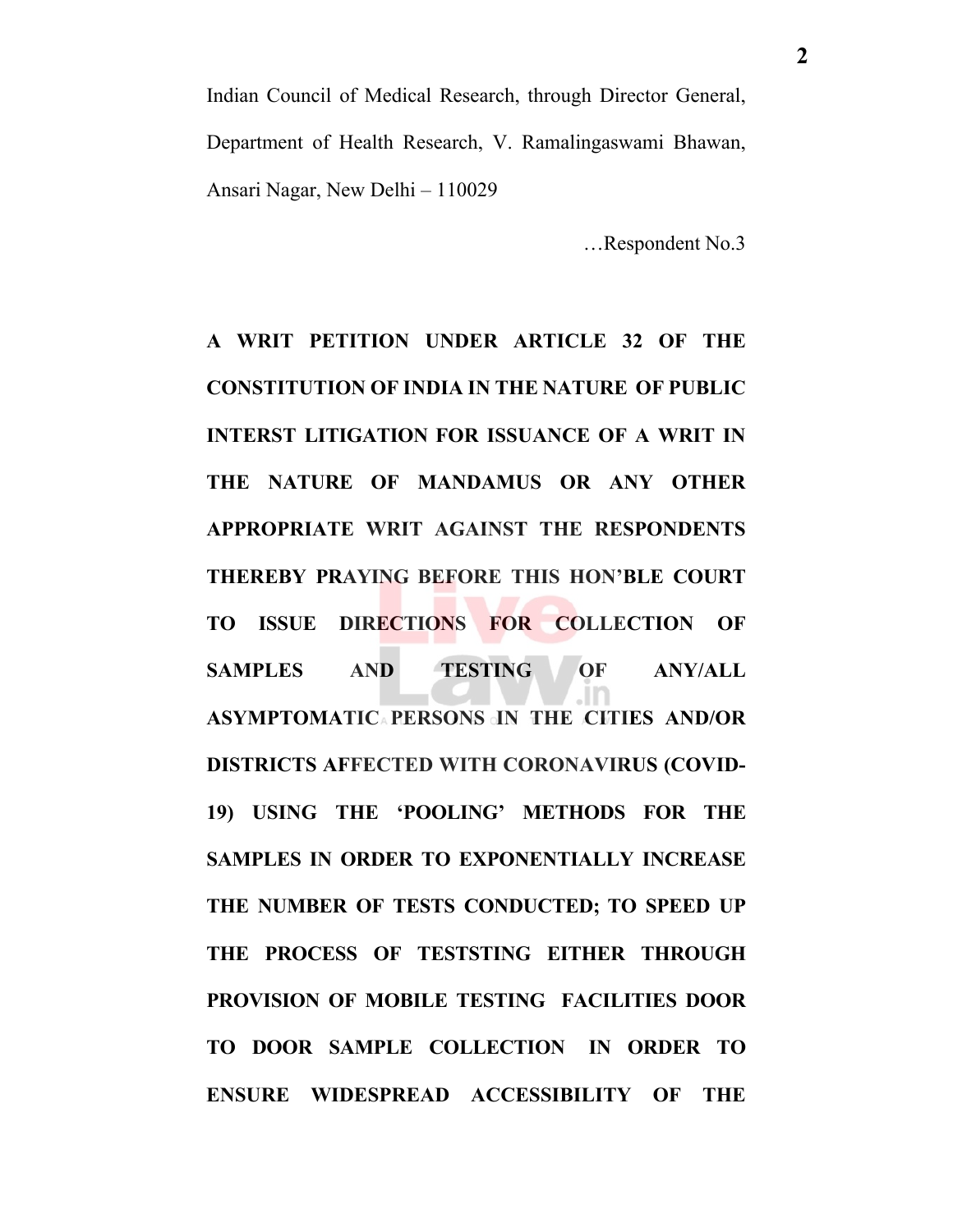**TESTING FACILITIES AND MEDICAL AND TO PREPARE AND MAKE AVAILABLE THE DATA, ONLINE, OF THE TESTS CONDUCTED, AREAS COVERED BY TESTING AND SAMPLE COLLECTION, SEGREGATED INTO TWO CATEGORIES I.E. SYMPTOMATIC AND ASYMPTOMATIC, CONTAINING NECESSARY DETAILS SUCH AS AREAS COVERED, TOTAL NO. PERSONS TESTED, WHETHER THE PERSON FOUND POSITIVE WAS SYMPTOMATIC OR ASYMPTOMATIC OR WITH ANY TRAVEL HISTORY, ETC.;**

**TO,**



**THE HON'BLE CHIEF JUSTICE OF INDIA AND HIS LORDSHIP'S COMPANION JUSTICES OF THE SUPREME COURT OF INDIA**

**THE HUMBLE PETITION OF THE PETITIONERS ABOVE- NAMED**

#### **MOST RESPECTFULLY SHOWETH:**

1. That the Petitioners above named have preferred the instant Public Interest Litigation vide a civil writ petition seeking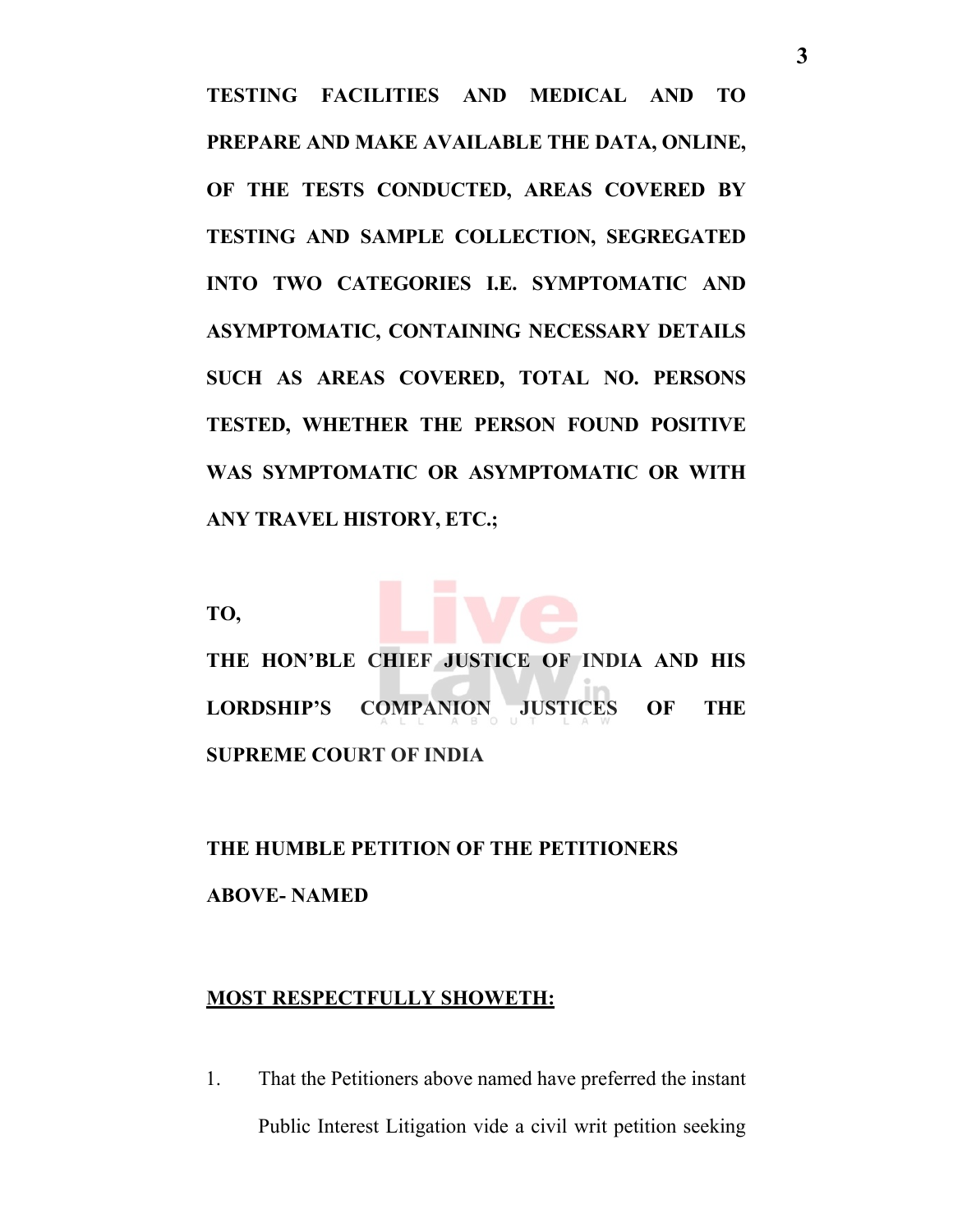an appropriate order or direction from this Hon'ble Court directing the Respondents to start 'pooling' the samples in order to exponentially increase the number of tests conducted in a day; to start conducting tests of asymptomatic persons in the cities and/or districts affected with Coronavirus (COVID-19) as a precautionary measure in order to prevent/stop further spread and causing of deaths due to outbreak of the COVID-19 Corona virus; to start Mobile Testing Facilities in order to ensure widespread accessibility of the testing facilities and medical aid, facilitate door to door testing and/or thermal screening in the affected areas to identify the exact number of persons affected with the outbreak of COVID-19 and provide them with medical help and facilities.

- 2. That the Petitioners are acting bonafide for the welfare and benefit of the society as a whole in filing the present PIL before this Hon'ble Court. The Petitioners have no vested personal interest in the subject.
- 3. That On 18.02.2020 An article published by The Times of India reported that in China on 12.12.2019 doctors

.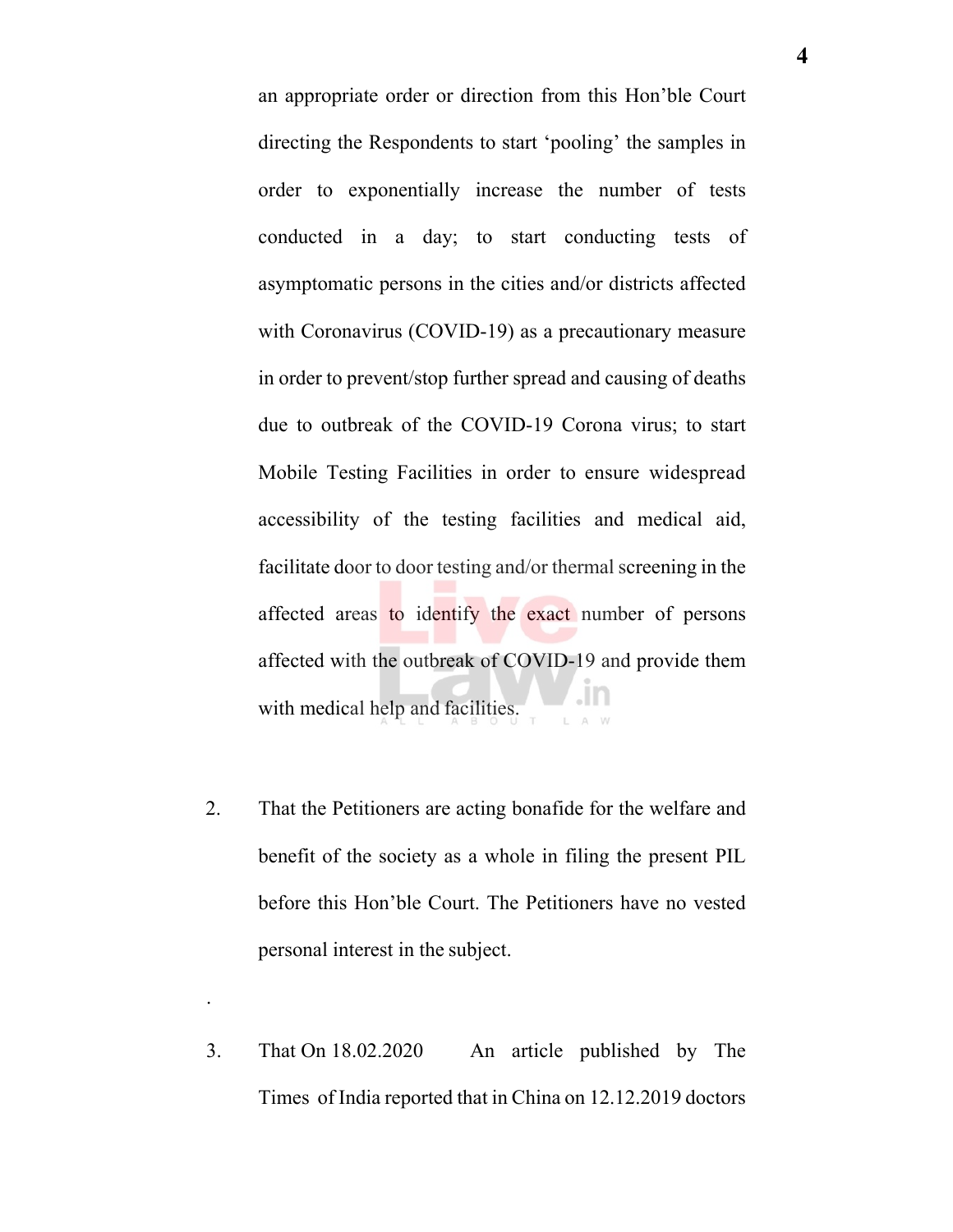first noticed a Chinese patient display symptom of a highly contagious disease; Furthermore on 26.12.2019 it was reported that in the capital of Hubei Province, Central China, scientists began studying the novel contagious disease, wherein the preliminary genetic sequencing data indicated presence of a coronavirus severe acute respiratory syndrome (SARS). Moreover, on 22.01.2020 The Chinese Authorities ordered quarantine of more than 60 million people in the Hubei Province, Wuhan. Copy of an article published in the Times of India dated 18.02.2020 titled '4 key dates, 4 missed chances: How China failed to contain coronavirus' is marked and annexed as **ANNEXURE 1.**

4. That on 29.02.2020 An article published by the Live Mint reported that India is yet to develop a robust primary care, quality emergency response infrastructure. Furthermore, it emphasized on need of our Country to promptly review its lab capabilities to ensure effective and quick diagnosis if the virus spreads in-country. At least one hospital per city should be made ready with quarantine facility. Copy of the article published in Live Mint dated 29.02.2020 titled 'Coronavirus: Crucial India be extra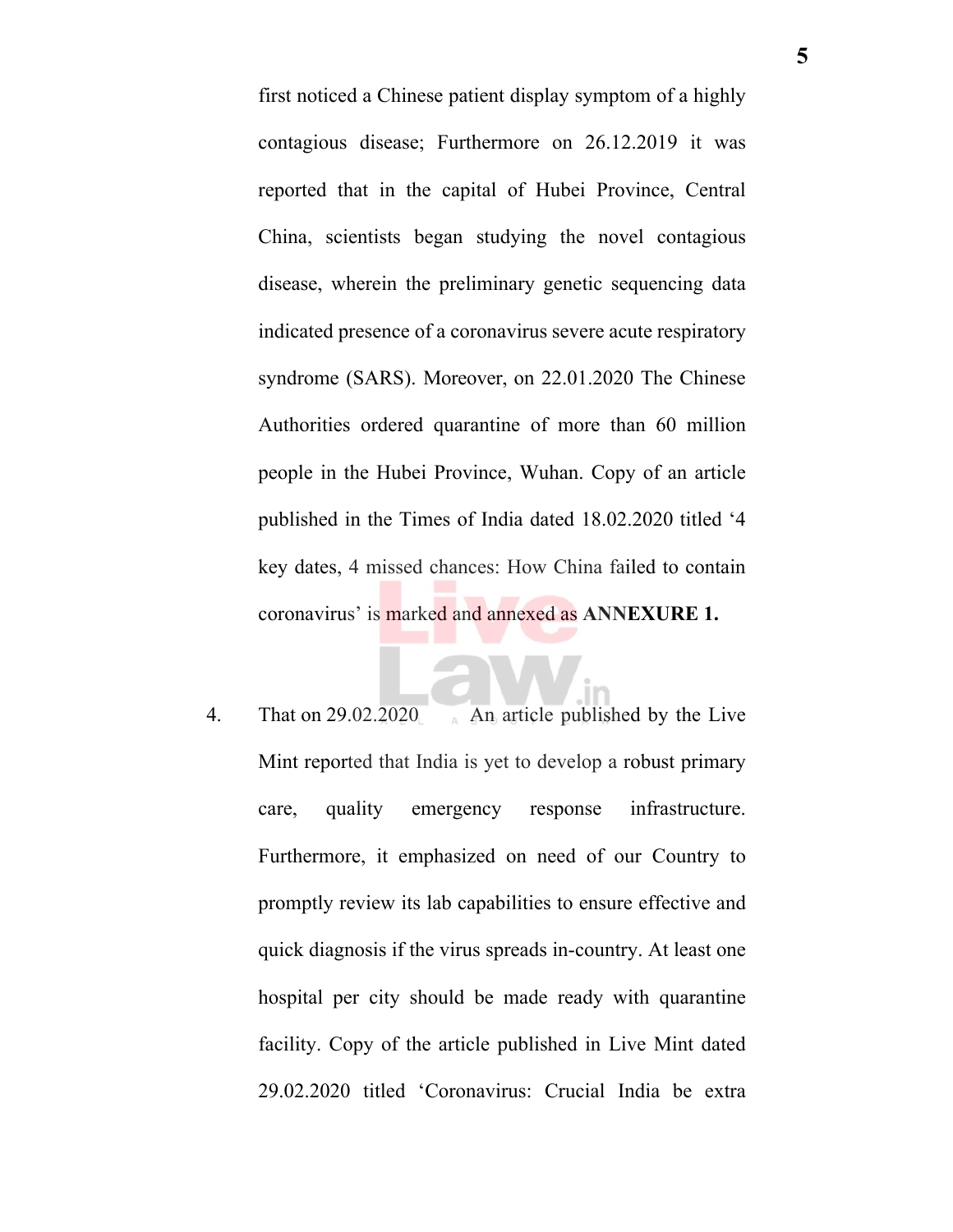vigilant, health experts say' is marked and annexed as **ANNEXURE 2.**

- 5. That on 05.03.2020 Suo-moto statement of the Hon'ble Health Minister stated that World Health Organization (WHO) has declared this outbreak as a "Public Health Emergency of International Concern" (PHEIC) on 30th January 2020 and raised the level of global risk to "very high" on 28<sup>th</sup> February, 2020. Though WHO has not declared COVID-19 to be Pandemic, it has asked the countries to remain prepared. It is worth highlighting that India initiated required preparedness and action at field level since 17th January itself, much before the advice from WHO. Copy of the Suo-moto statement of the Hon'ble Minister of Health dated 05.03.2020 is marked and annexed as **ANNEXURE 3.**
- 6. That on 06.03.2020 It was documented that since the outbreak of COVID-19 was reported and China reported 1,02,050 with 3,494 deaths; Iran reported 4,747 cases with 124 deaths; Italy reported cases 4,636 with 197 reported deaths.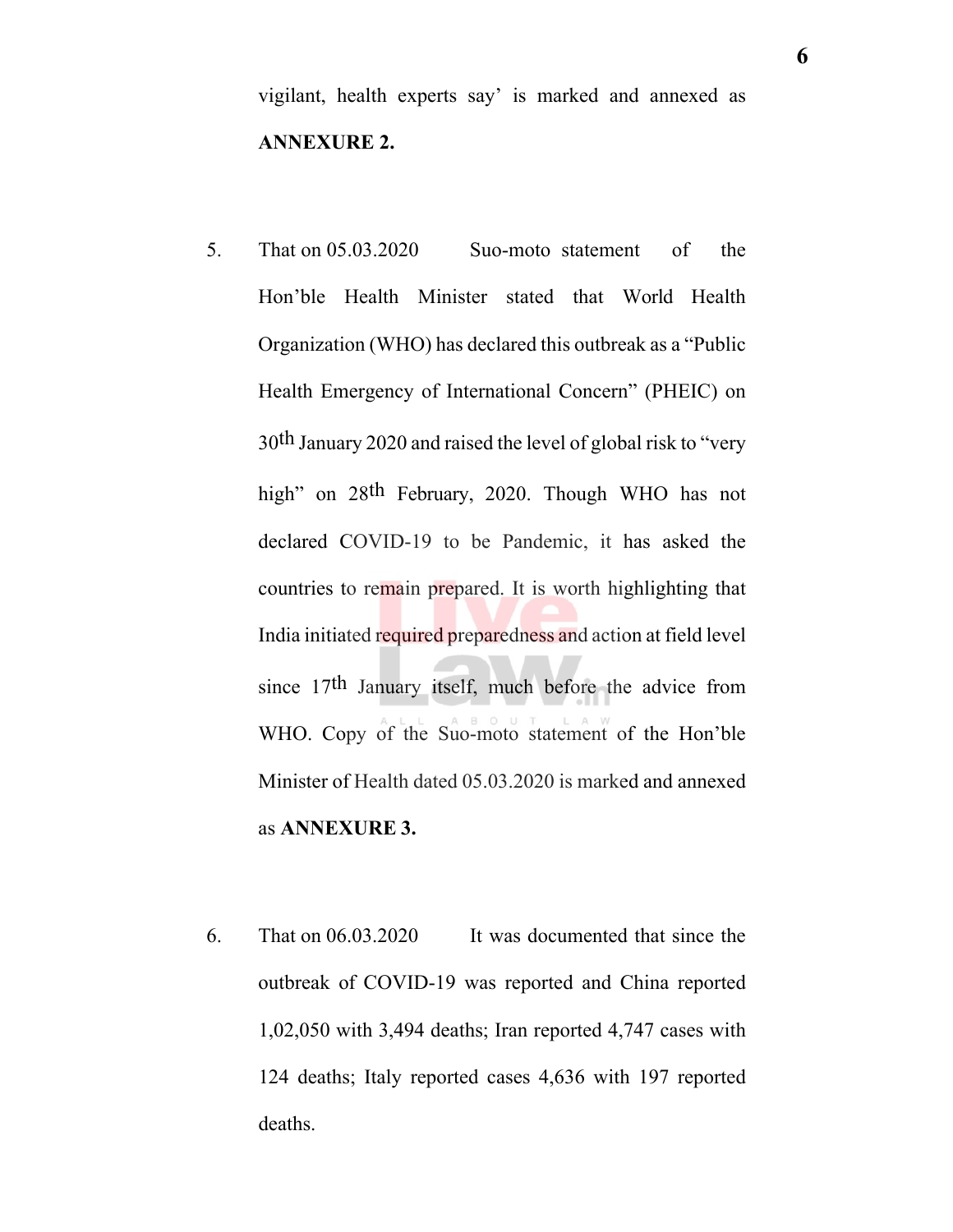- 7. That on 06.03.2020 The Ministry of Health and Family Welfare, Government of India notified suspension of visas for persons travelling from Republic of China, Italy, Iran, South Korea, Japan. Copy of the Notification released by the Ministry of Health and Family Welfare dated 06.03.2020 is marked and annexed as **ANNEXURE 4.**
- 8. That on 07.03.2020 An article published on BBC it was reported that India had tested more than 6,00,000 people for the virus at the country's 21 airports and 77 seaports as stated by Health Minister Harsh Vardhan. He stated that "India is thoroughly prepared to handle any situation that could emerge. We are alert, meticulous and conscious," The article also reported that all this sounds impressive, but may still be not enough to prevent an outbreak. For one, the real extent of the spread of the infection may not be clear, despite the screening at air and sea ports. The incubation period - between infection and showing any symptoms - lasts up to 14 days. Some researchers say it may even be up to 24 days. That means many people who test negative at air and seaports may be carrying the infection into India's teeming cities and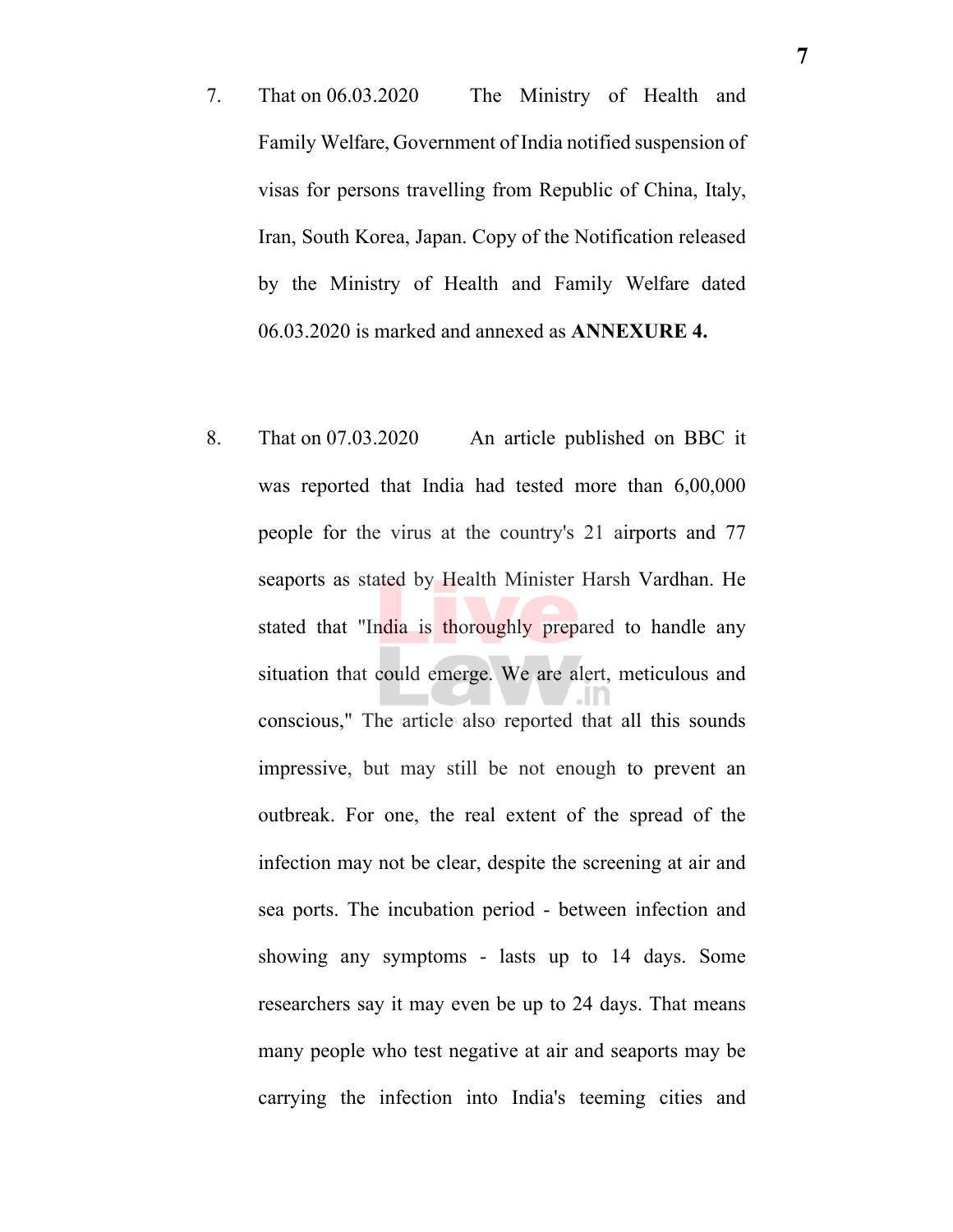villages. Chief Scientist at the WHO Soumya Swaminathan said "Airport entry screening is good and should be continued, but that's not going to be sufficient now. We have to put in place other surveillance mechanisms through systems India already has." "What is needed is an agile and evidence based graded response, adapting to the changing epidemiology of the disease. Being a vast country, actions and decisions will need to be decentralised, but wellcoordinated,". Copy of the article published in BBC titled as "Coronavirus: Is India prepared for an outbreak?" dated 07.03.2020 is marked and annexed as **ANNEXURE 5.**

9. That on 10.03.2020 An article published in Financial times reported how are the hardest hit countries are responding against the Corona Virus. The report published in the article states that South Korea conducts mass public testing programme in response to a severe outbreak in the country. Officials have sought to test anyone who might have been exposed to the virus, including many asymptomatic patients as well as those with symptoms. Italy adopted a similar strategy to South Korea and has tested anyone who might have been exposed to the virus, as well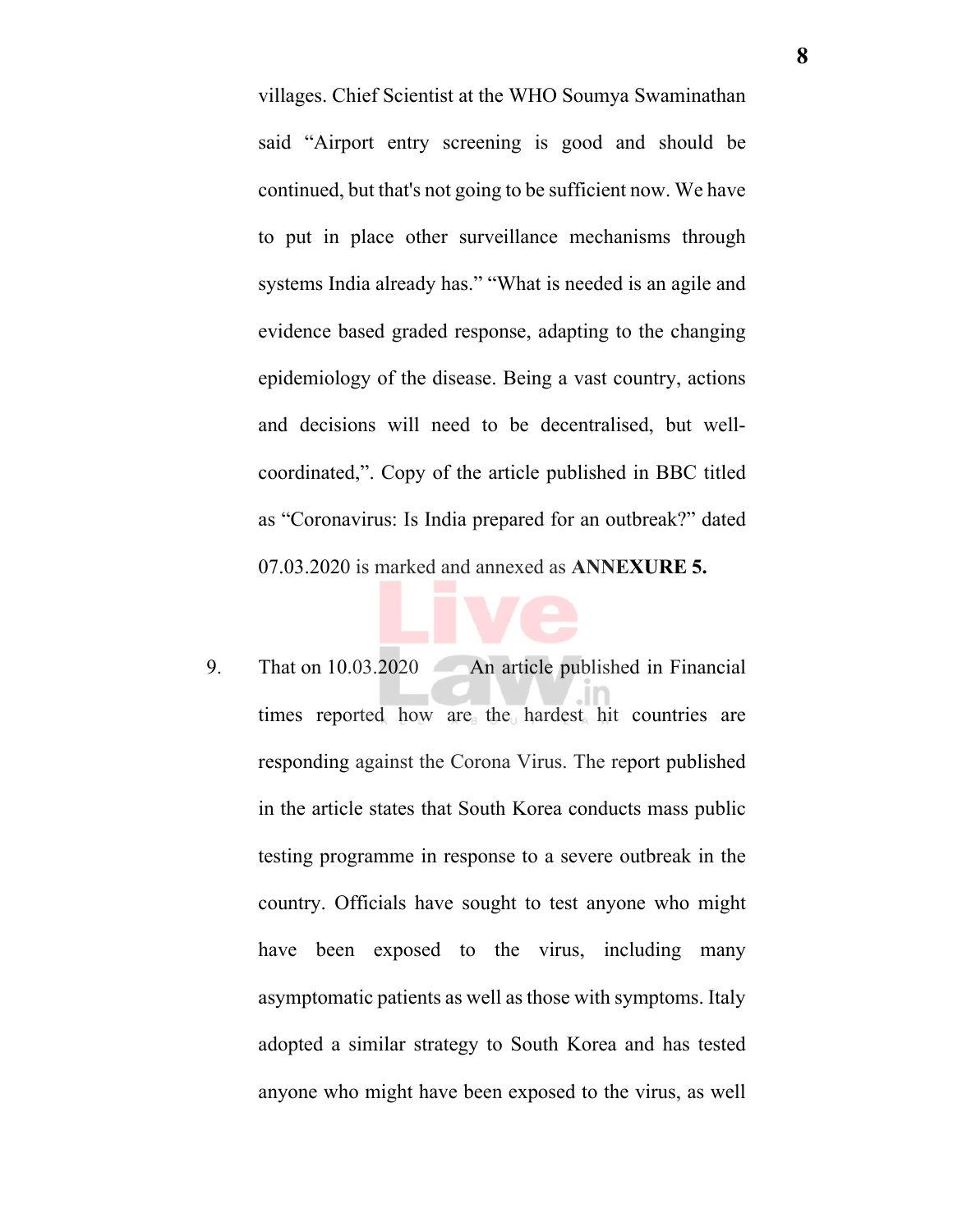as those with symptoms. A virologist stated that "Especially during the initial stage of the contagion, the strategy of over testing was certainly right and sensible." Copy of the article titled as "Coronavirus testing: how are the hardest-hit countries responding?" published in Financial Times dated 10.03.2020 is marked and annexed as **ANNEXURE 6.**

- 10. That on 11.03.2020 WHO declared coronavirus as a pandemic which implies that the disease is spreading in multiple countries of the world at the same time.
- 11. That on 12.03.2020 The Central invoked Section 2 of the Epidemic Disease Act, 1897 with a direction to all the States and Union Territories which states as follows: ALL ABOUT LAW

*"Section 2 of the Act empowers state governments/UTs to take special measures and formulate regulations to contain any outbreak. The Section says: When at any time the state government is satisfied that the state or any part thereof is visited by, or threatened with, an outbreak of any dangerous epidemic disease, the state government, if it thinks that the ordinary provisions of the law for the time being in force are insufficient for the purpose, may take, or require or*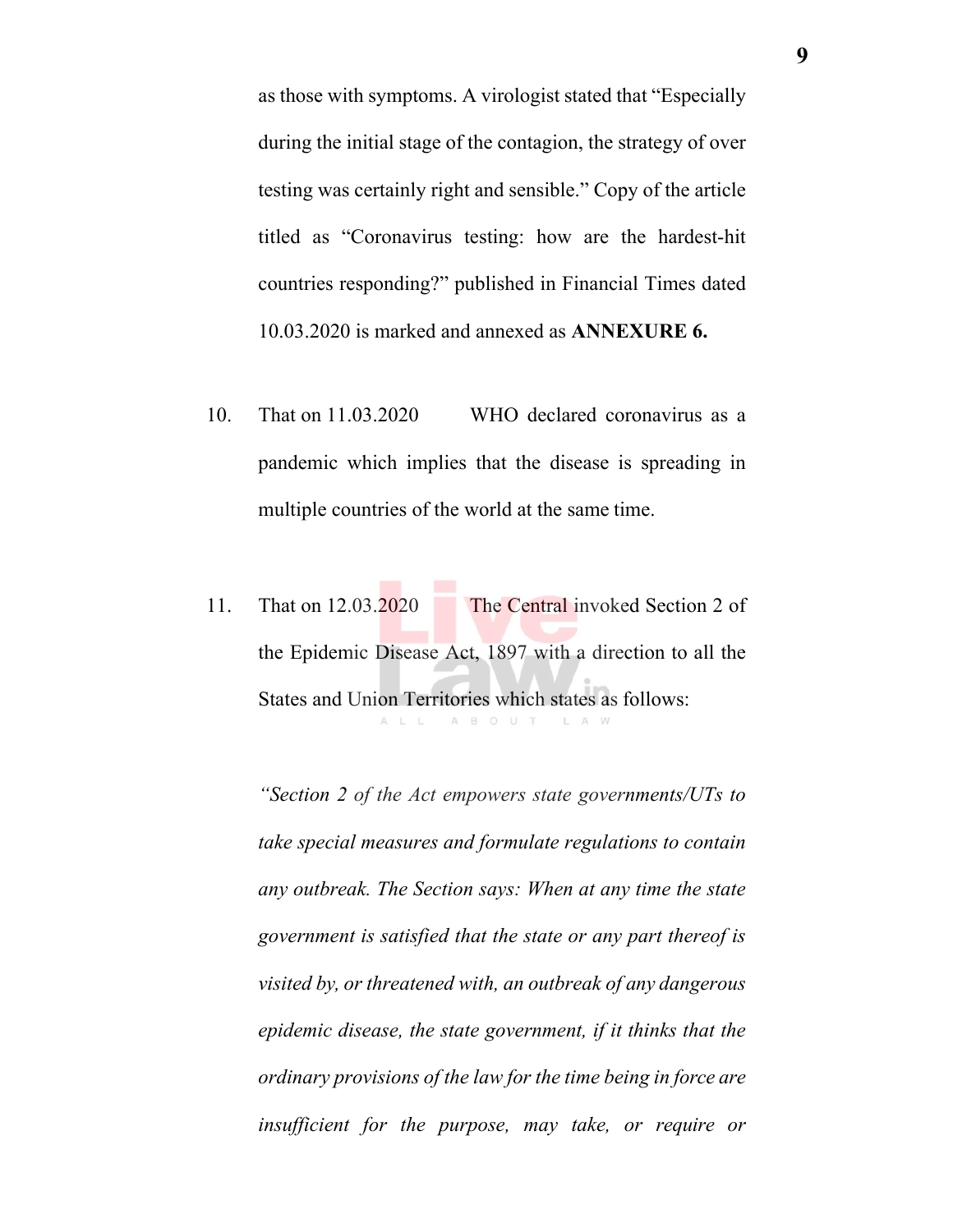*empower any person to take, such measures and, by public notice, prescribe such temporary regulations to be observed by the public or by any person or class of persons as it shall deem necessary to prevent the outbreak of such disease or the spread thereof, and may determine in what manner and by whom any expenses incurred (including compensation if any) shall be defrayed.* 

*In particular and without prejudice to the generality of the foregoing provisions, the state government may take measures and prescribe regulations for the inspection of persons travelling by railway or otherwise, and the segregation, in hospital, temporary accommodation or otherwise, of persons suspected by the inspecting officer of being infected with any such disease.*

*Section 3 is on penalty: "Any person disobeying any regulation or order made under this Act shall be deemed to have committed an offence punishable under section 188 of the Indian Penal Code (45 of 1860);*

*Section 4; Protection to persons acting under Act: "No suit or other legal proceeding shall lie against any person for anything done or in good faith intended to be done under*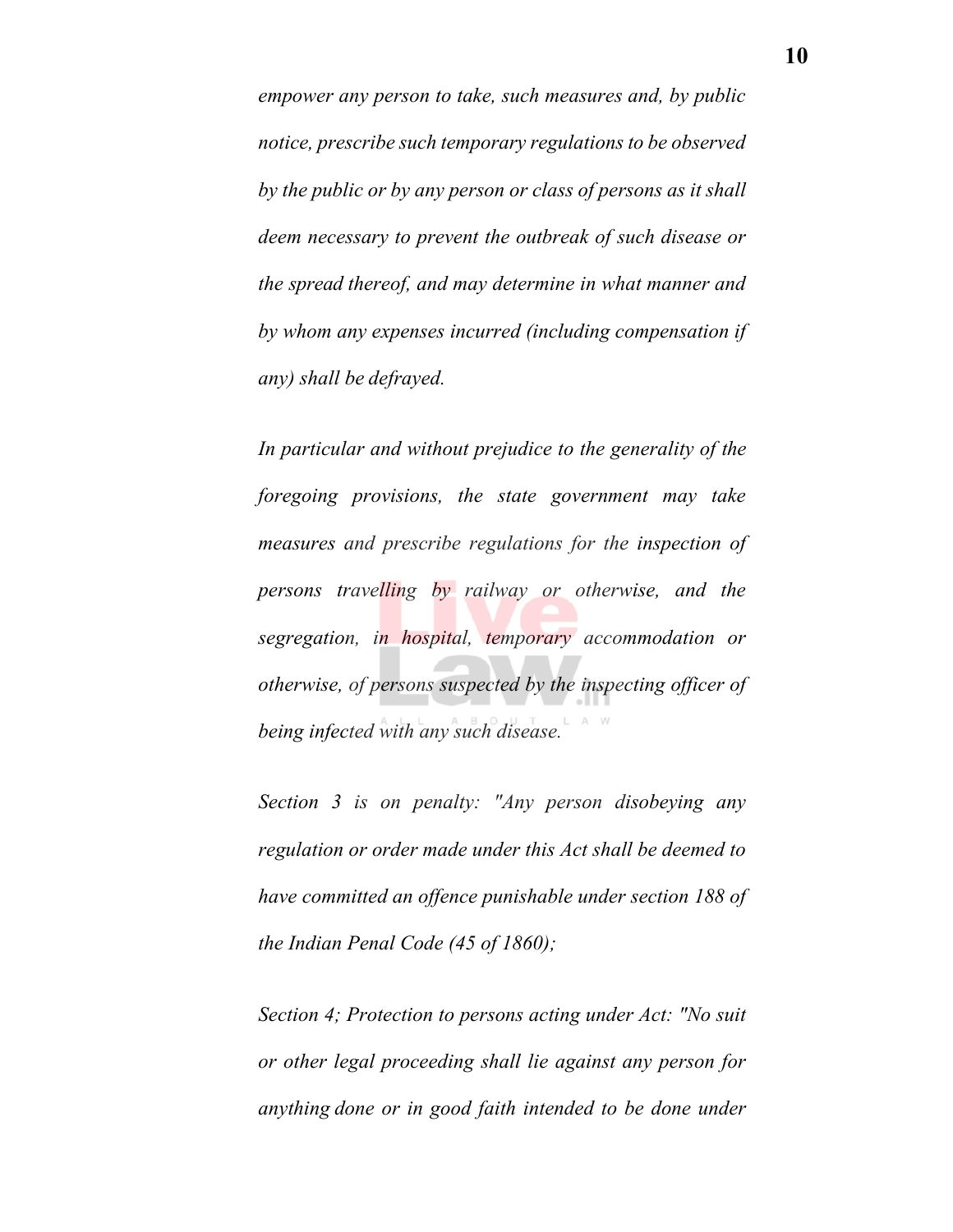- 12. That on 14.03.2020 An article published by the Scroll.in reported that India has tested the lowest number of persons for COVID-19, estimated around 5900 persons (as of 13.03.2020), as compared to other countries. It reported opinion of experts stating the India's narrow criteria for testing as being the reason for low figures for COVID-19. Copy of an article published in Scroll.in dated 14.03.2020 titled 'Is India testing enough for coronavirus' is marked and annexed as **ANNEXURE 7.**
- 13. That on 20.03.2020 Indian Council of Medical Research Published a "Revised Strategy of COVID19 testing in India (Version 3, dated 20/03/2020)", with the objective "To provide reliable diagnosis to all individuals meeting the inclusion criteria of COVID19 testing." The current strategy talks about testing of "All symptomatic individuals" and "Asymptomatic direct and high-risk contacts of a confirmed case should be tested once between day 5 and day 14 of coming in his/her contact." Copy of the Revised Strategy of COVID19 testing in India dated 20.03.2020 is marked and annexed as **ANNEXURE 8.**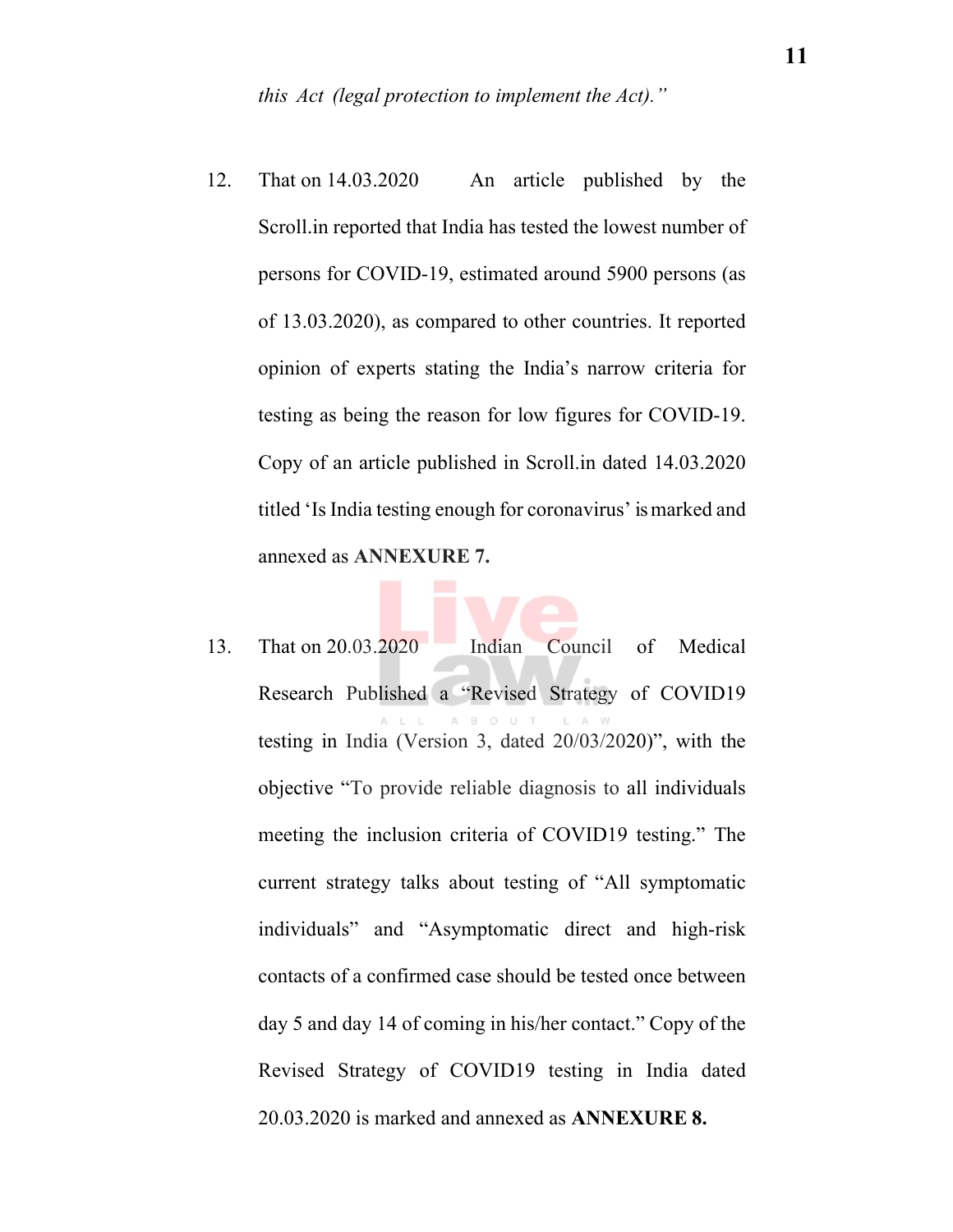14. That on 23.03.2020 An article published in the World Economic Forum reported that people with mild or no symptoms could be spreading COVID-19. As many as six in 10 people infected with coronavirus may be unaware that they have the disease, according to a number of papers studying the outbreak. Researchers suspect there is an undetected pool of people who have mild or no symptoms, according to an article in Nature. That is because an increasing number of infected people have not travelled to epidemic hotspots, or come into contact with people with confirmed cases of COVID-19. This is different from unreported cases, those that are missed because authorities are not carrying out enough tests or people in the early stages of the virus who are not yet showing symptoms. Furthermore, it was reported that a new study suggests there were 37,400 people with the virus in Wuhan who authorities did not know about, and who had mild or no symptoms but could still be contagious. Copy of the article dated 23.03.2020, published in World Economic Forum, titled "People with mild or no symptoms could be spreading COVID- 19", is marked and annexed as **ANNEXURE 9.**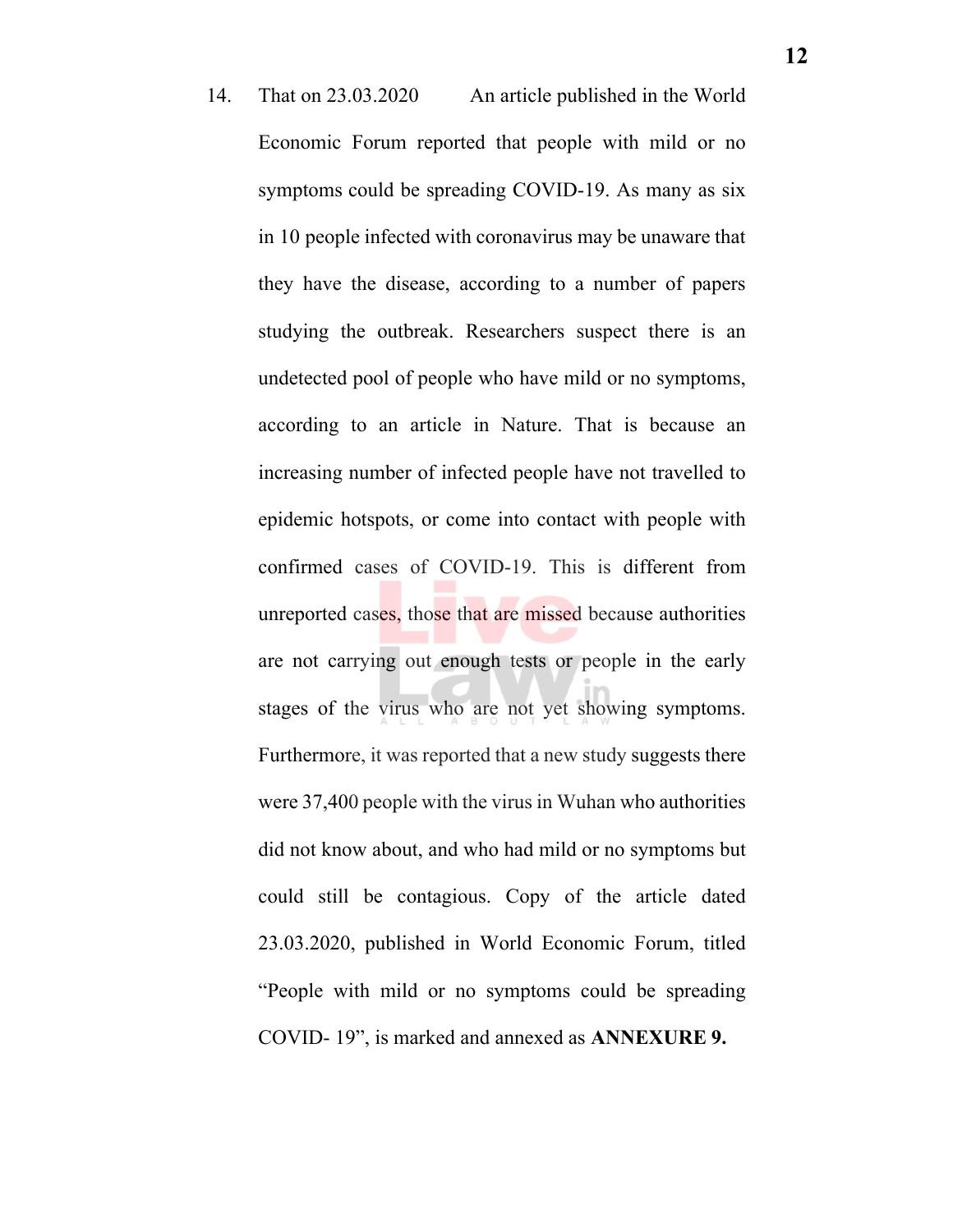15. That on 24.03.2020 An article published in Germany's International Broadcaster Deutsche Welle (DW) reported that upto 30% of the cases of coronavirus are asymptomatic. Information released by the Chinese government, and reported in the South China Morning Post newspaper, suggests that the number of "silent carriers" – that's people who have tested positive for the Covid-19 coronavirus but who show no symptoms, or delayed symptoms — could be as high as 30%. Those Chinese data have been confirmed by a group of Japanese experts, led by Hiroshi Nishiura, an epidemiologist at Hokkaido University. Among the Japanese patients evacuated from Wuhan, the center of the coronavirus outbreak, 30.8% were asymptomatic. The Japanese experts have written a letter to the International Journal of Infectious Diseases and stated that "substantial number of cases are underdiagnosed." The article also states that in most European Union countries and the USA, where only people with symptoms are tested for coronavirus, the number of infections is rising rapidly. Meanwhile, in China and South Korea, where the earliest cases of COVID-19 were detected, the number of new infections is in decline. In both countries, people are tested regardless of whether they show symptoms or not. Copy of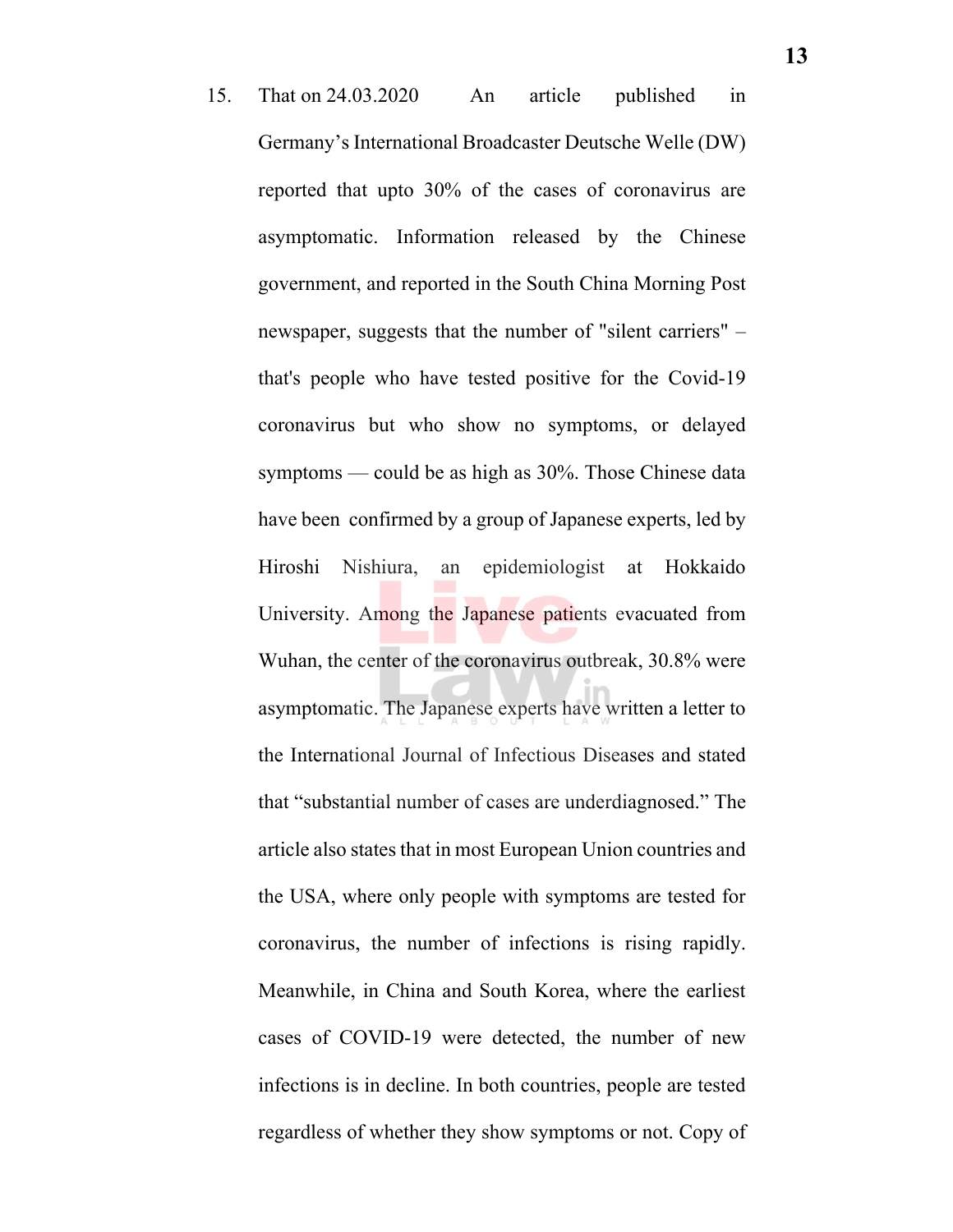the article titled "Up to 30% of coronavirus cases asymptomatic", published in Germany's International Broadcaster Deutsche Welle (DW) dated 24.03.2020 is marked and annexed as **ANNEXURE 10.**

16. That on 25.03.2020 An article published by the medRxiv reported the development of pooled testing strategy wherein randomized group testing optimized per country could double the number of tested individuals from 1.85M to 3.7M using only 671k more tests. This strategy is well-suited to supplement testing for asymptomatic and mild cases who would otherwise go untested, and enable them to adopt behavioral changes to slow the spread of COVID-19. This article proposes the testing of individuals who do not meet current test criteria, as critical care resources are not essential for asymptomatic cases. Individuals with a high case probability can be excluded from groups and tested individually using either existing criteria for screening or newly developed survey instruments. Among individuals presently excluded by testing guidelines, grouped testing is an effective strategy for finding asymptomatic cases that would otherwise be missed. Copy of the articled dated 25.03.2020 published by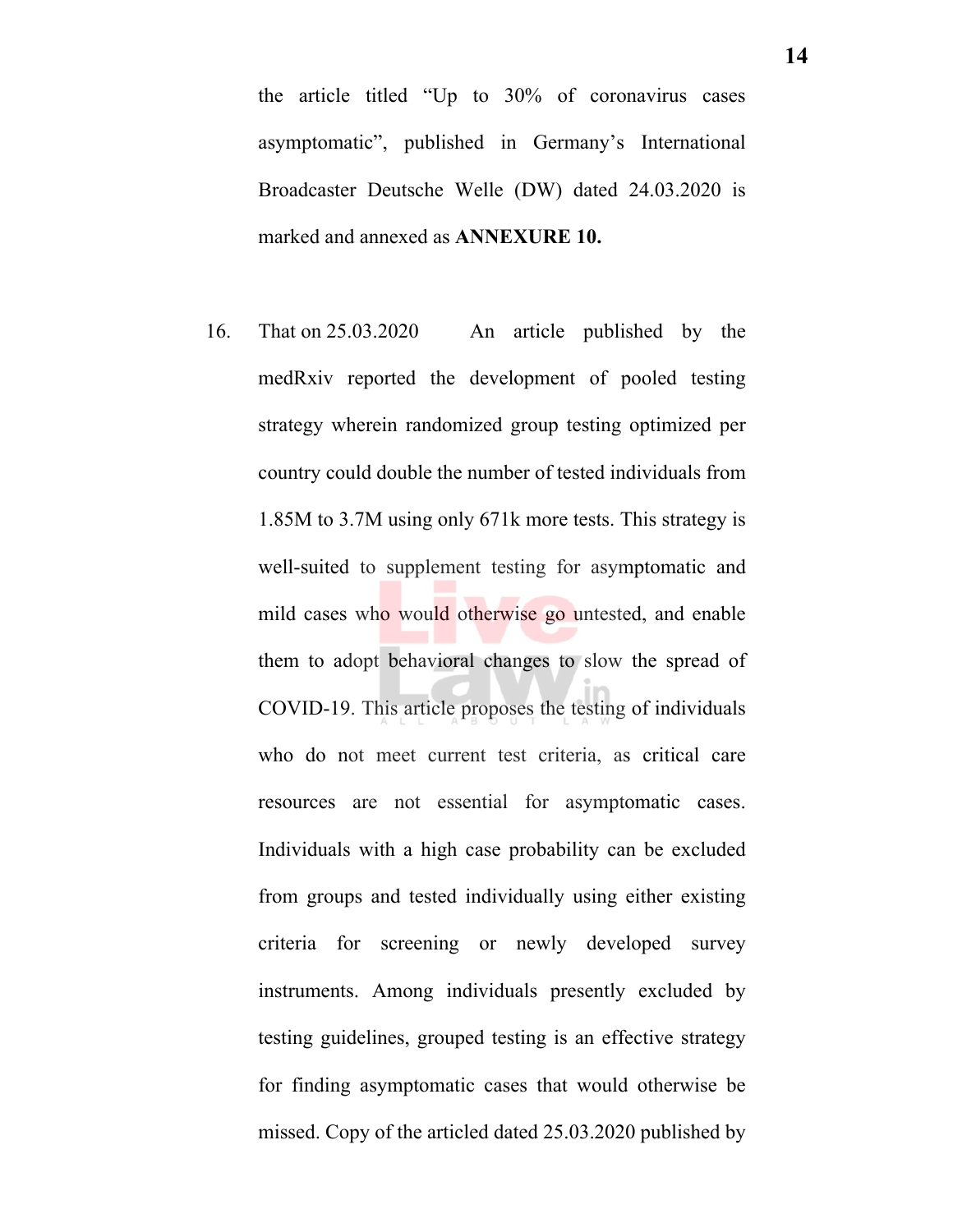the medRxiv, titled as "Evaluation of Group Testing for SARS-CoV-2 RNA" is marked and annexed as **ANNEXURE 11.** 

- 17. That on 25.03.2020 A news article published on Nebraska TV reported that Governor Pete Ricketts of Nebraska has stated that state is 'pooling' tests now, so combining five tests into one test tube. If it comes back 'negative,' then you know all were negative; if one was 'positive,' then those five will have to be retested. So that expands capacity to 400+ tests a day by public labs. Copy of the news article dated 25.03.2020 published by the NebraskaTV, titled as "Governor Ricketts: State working to expand coronavirus testing", is marked and annexed as **ANNEXURE 12.**
- 18. That on 30.03.2020 An article published on Contagion reported that a case study of a family in Zhejiang province, China, shows how coronavirus disease 2019 (COVID-19) can spread before symptoms of the disease emerge. The large number of patients infected with the virus who show few or no symptoms— estimated to be as high as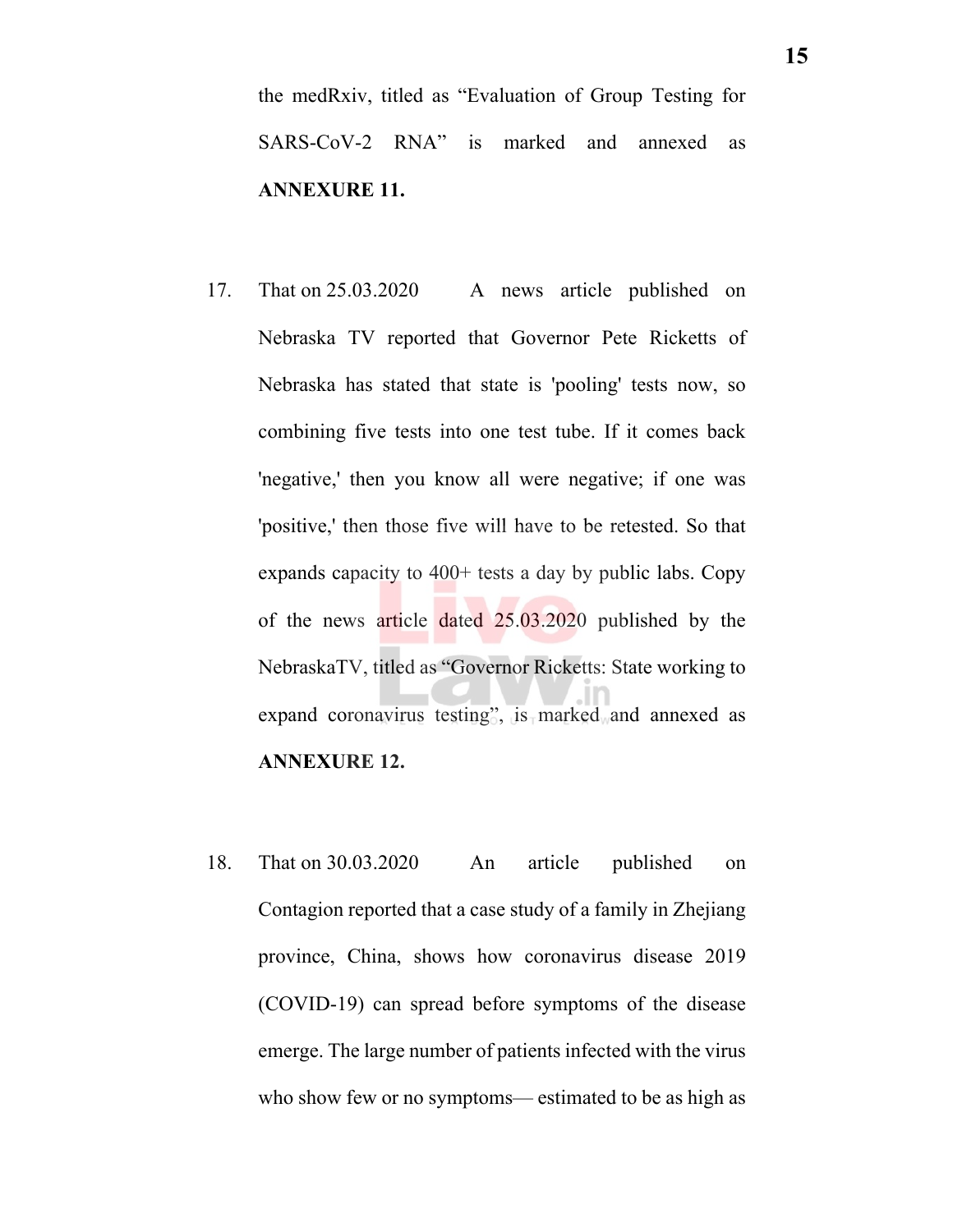80%. The study also reported that "These 'silent patients may remain undiagnosed and be able to spread the disease to large number of people,". Copy of the article published on Contagion dated 30.03.2020 titled as "Case Study Shows Asymptomatic Transmission of COVID-19 in China" is marked and annexed as **ANNEXURE 13.** 

19. That on 30.03.2020 An article published in India Today Reported that the number of cases of infected persons in India has crossed the mark of 1200\*. Copy of the article dated 30.03.2020 published in the India Today titled 'Coronavirus in India: With over 80 new cases, tally crosses 1200-mark' is marked and annexed as **ANNEXURE 14.** 

ALL ABOUT

20. That on 01.04.2020 An article published in the Economic Times reported that for the first time since the coronavirus outbreak, China on Wednesday revealed the presence of 1,541 asymptomatic cases carrying the deadly novel coronavirus, raising concerns of a second wave of infections amid the relaxation of stringent measures in the country initiated to contain the deadly disease. Copy of the article dated 01.04.2020, published in the Economic Times,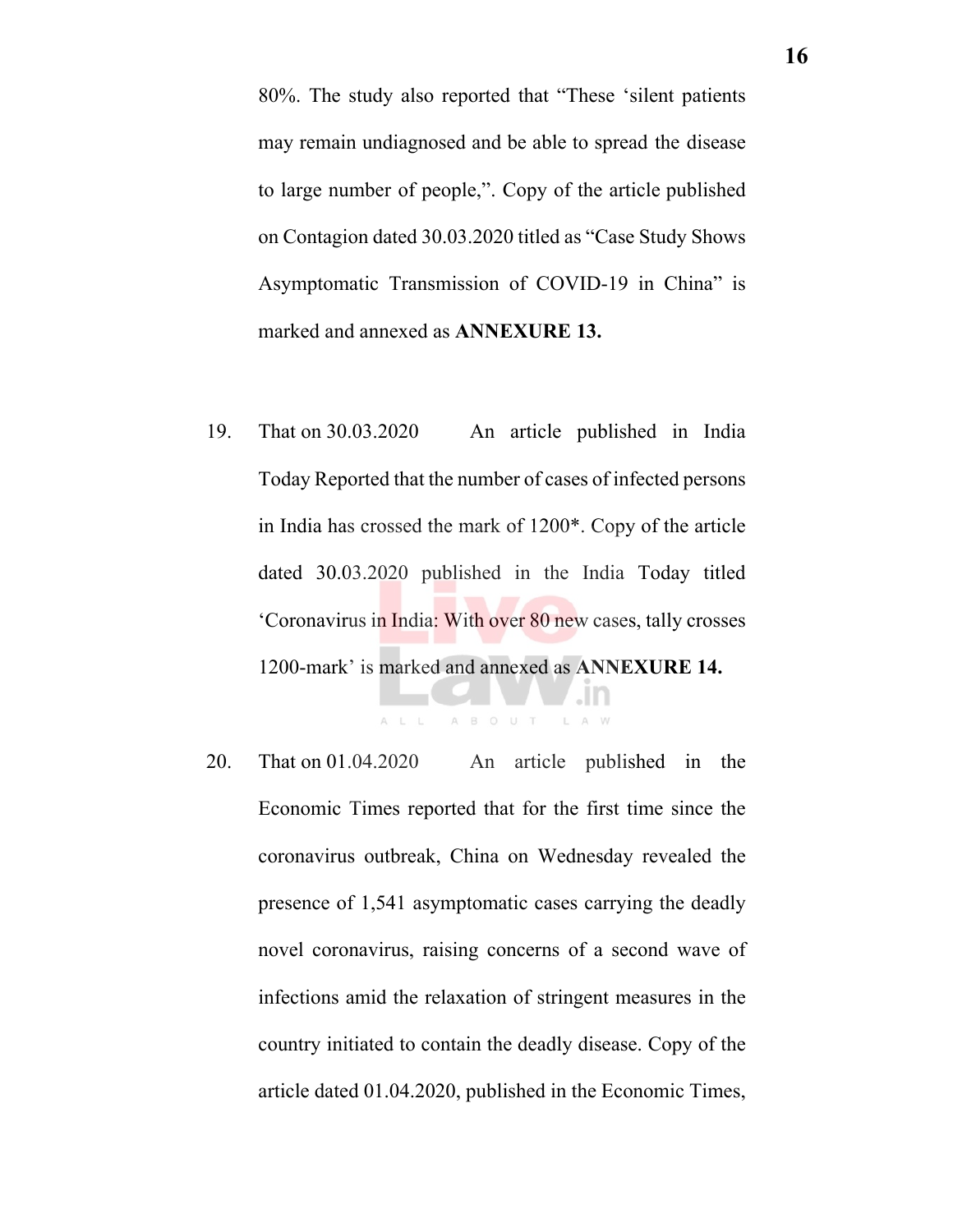titled as "China reveals 1,541 asymptomatic COVID-19 cases amid concerns of second wave of infections", is marked and annexed as **ANNEXURE 15.** 

- 21. That on 06.04.2020 An article published in India Today reported that China sees rise in new coronavirus cases, asymptomatic patients. The number of asymptomatic cases also surged, as Beijing continued to struggle to extinguish the outbreak despite drastic containment efforts. The National Health Commission said in a statement on Monday that 78 new asymptomatic cases had been identified as of the end of the day on Sunday. Copy of the article dated 06.04.2020 published in India Today titled as "China sees rise in new coronavirus cases, asymptomatic patients", is marked and annexed as **ANNEXURE 16.**
- 22. That on 07.04.2020 An article published on AA.com reported that the experts have urged more testing as the COVID-19 cases rise in India. It was stated by the former health secretary K Sujata Rao that "India's strategy was conservative and limited to only those persons with a travel history or connected to such individuals. Unless we test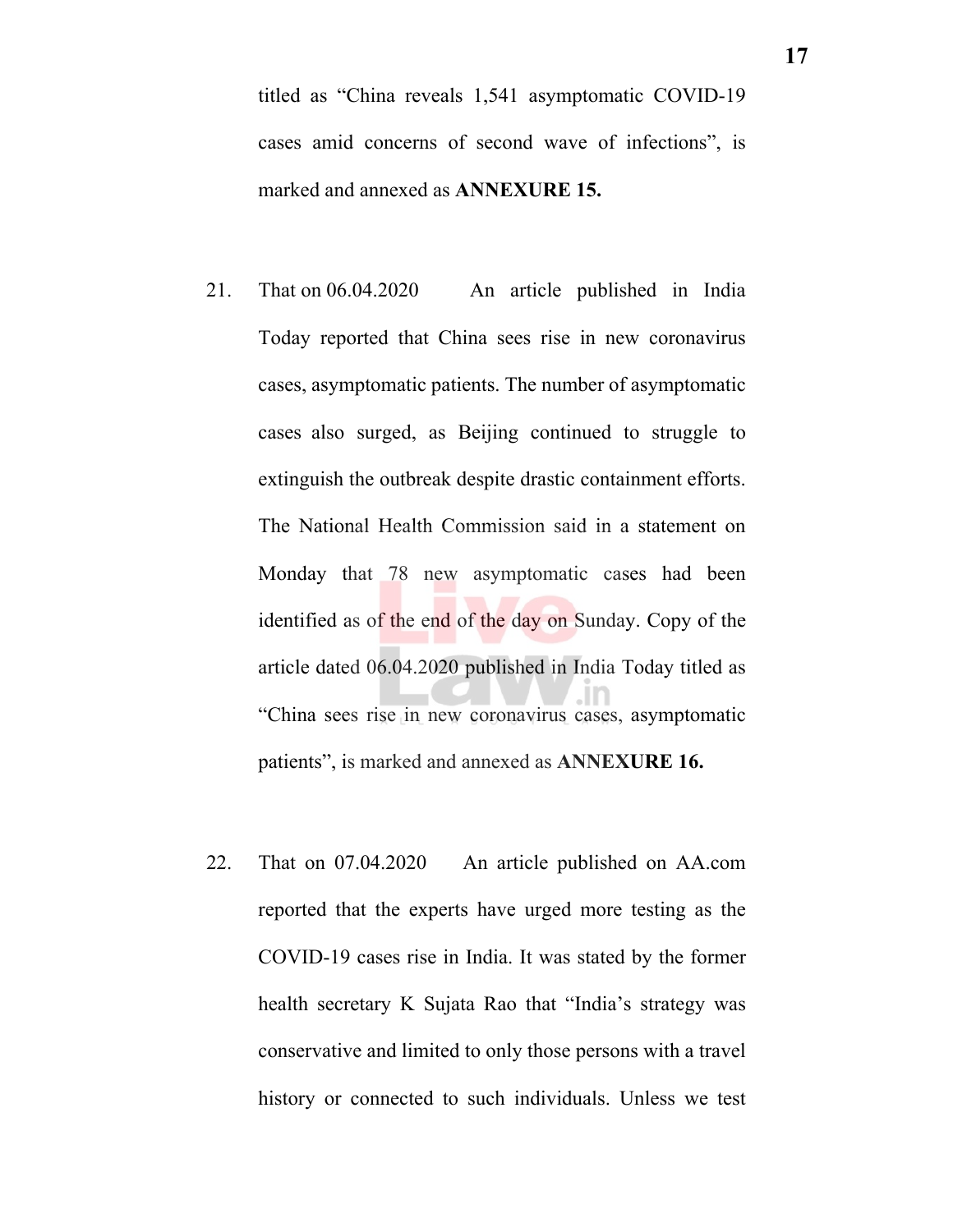much more, we will never know the actual extent of the problem and understand whether our interventions are adequate or falling short." It was also reported that the Director Washington based Centre for Disease Dynamics, Economy and Policy stated that "India has among the lowest rates of testing in the world but is picking up speed. There is still a long way to go and there is simply no way for any country to win against COVID-19 without extensive testing". Copy of the article dated 07.04.2020, published in AA.com titled as "India: Experts urge more testing as COVID-19 cases rise" is marked and annexed as **ANNEXURE 17.** 

23. That on 07.04.2020 An article published in Scroll.in reported that a teenager and a 60-year-old man with no symptoms test positive in Kerala. He was asymptomatic but was still tested as he had returned from a country with a number of Covid-19 cases. Copy of the article dated 07.04.2020 published in Scroll.in, titled as "Covid-19: A teenager and a 60-year-old man with no symptoms test positive in Kerala", is marked and annexed as **ANNEXURE 18.**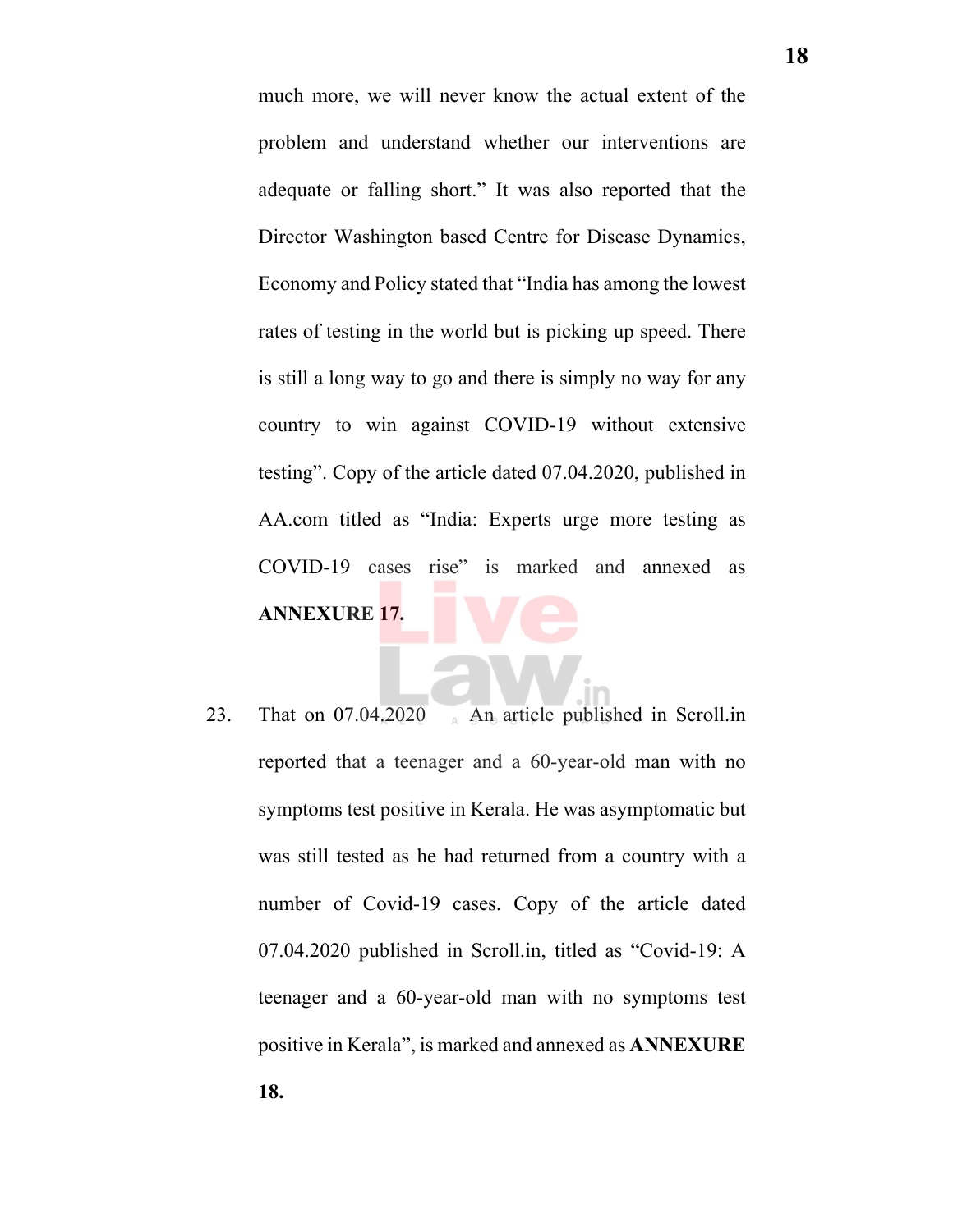- 24. That on 07.04.2020 An article published in the Economic Times reported that a study by the Indian Council of Medical Research suggests that 1 covid patient can infect 406 people in 30 days in absence of self-isolation. Copy of the article dated 07.04.2020 published in Economic Times, titled as "1 covid patient can infect 406 people in 30 days in absence of self-isolation: Govt", is marked and annexed as **ANNEXURE 19.**
- 25. That on 08.04.2020 An article published on Business Standard reported that India has found 773 new novel coronavirus (Covid-19) cases in 24 hours, taking the total count and death toll to 5,480 and 164 respectively. Copy of the article dated 08.04.2020 published in the Business Standard, titled as "Coronavirus LIVE updates: India reports 773 new cases, 32 deaths in 24 hrs", is marked and annexed as **ANNEXURE 20.**
- 26. That on 09.04.2020 Indian Council of Medical Research Published a "Revised Strategy of COVID19 testing in India (Version 4, dated 09/04/2020)", This current strategy talks about testing of "All symptomatic contacts of laboratory confirmed cases" and only "Asymptomatic direct and high-risk contacts of a confirmed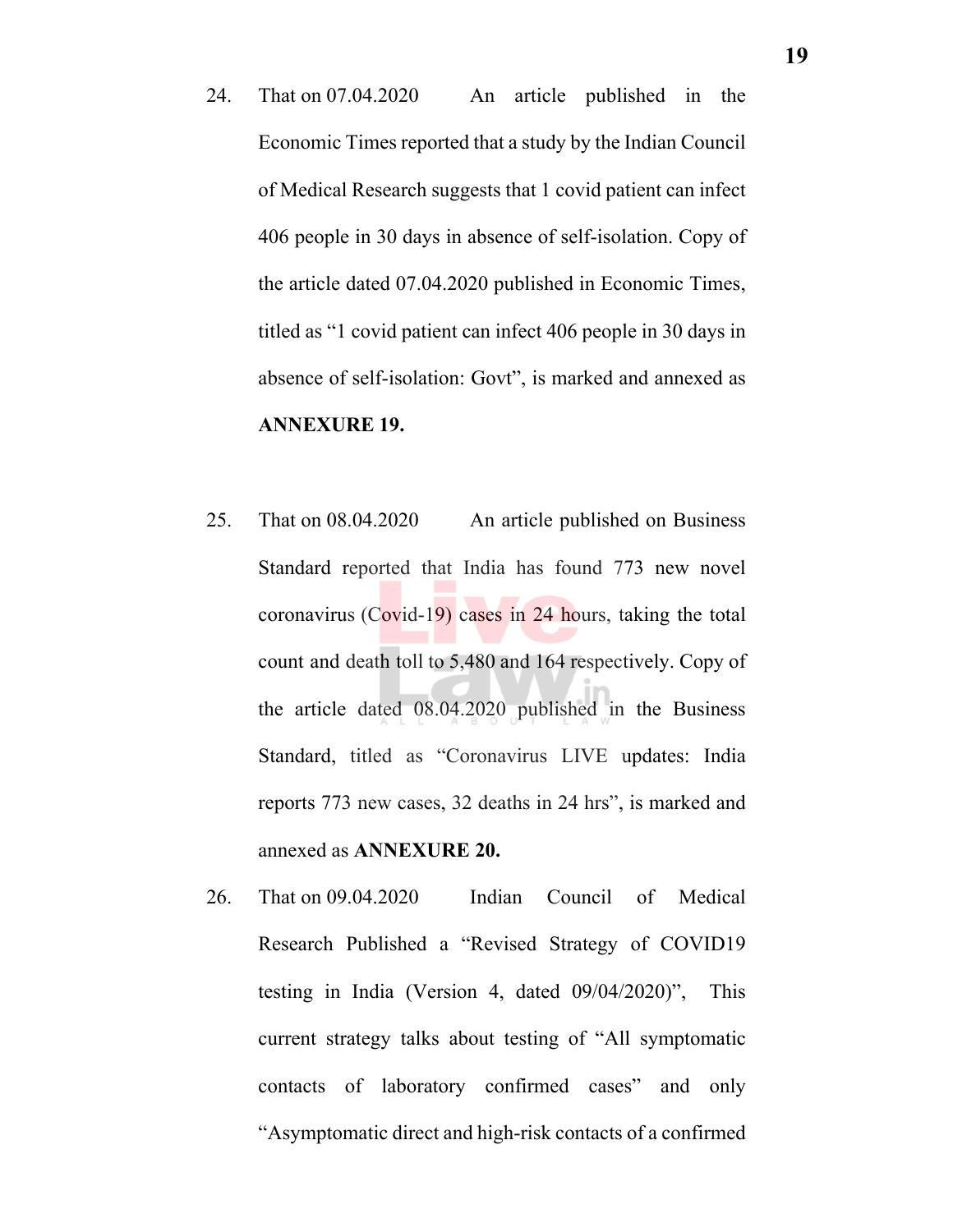case should be tested once between day 5 and day 14 of coming in his/her contact." Copy of the Revised Strategy of COVID19 testing in India dated 20.03.2020 is marked and annexed as **ANNEXURE 21**

- 27. That the statistics reported by the Coronavirus (COVID-19) Worldometer indicate 1,876,296\* cases worldwide, resulting in 116,096 deaths. Whereas 9240\* cases in India resulting in 331\* deaths. Copy of the Worldometer data is marked and annexed as **ANNEXURE 22.**
- 28. That the source of knowledge of facts of the present case has been obtained by the Petitioners through media, newspaper reports and reportable precedents of this Hon'ble Court.
- 29. That the present petition is being filed in the interest of justice for, fundamental and statutory rights, dignity of the public at large. Some of the people being represented in the present PIL may not be aware of their legal rights being infringed and may not have the economic means to approach this Hon'ble court.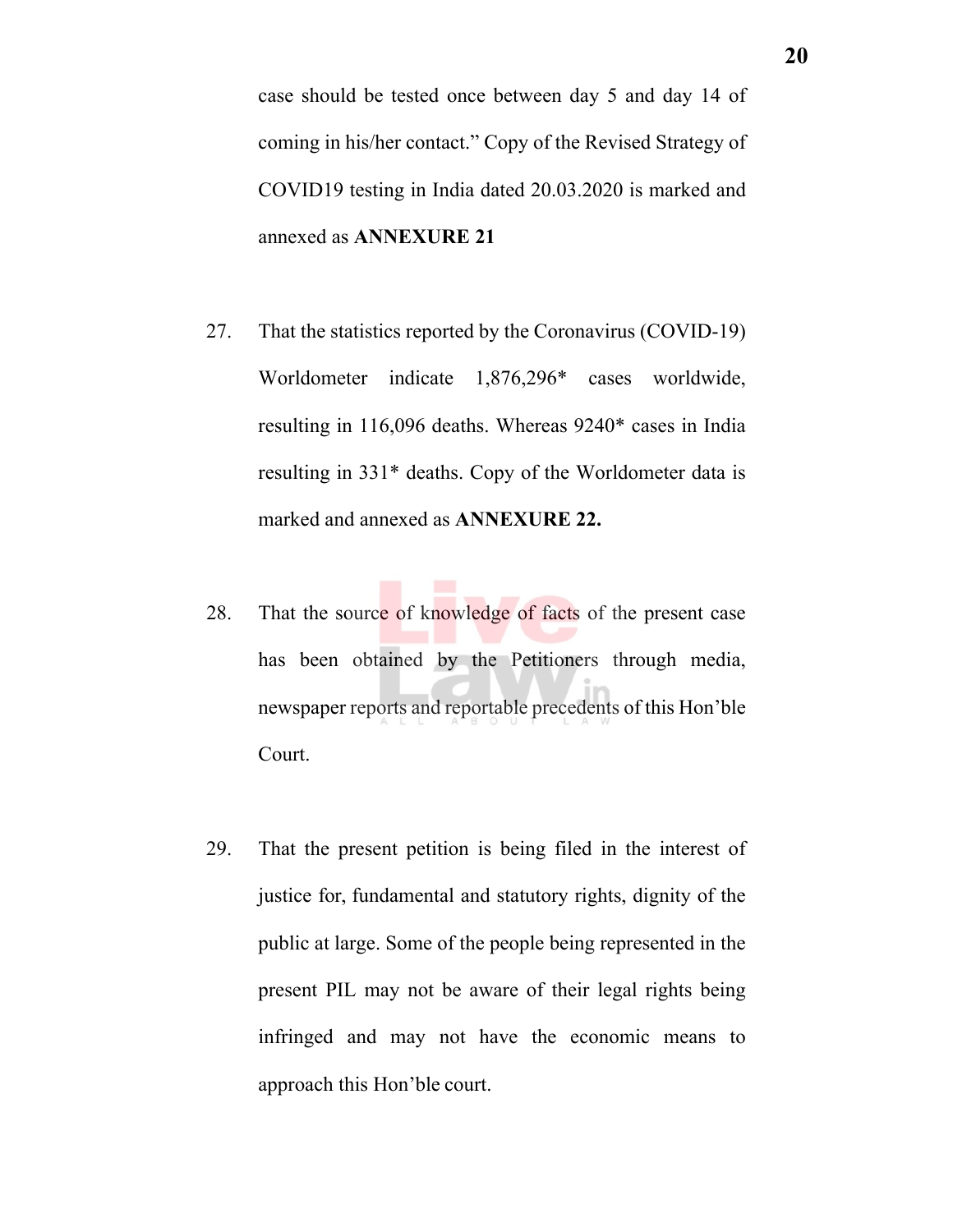- 30. That the petitioners have not instituted any similar petition before this Hon'ble Court or any other court of Law.
- 31. That the present petition is being filed before this Hon'ble Court because of the large-scale safety and security issue involved in the matter in connection with the outbreak of novel coronavirus (COVID-19). This Hon'ble Court being empowered under Article 142 of the Constitution of India, to pass any order or decree as is necessary for doing complete justice for any cause or matter pending before it, and the said decree shall be enforceable throughout the territory of India.
- 32. That the Petitioners have preferred the present petition on L A W the following amongst other grounds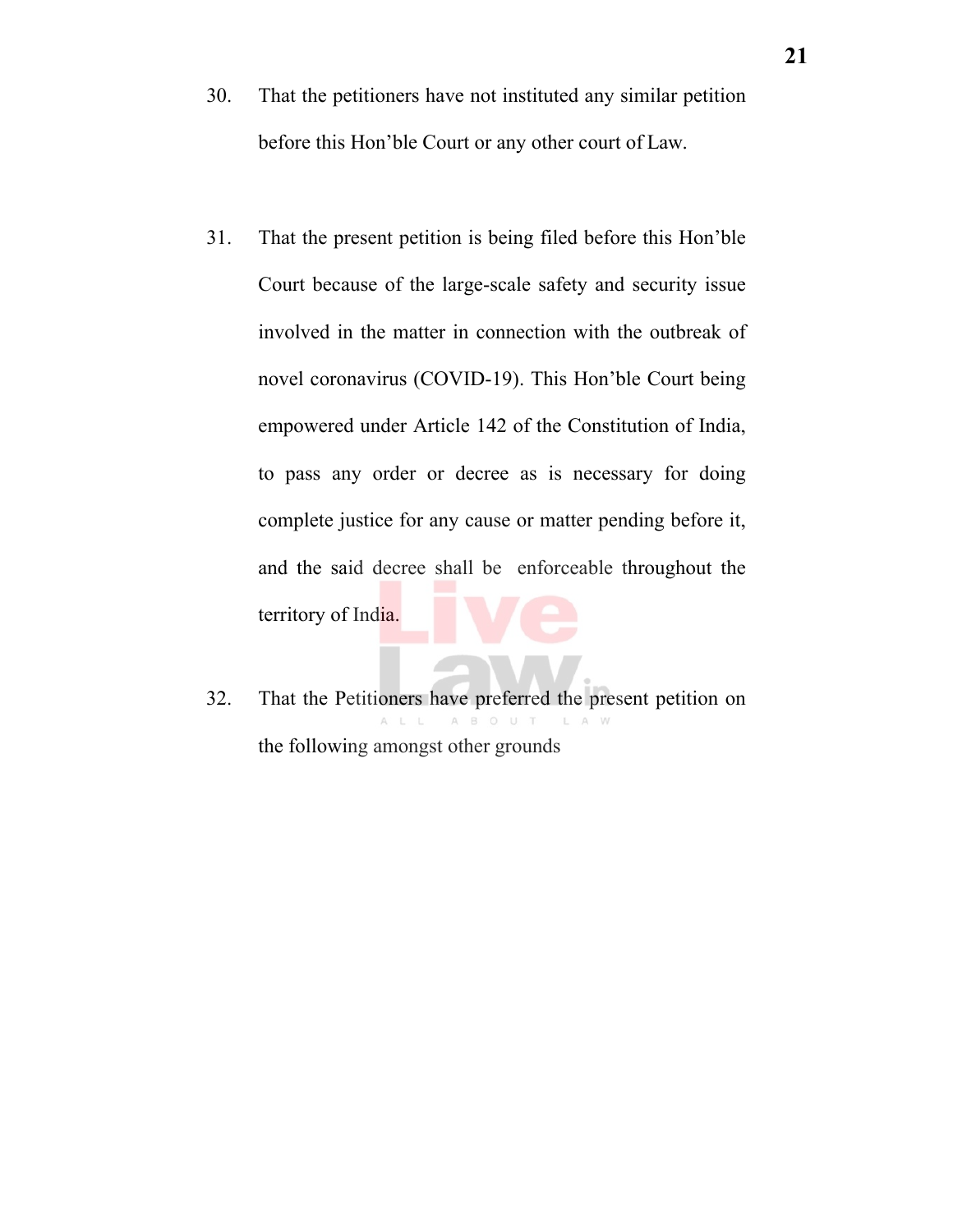#### **GROUNDS**

- A. BECAUSE this Hon'ble Court is the watchword of the Constitution of India which enshrines the Right to Life under Article 21 and also encompasses the Right to Safety and Safe Environment under the same article. Furthermore, the Directive Principles of the State under Article 47 of the Constitution imbibes the Duty of the State to improve public health.
- B. BECAUSE Coronavirus (COVID-19) is an outbreak of a respiratory disease caused by a novel (new) coronavirus that was first detected in China and which has now been detected in more than 210 locations internationally. The virus has been named "SARS-CoV-2" and the disease it causes has been named "coronavirus disease 2019" (hereinafter referred to as COVID-19). Furthermore, on January 30th, 2020, World Health Organization declared the outbreak as a "public health emergency of international concern" (PHEIC)..It is pertinent to note that on March 11, 2020 WHO characterized and declared COVID-19 as a pandemic.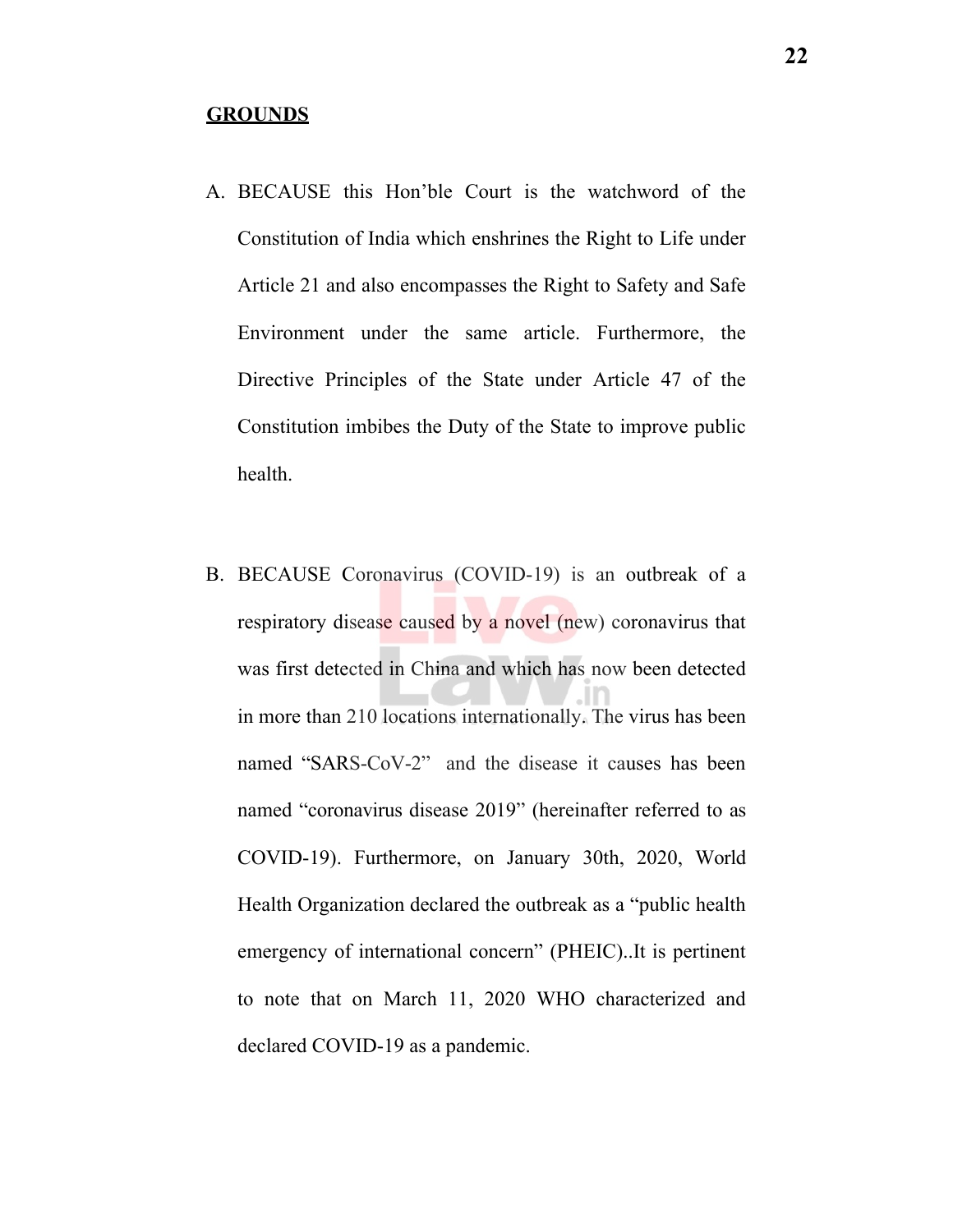- C. BECAUSE the symptoms exhibited by persons who have contracted COVID-19 are rudimental such as cold, cough, fever, headache; which may go undetected without adequate screening and other preventive measures especially when the said disease is known to spread through person-to-person contact and the virus is known to survive for a number of hours on surfaces as well.
- D. BECAUSE it has been reported in an article by Live Mint dated 29.02.2020 that 'India is still struggling with an evolving public health system. Experts hold that with a modest 1.3% of GDP spent on health, India is yet to develop robust primary care, quality emergency response infrastructure, and a surveillance system that can easily detect infections. There is also a lack of strong case record management and care continuum integration backed by universal financing.' Furthermore, it quoted Siddhartha Bhattacharya, Secretary General, NATHEALTH Healthcare Foundation of India "Internally, as a second line of control, India needs to quickly look at its lab capabilities to ensure effective and quick diagnosis of the virus' spread in the country. At least one hospital per city should be made ready with quarantine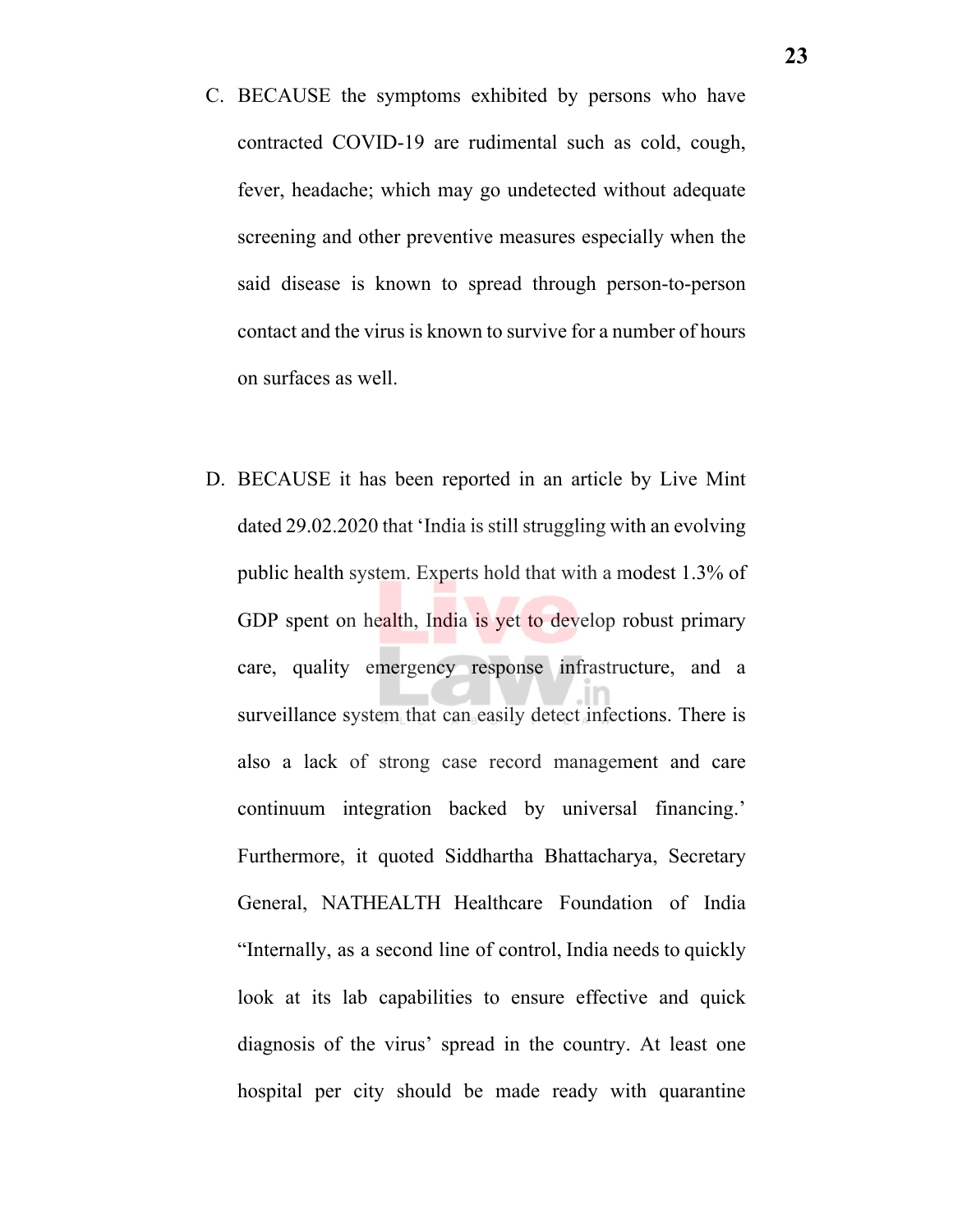facility."

- E. BECAUSE it has been reported in an article by BBC dated 07.03.2020, that Chief Scientist at the WHO Soumya Swaminathan has said "Airport entry screening is good and should be continued, but that's not going to be sufficient now. We have to put in place other surveillance mechanisms through systems India already has." "What is needed is an agile and evidence based graded response, adapting to the changing epidemiology of the disease. Being a vast country, actions and decisions will need to be decentralised, but wellcoordinated.
- F. BECAUSE it has been reported in an article by Financial Times dated 10.03.2020, that South Korea has conducted mass public testing programme in response to a severe outbreak in the country. Officials have sought to test anyone who might have been exposed to the virus, including many asymptomatic patients as well as those with symptoms. Italy adopted a similar strategy to South Korea and has tested anyone who might have been exposed to the virus, as well as those with symptoms. A virologist stated that "Especially during the initial stage of the contagion, the strategy of over testing was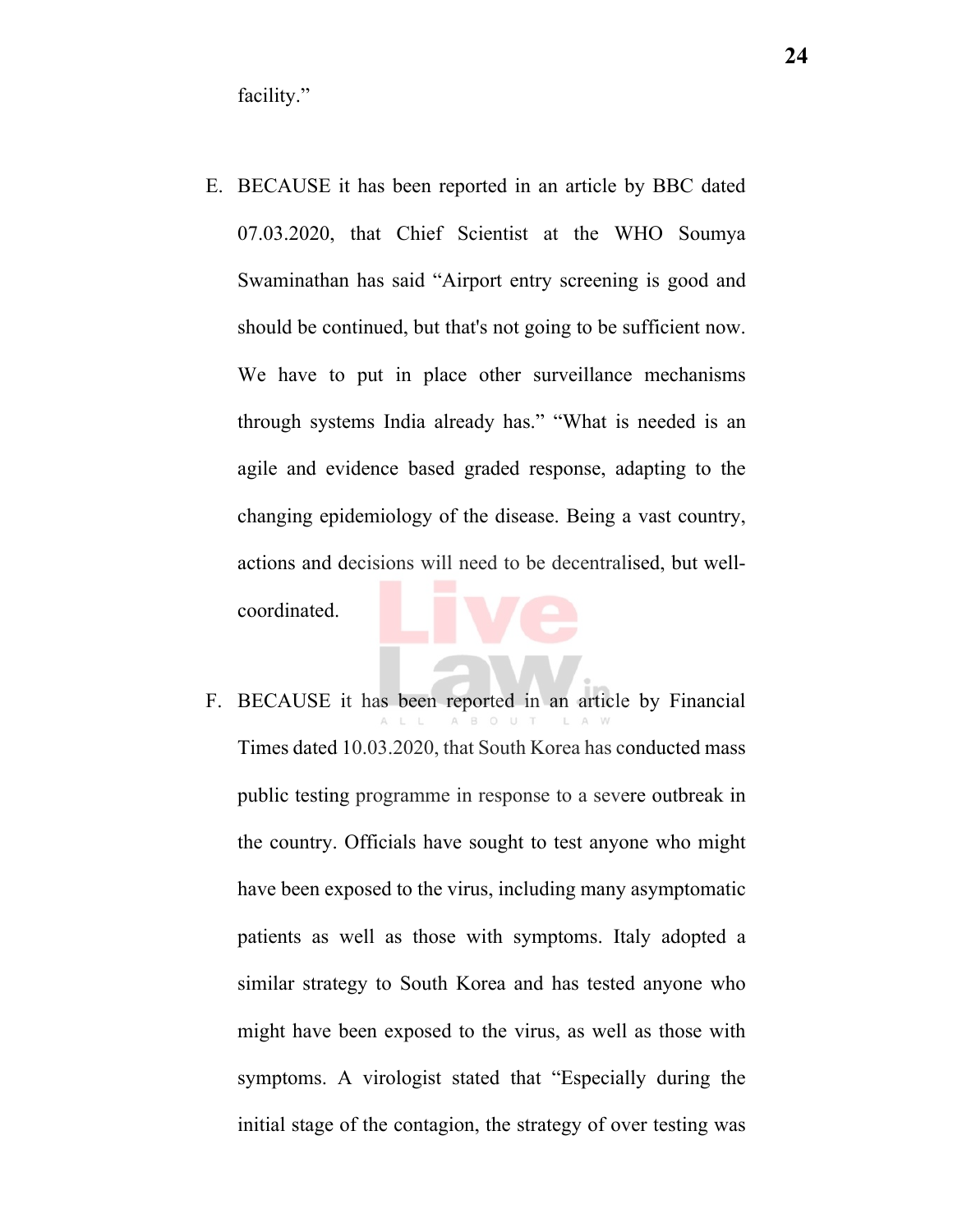certainly right and sensible."

- G. BECAUSE on 11.03.2020, the Central Government invoked the Epidemic Diseases Act 1897 thereby directing all the States and Union Territories to invoke Section 2 of the aforementioned Act.
- H. BECAUSE it has been reported in an article published by Scroll.in dated 14.03.2020, that India has tested the lowest number of persons for COVID-19, estimated around 5900 persons (as of 13.03.2020), as compared to other countries. It reported opinion of experts stating the India's narrow criteria for testing as being the reason for low figures for COVID-19.

I. BECAUSE the same article published by the Scroll.in dated 14.03.2020 reported that since the initial outbreak till 13.03.2020, our country having a population of over 130 crores had tested only 5900 persons with an average of 5 tests per million. Another data on total no. of tests performed by the countries, available on the website ourworldindata.org, as of March 20 showed that India has only conducted 14,514 tests, whereas, USA has conducted 1,03,945 tests in total as of March 19, UK has conducted 64,621 tests in total as of March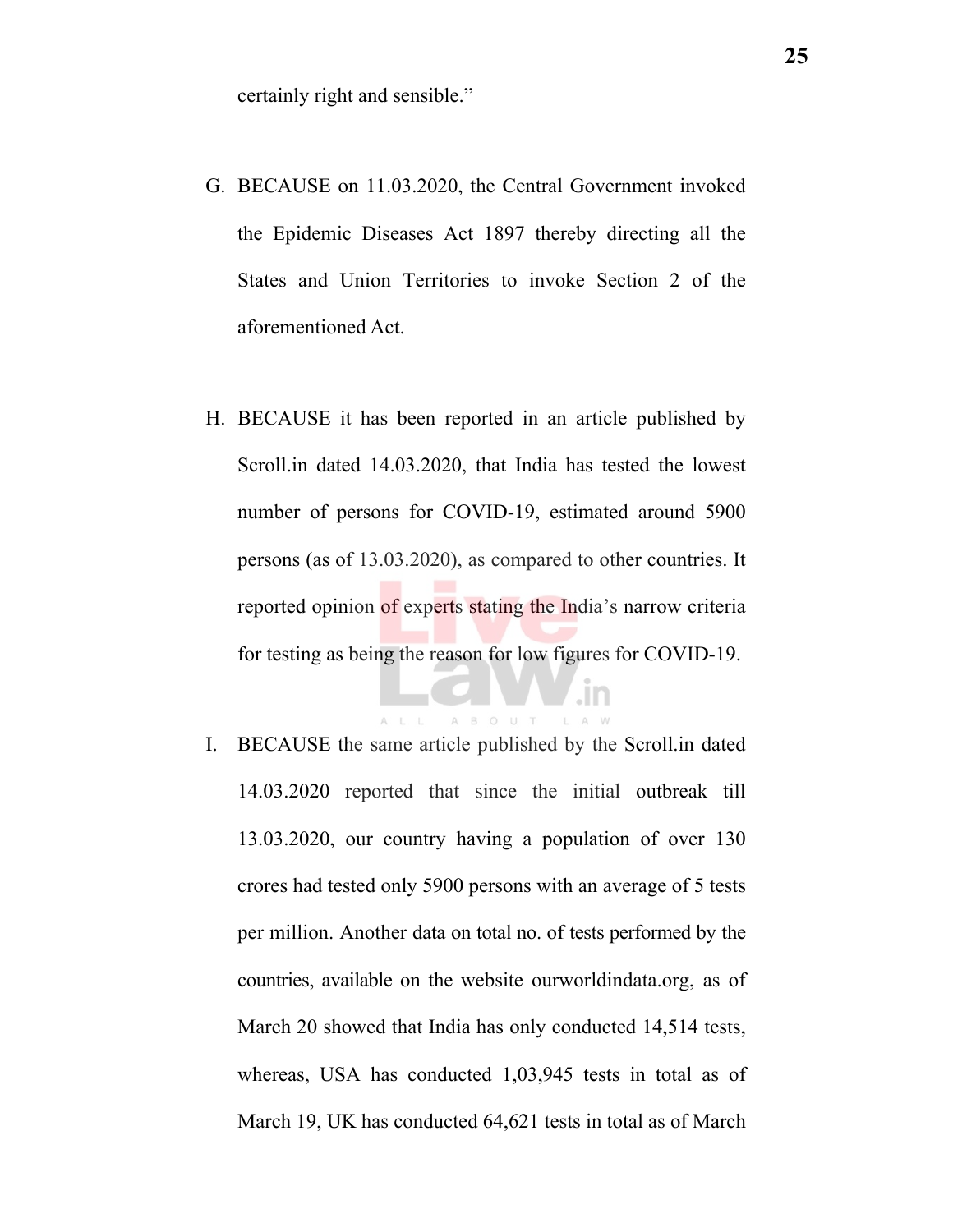19, Italy has conducted 2,06,886 tests as of March 20, South Korea has conducted 3,16,664 tests as of March 20, France has conducted 36,747 tests as of March 15, Spain has conducted 30,000 tests as of March 18 and China has conducted 3,20,000 as of February 24.

J. The chart indicating the statistics pertaining to testing of coronavirus of a few countries across the globe is mentioned hereunder:

COVID-19 data as of 20 March: Total tests performed by country Data collected by Our World in Data from official country reports.



For some countries the number of tests corresponds to the number of individuals who have been tested, rather than the number of samples.



Note: Data for the United States corresponds to estimates from the COVID-Tracking Project.

OurWorldInData.org/coronavirus . CC BY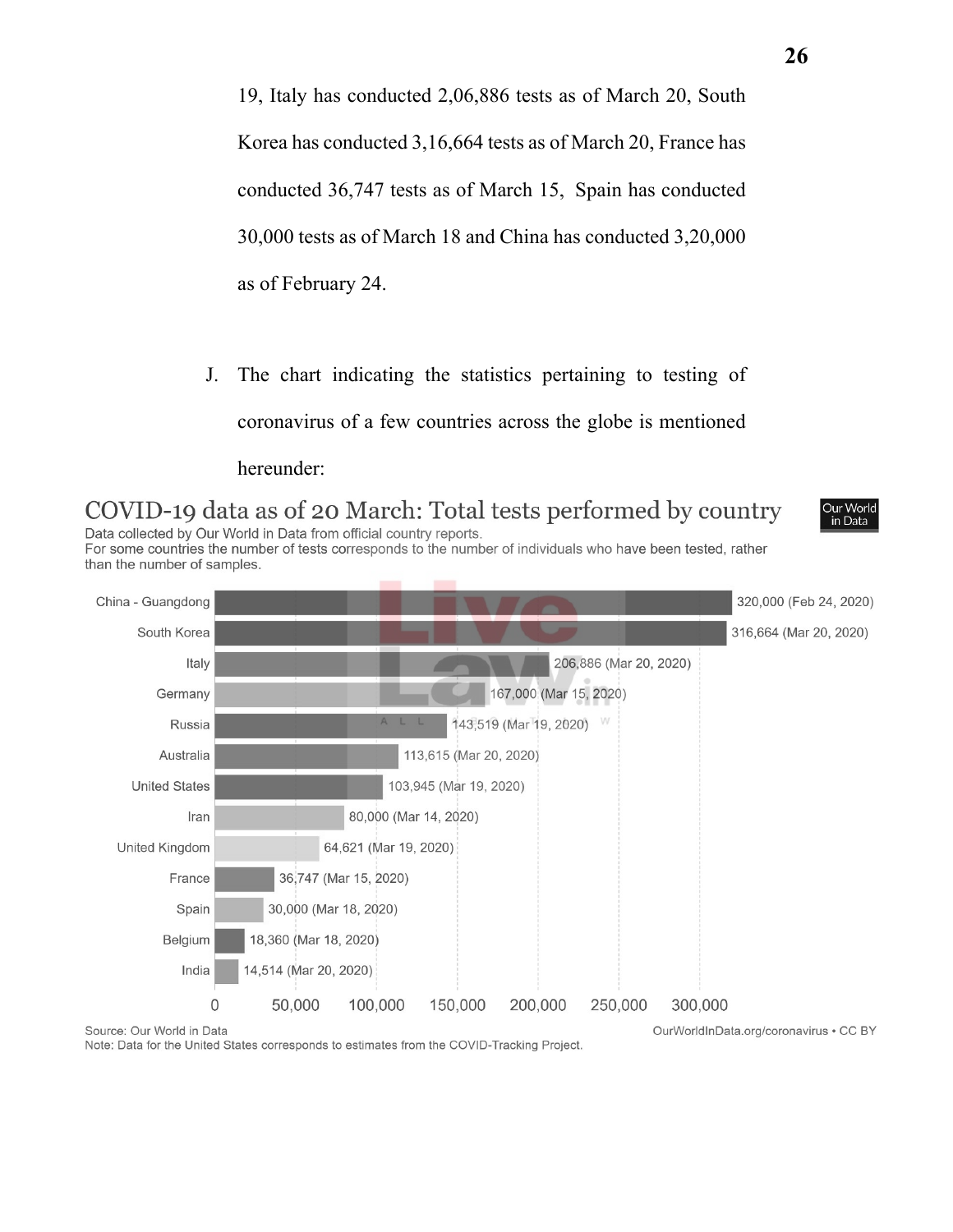- K. BECAUSE the revised strategy by India Council of Medical Research for testing the COVID-19 Corona virus patients released on 20.03.2020, is insufficient as it does not mention about testing of any/or all the asymptomatic individuals who might not have come in direct contact with any of the confirmed cases and may not exhibit any signs/symptoms of the disease.
- L. BECAUSE it is reported in an article published in the World Economic Forum dated 23.03.2020, reported that people with mild or no symptoms could be spreading COVID-19. As many as six in 10 people infected with coronavirus may be unaware that they have the disease. there is an undetected pool of people who have mild or no symptoms, according to an article in Nature. That is because an increasing number of infected people have not travelled to epidemic hotspots, or come into contact with people with confirmed cases of COVID-19. Furthermore, it was reported that a new study suggests there were 37,400 people with the virus in Wuhan who authorities did not know about, and who had mild or no symptoms but could still be contagious.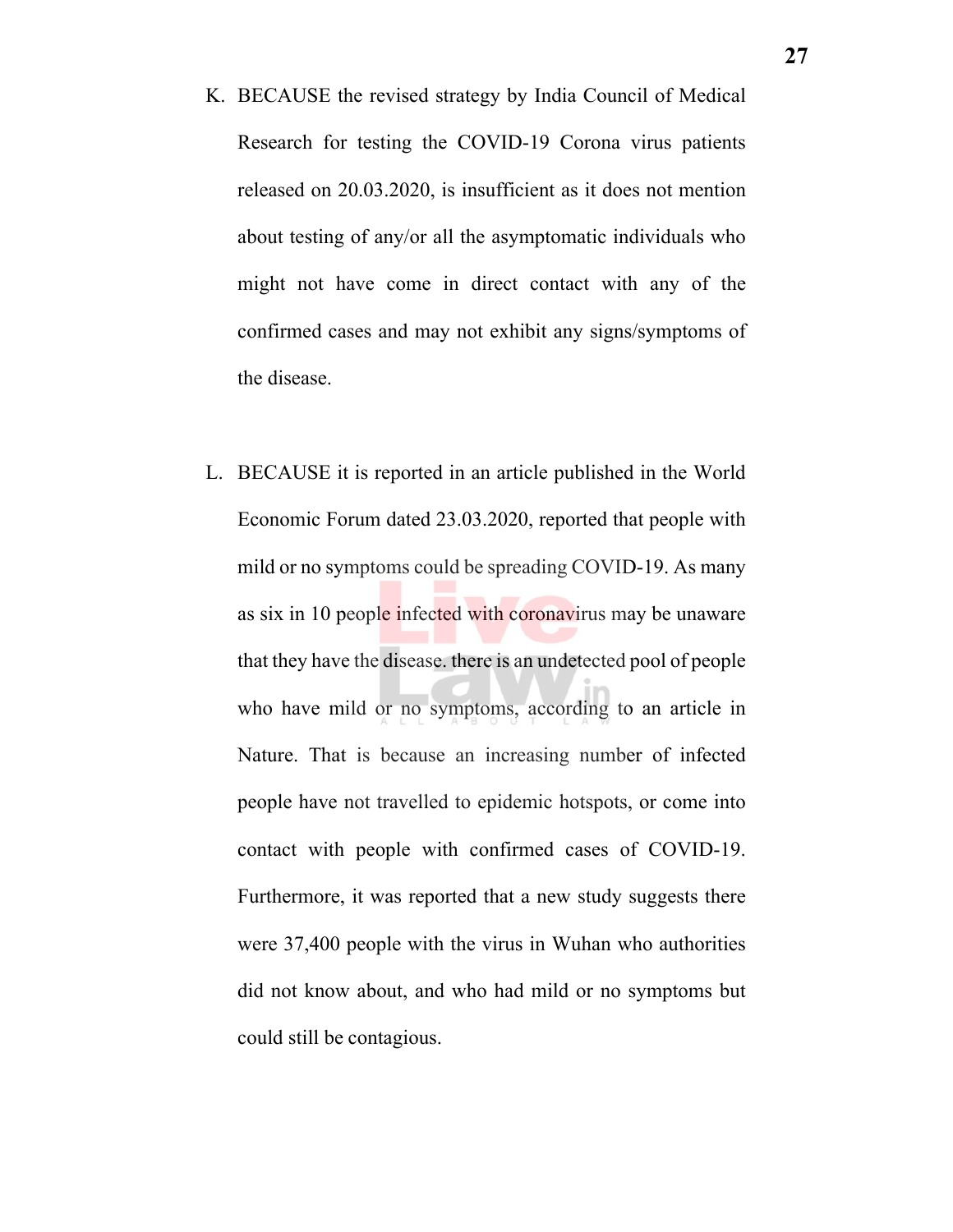- M. BECAUSE it is reported in an article published in Germany's International Broadcaster Deutsche Welle (DW) dated 24.03.2020, reported that upto 30% of the cases of coronavirus are asymptomatic. It is pertinent to note that the Japanese experts have also written a letter to the International Journal of Infectious Diseases stating that "substantial number of cases are underdiagnosed."
- N. BECAUSE the list of 166 government laboratories and 70 private laboratories notified by the Respondent for testing of COVID-19 are insufficient given the population of our country. The number of reported persons who have tested positive for COVID-19 are limited to the persons who have been tested in the designated centres. Keeping in mind the vast geographical extent of our country as well as the simplicity of the symptoms of COVID-19 which can easily be mistaken for common cold, it is perhaps infeasible to rely on merely 236 laboratories to gather comprehensive data and identify persons who may have contracted COVID-19. Therefore, there is a requirement for quick action for starting mobile testing facilities for screening and testing of COVID-19.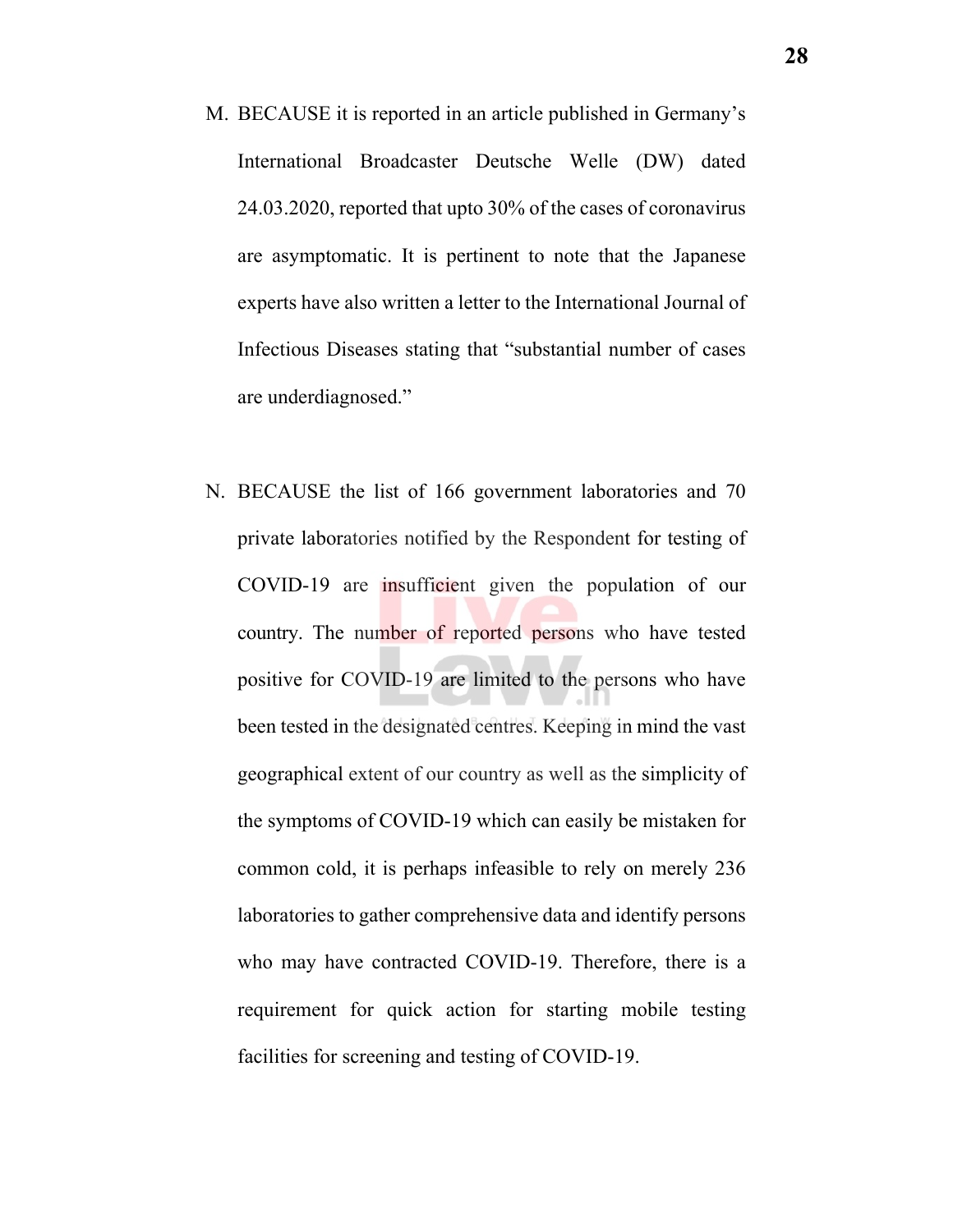- O. BECAUSE The current testing capacity of the 166 government and 70 private labs is 18000 tests per day and as per the latest report of ICMR, a total of 1,95,748 samples have been tested, a very minimal number in a country of 1.3 billion people, since the first coronavirus case in the country was reported on Jan. 30. Comparing the numbers, it is evident that India is far behind in testing resulting into very less number of reported cases.
- P. BECAUSE an article dated 30.03.2020, published on Contagion cited a case study of a family in Zhejiang province, China which shows how coronavirus disease 2019 (COVID-19) can spread even before symptoms of the disease emerge. The case study suggested that a large number of patients infected with the virus who show few or no symptoms estimated to be as high as 80%. The study also reported that "These 'silent patients', may remain undiagnosed and be able to spread the disease to large number of people."
- Q. BECAUSE it was reported in an article dated 25.03.2020, published on medRxvi that randomized group testing optimized per country could double the number of tested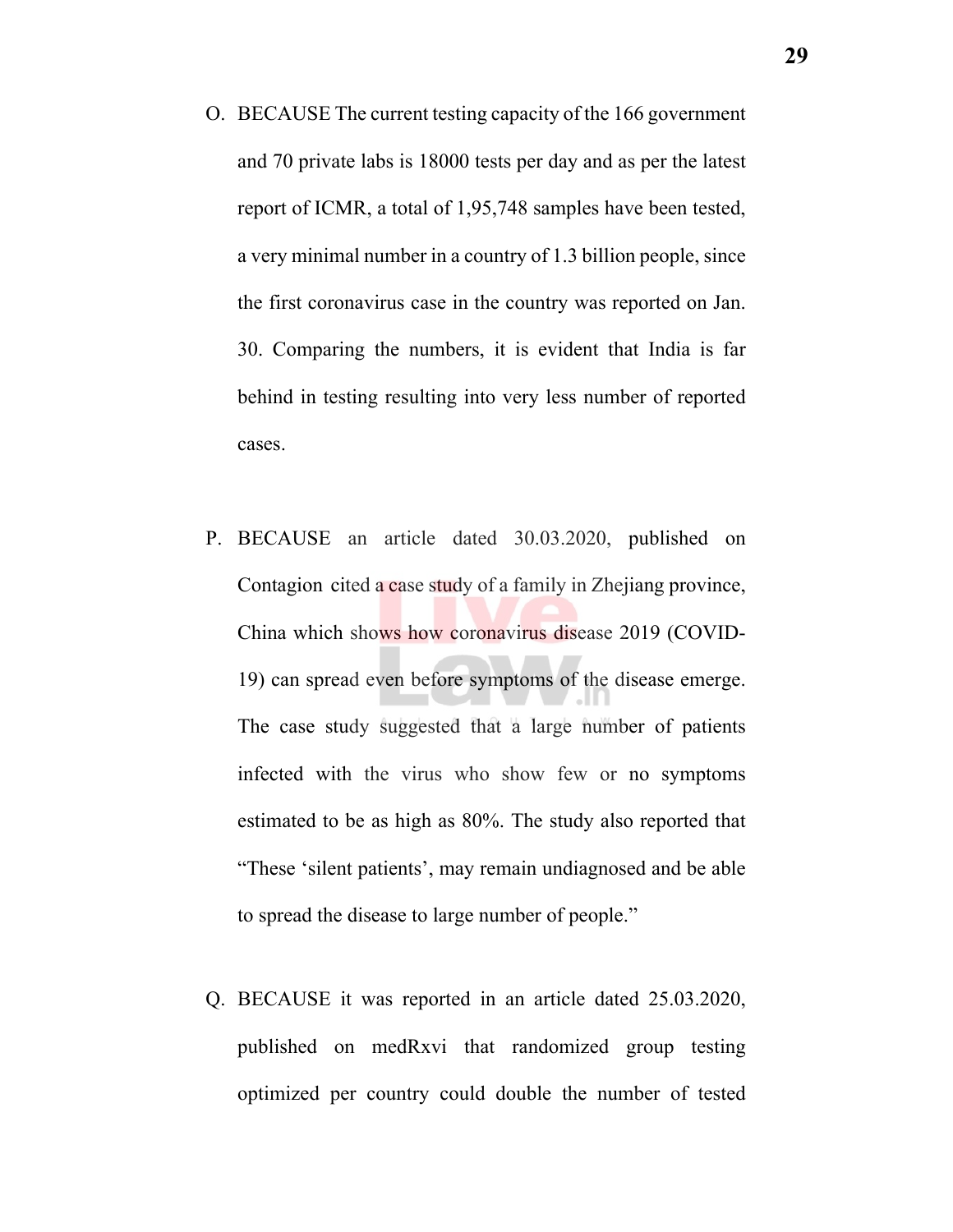individuals from 1.85M to 3.7M using only 671k more tests. This strategy is well-suited to supplement testing for asymptomatic and mild cases who would otherwise go untested, and enable them to adopt behavioral changes to slow the spread of COVID-19.

- R. BECAUSE the article proposes the testing of individuals who do not meet current test criteria, as critical care resources are not essential for asymptomatic cases. Individuals with a high case probability can be excluded from groups and tested individually using either existing criteria for screening or newly developed survey instruments. Among individuals presently excluded by testing guidelines, grouped testing is an effective strategy for finding asymptomatic cases that would A B O U T otherwise be missed.
- S. BECAUSE it is reported in an article dated 01.04.2020 published in the Economic Times reported that China has reported 1541 asymptomatic cases even after taking such aggressive measures to control the spread of the virus, raising concern of a second wave of infections.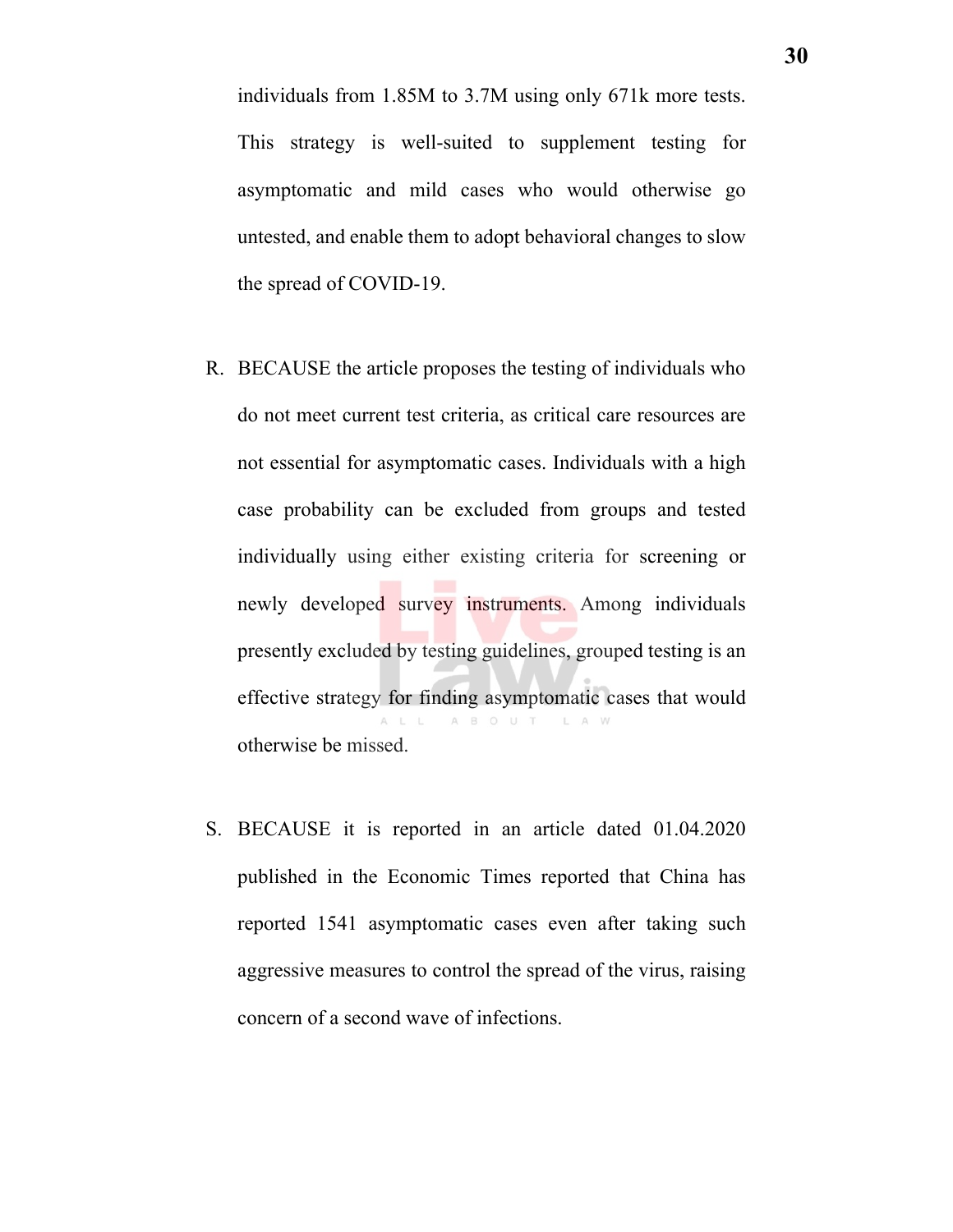- T. BECAUSE it has been reported in an article dated 07.04.2020 published on Scroll.in that a teenager and a 60-year-old man with no symptoms test positive in Kerala. They were asymptomatic but were still tested positive with the Corona virus. This indicated that positive asymptomatic cases have started to emerge in India and will likely increase over time.
- U. BECAUSE it was reported in an article dated 07.04.2020, published on AA.com that the experts have urged for more testing as the COVID-19 cases are on arise in India. It was also reported that the Director Washington based Centre for Disease Dynamics, Economy and Policy stated that "India has among the lowest rates of testing in the world but is picking up speed. There is still a long way to go and there is simply no way for any country to win against COVID-19 without extensive testing".
- V. BECAUSE in the same above- mentioned article dated 07.04.2020 published on AA.com former Health Secretary K Sujata Rao has stated that "India's strategy is conservative and limited to only those persons with a travel history or connected to such individuals."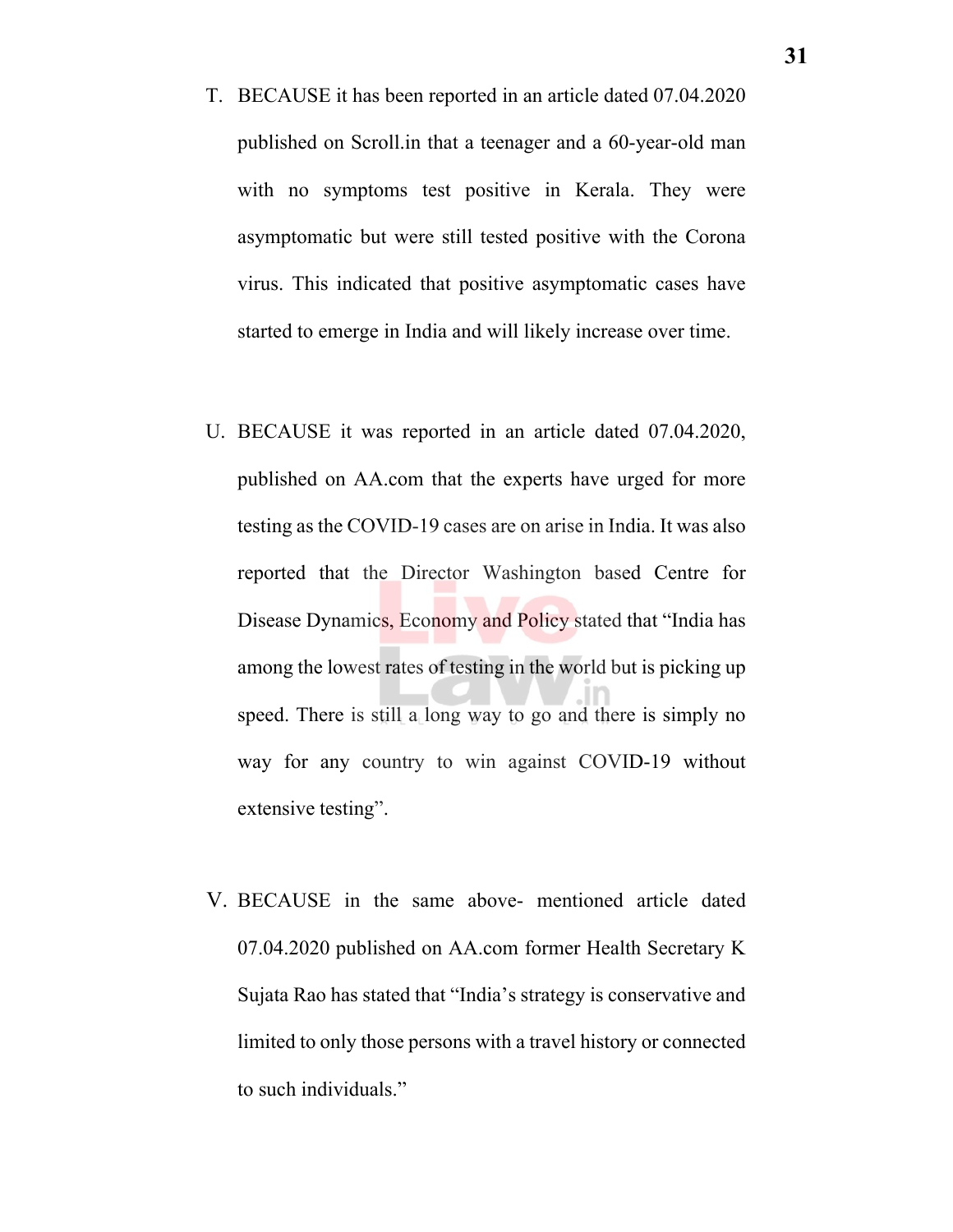- W. BECAUSE it has been reported in an article published in the Economic Times that ICMR suggests that 1 COVID-19 patient can infect 406 people in just 30 days in absence of self-isolation.
- X. BECAUSE on the basis of reports and articles published, it is clear that a large number of the individuals who may not show any signs/symptoms of the COVID-19 are left undiagnosed and therefore a large chunk of cases remain undetected in the crowd leaving other individuals at a high risk of catching the virus.
- Y. BECAUSE it was reported in a news article dated 25.03.2020 published on NebraskaTV that Governor Pete Ricketts of Nebraska has stated that state is 'pooling' tests now, so combining five tests into one test tube. If it comes back 'negative,' then you know all were negative; if one was 'positive,' then those five will have to be retested. So that expands capacity to 400+ tests a day by public labs.
- Z. BECAUSE another revised strategy by India Council of Medical Research for testing the COVID-19 Corona virus patients released on 09.04.2020, is insufficient as it does not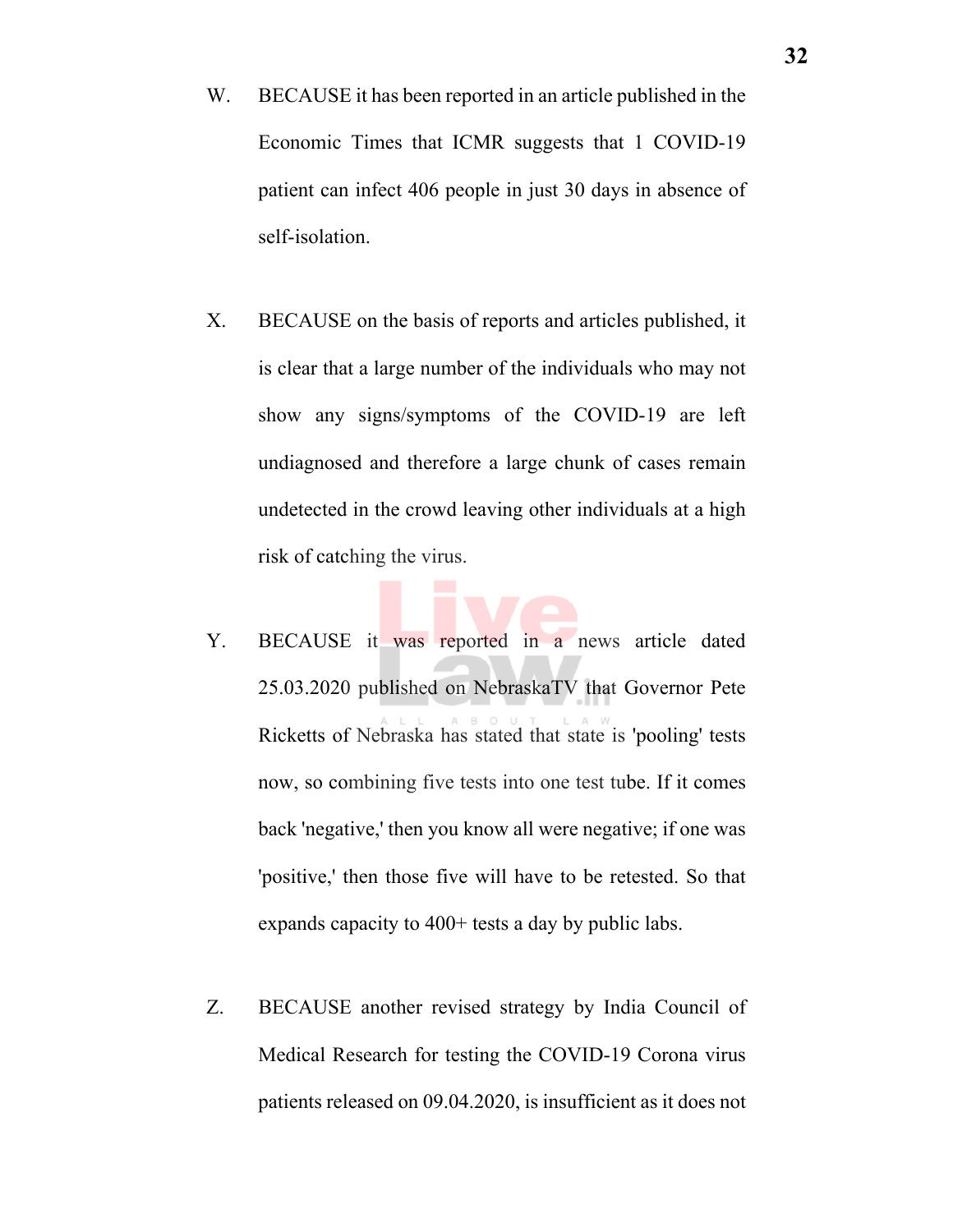include any/all asymptomatic individuals for testing who might not have come in direct contact with any of the confirmed cases and may not exhibit any signs/symptoms of the disease.

- AA. BECAUSE India's per million testing statistics is one of the worst among all infected nations and the testing among asymptomatic patients is non-existent. Failure on the part of Government of India can be primarily attributed to two factors: - one – large population based; two – lack of testing kits. To tie over the above-mentioned constraints nations like Germany are using statistical methods for drawing the most representative sample viz pool testing strategy.
- BB. BECAUSE the COVID-19 has so far spread across 210 countries/areas/territories and thereby termed as a pandemic. Furthermore, the number of persons who have contracted the said infection has increased at an alarming rate and surpassed 1,876,296\* cases worldwide, resulting in 116,096 deaths, whereas in India the same numbers are 9240 cases, resulting in 331deaths within a short period of 4 months.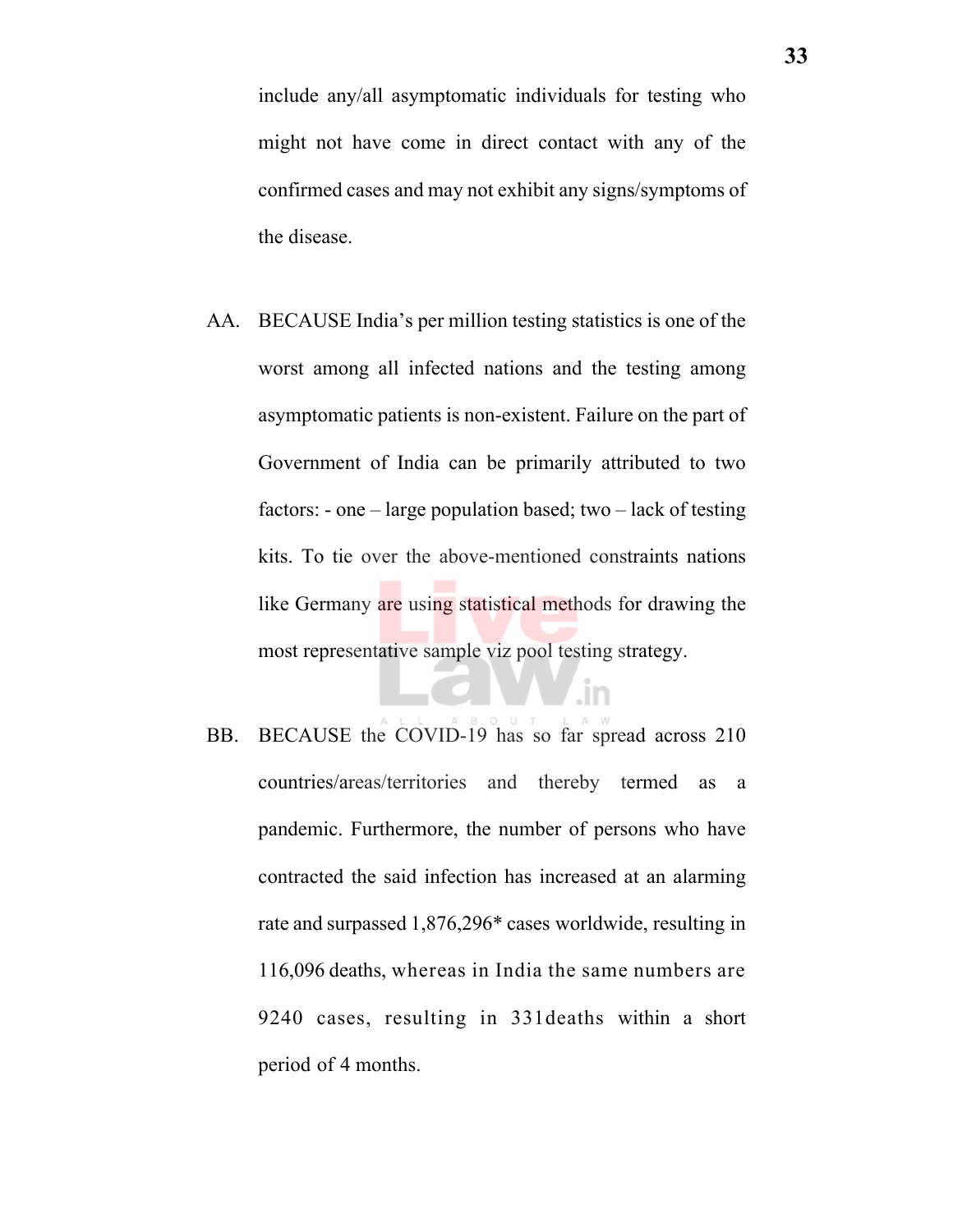- CC. BECAUSE the Constitution of India both explicitly and implicitly provides for a right to safety as well as the right to healthy standard of living along with improved public health. Article 47, found in the Directive Principles of the Constitution, creates a "duty of the State to raise the level of nutrition and the standard of living and to improve public health." And Article 21, which includes a right to life and is woven in the enforceable and justiciable Fundamental Rights of the Constitution. Although the Supreme Court has explicitly stated in various cases that the right to life should be interpreted as a right to "live with human dignity" including the 'Right to Health'.
- DD. BECAUSE this Hon'ble Court in the matter of State of Punjab & Ors. v. Mohinder Singh Chawla., (1997) 2 SCC 83 held that 'Right to Health' is integral to right to life. Government has constitutional obligation to provide the health facilities.
- EE. BECAUSE this Hon'ble Court in the case of *Maneka Gandhi v. Union of India 1978 SC 597* stated: "Right to life enshrined under Article 21 means something more than animal instinct and includes the right to live with human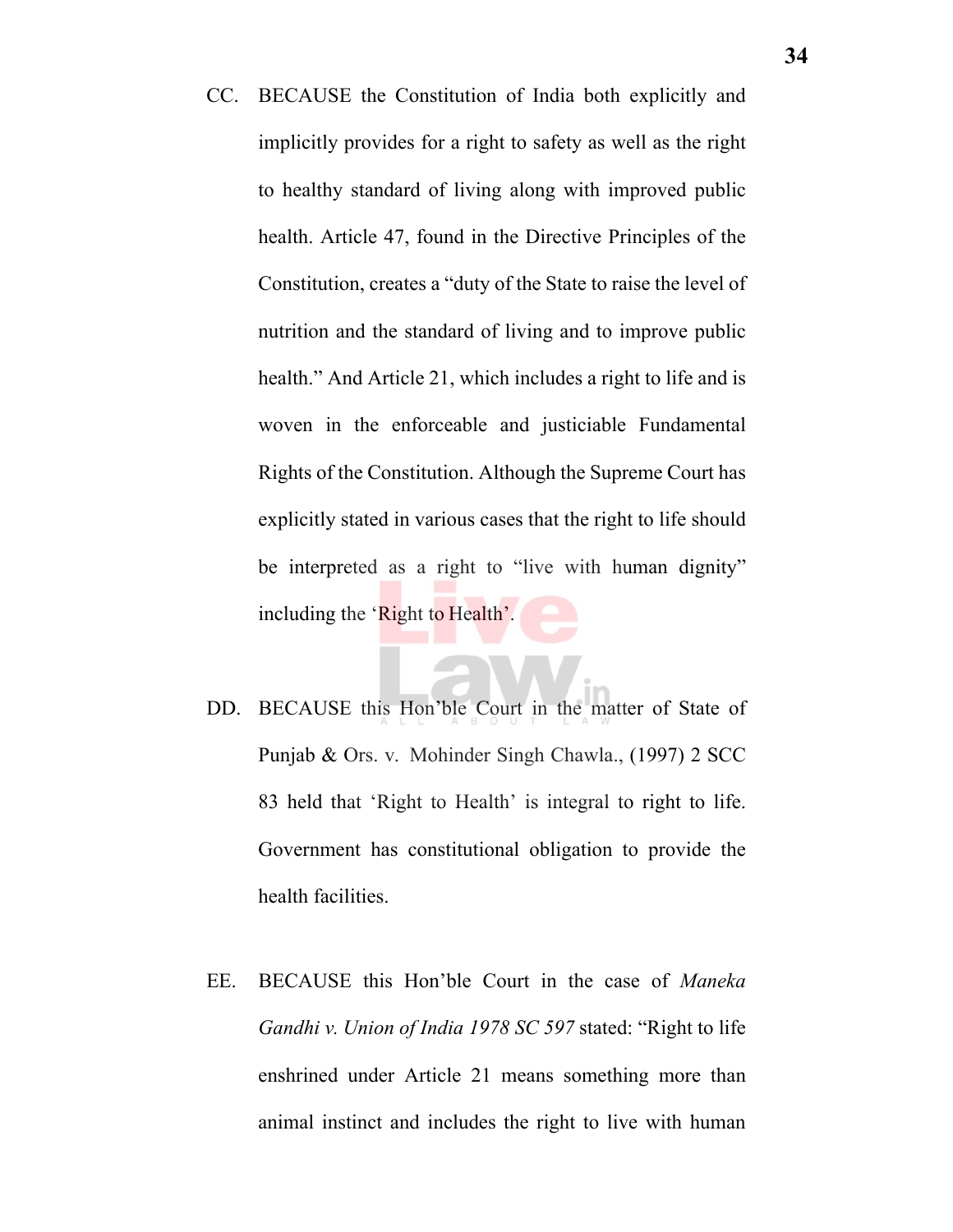dignity, it would include all aspects which would make life meaningful, complete and living."

- FF. BECAUSE the Hon'ble Supreme Court in *Paramanda Katara v. Union of India AIR 1989 SC 2039* held that preservation of life is of utmost importance, because if one's life is lost, the status quo ante cannot be restored as resurrection is beyond the capacity of man'. Therefore, 'Right to life' is a basic and inalienable right of man which shall not be subjected to unwarranted hazards.
- GG. BECAUSE the abovementioned judgments substantiate that Article 21 has been infringed as the persons 'Right to Safety' and inadvertently, 'Right to Life' has been compromised with. The abovementioned judgements place the onus of provision of a safe environment curtailing the outbreak of an epidemic upon the State. In light of the above, it is pertinent to note that Article 21 embarks that right to life does not mean mere existence, but life with dignity.
- HH. BECAUSE it is humbly submitted that this Hon'ble court may intervene in this present situation and safeguard the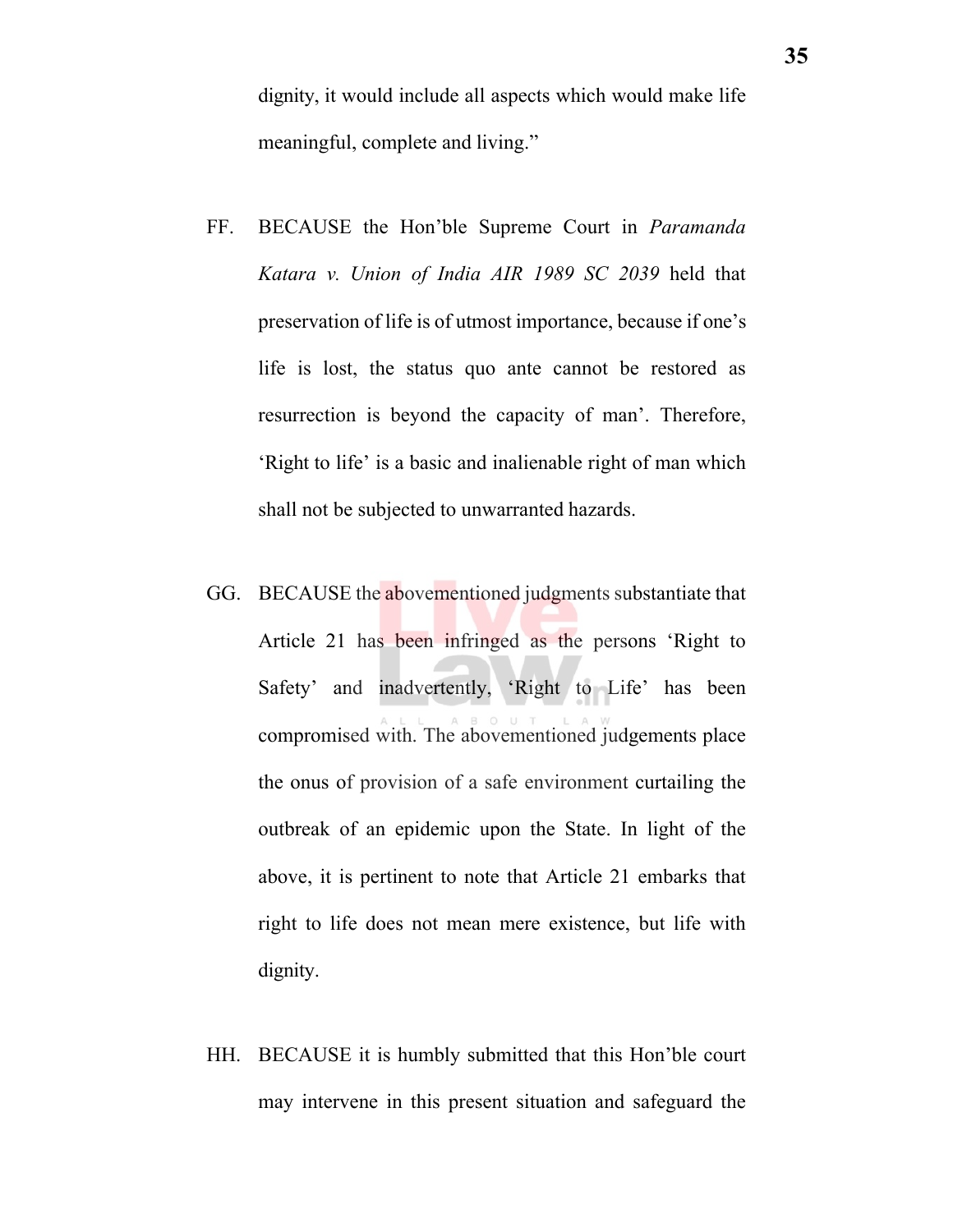rights and interests of the citizens and persons *Boni Judicis Est Judiciumsine Dilatione Mandare Executioni.*

Therefore, it is the humble submission of the Petitioners that without taking the extensive measure such as using the 'pooling' method for testing, conducting tests of all asymptomatic individuals using the sample 'pooling' method, and to speed up the process through provision of either mobile testing facilities and/or door to door sample collection, the estimate of the number of persons in our country infected by COVID-19 cannot be determined with accuracy and it would be difficult to contain the transmission of the disease at the community level.

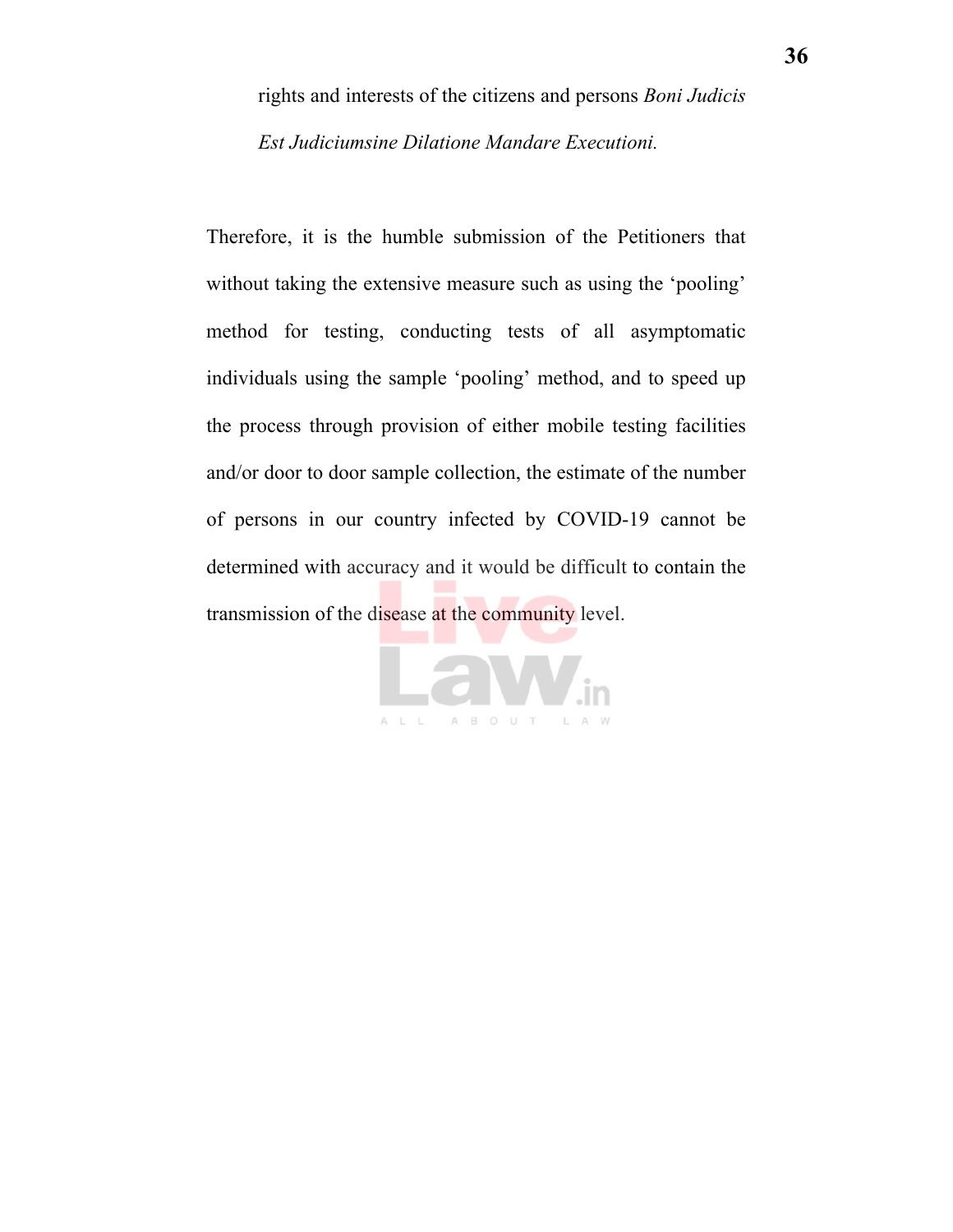#### **PRAYER**

In view of the above-mentioned facts and circumstances of the case, it is, therefore, most humbly prayed that this Hon'ble Court may graciously be pleased to:

- i. Issue a Writ of Mandamus or any other appropriate writ, order or direction thereby directing the Respondents to review the testing criteria to include collecting samples and conducting tests of all asymptomatic persons, in the areas affected with the outbreak;
- ii. Issue a Writ of Mandamus or any other appropriate writ, order or direction thereby directing the Respondents to incorporate the 'Pooling' method and start 'Pooling' the samples of both asymptomatic and symptomatic individuals respectively in order to exponentially increase the population tested and efficiently identify the areas affected and people carrying the virus who may or may not show any symptoms.
- iii. Issue a Writ of Mandamus or any other appropriate writ, order or direction thereby directing the Respondents to speed up the process testing either through provision of Mobile Testing Facilities or through door step sample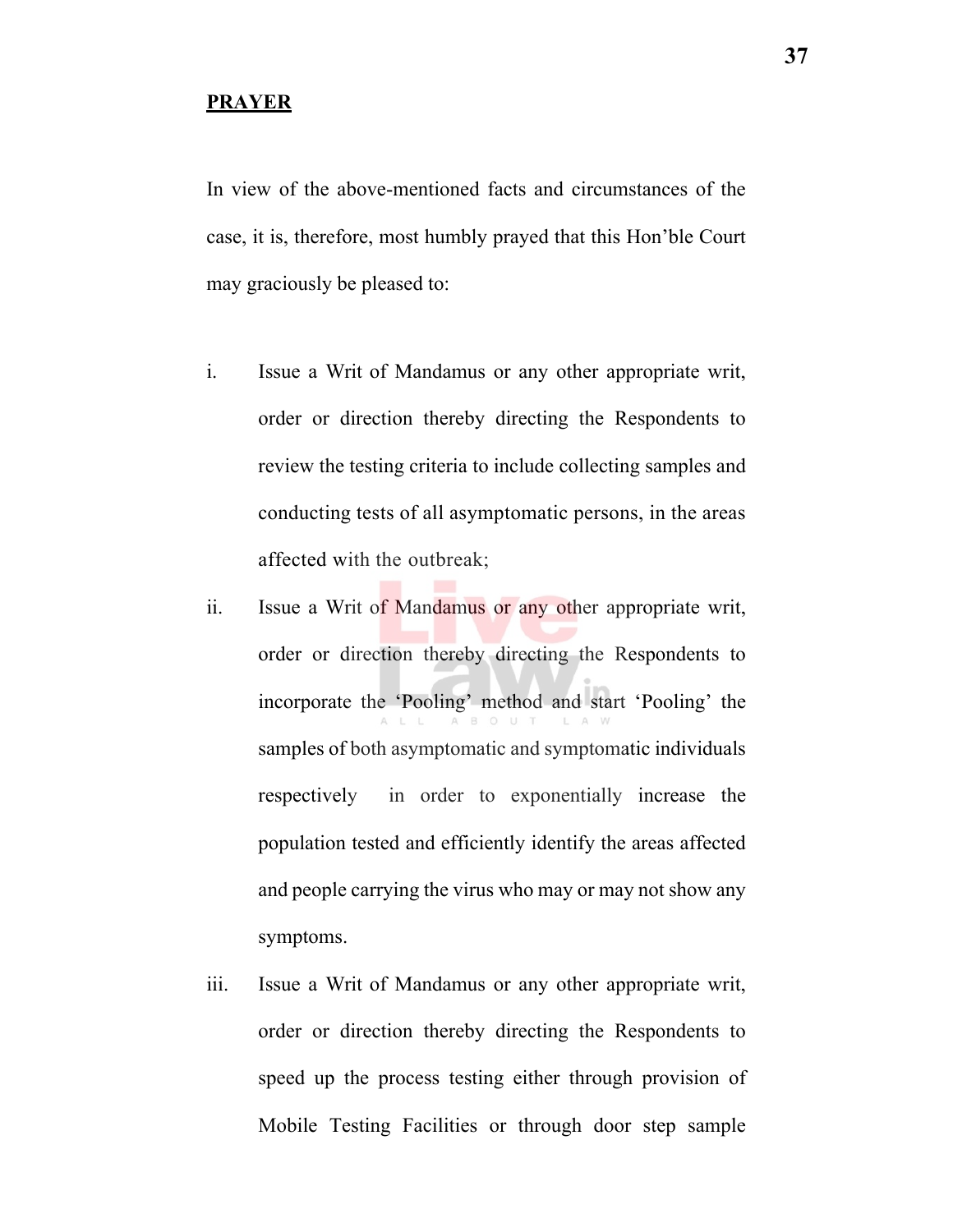collection in order to ensure widespread accessibility of the testing facilities. This will not only increase the number of people tested per million but also ensure the safe collection of samples and proper maintenance if the chain of custody.

- iv. Issue a Writ of Mandamus or any other appropriate writ, order or direction thereby directing the Respondents to start Door to Door sample collection and testing of any person showing any signs/symptoms of COVID-19 Corona virus, so that testing and quarantine can be done at home instead of travelling to hospitals, therefore minimizing the pressure on the already overburdened hospital;
- v. Issue a Writ of Mandamus or any other appropriate writ, order or direction thereby directing the Respondents to prepare and make available the data, online, of the areas covered by door to door or mobile testing and sample collection and total no. of tests conducted, segregated into two categories i.e. symptomatic and asymptomatic, containing necessary details such as areas covered, total no. persons tested, whether the person found positive was symptomatic or asymptomatic or with any travel history, etc
- vi. Pass any order or direction as this Hon'ble Court may deem fit and proper in the facts and circumstances of the present

**38**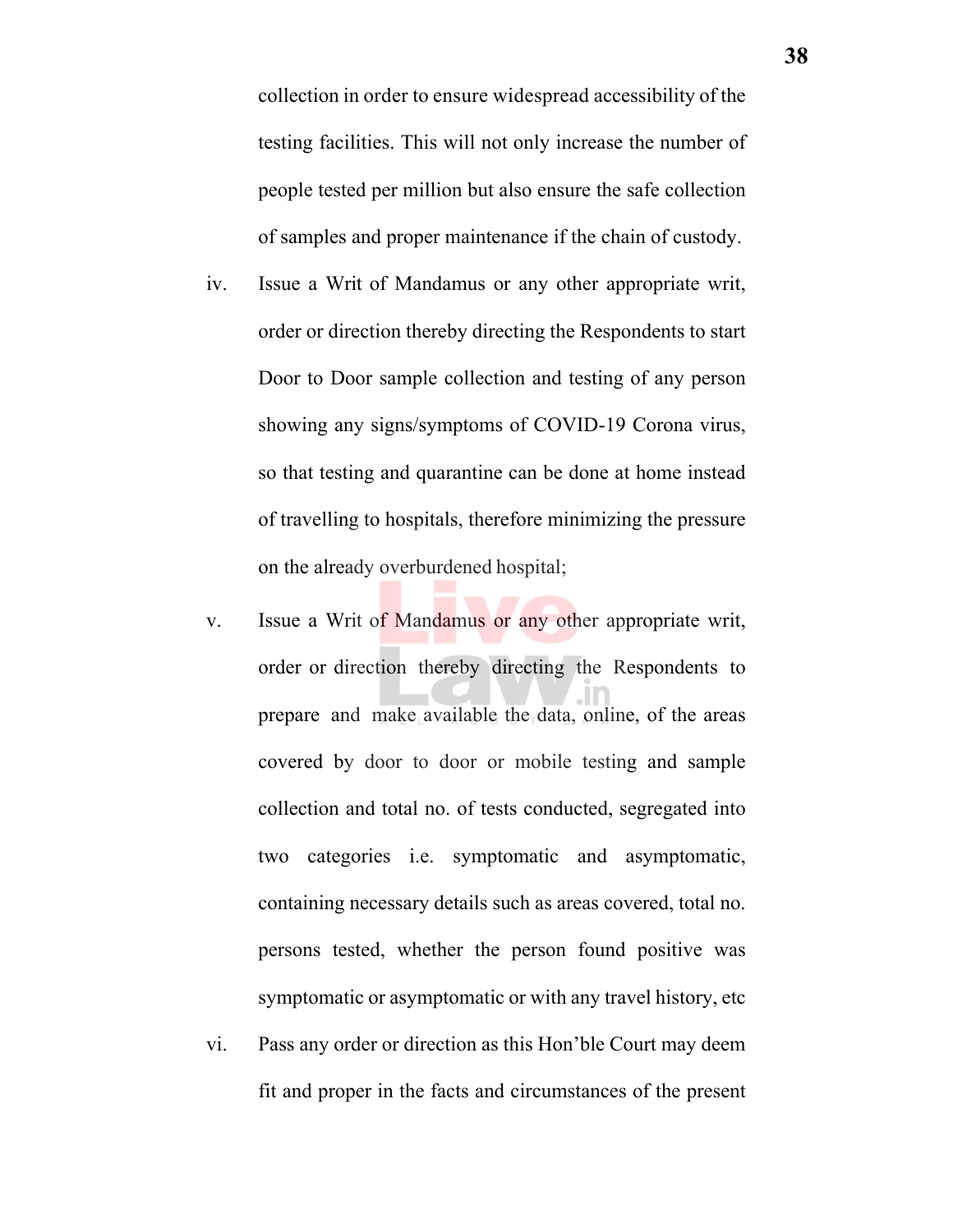petition.

FOR WHICH ACT OF KINDNESS, THE PETITIONERS SHALL, AS IN DUTY BOUND, EVER PRAY.

FILED BY:

# PETITIONER-IN-PERSON

DRAWN:

FILED ON: 14.04.2020

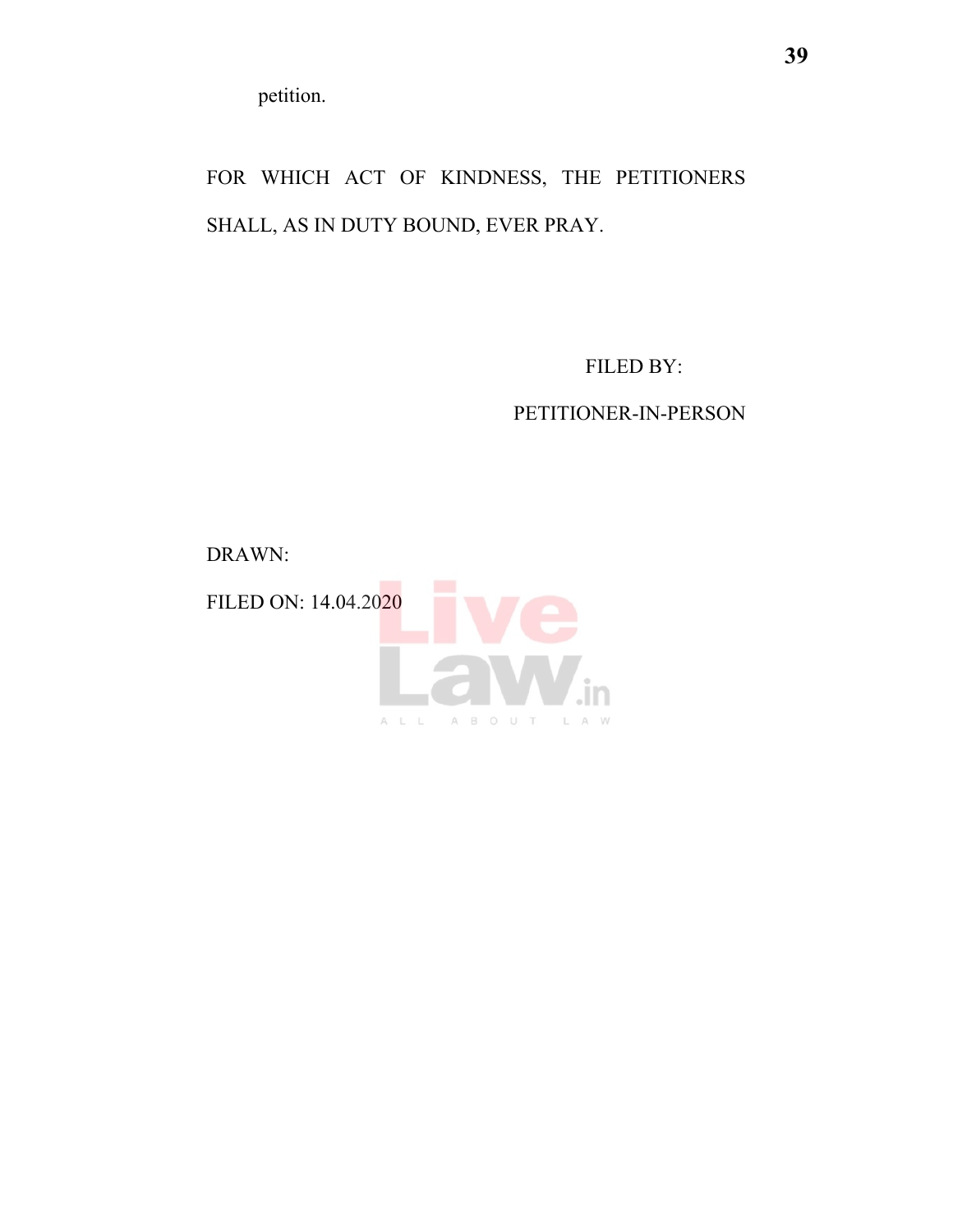**IN THE HON'BLE SUPREME COURT OF INDIA** 

#### **EXTRAORDINARY WRIT JURISDICTION**

**WRIT PETITION (CIVIL) NO. \_\_\_\_\_\_\_\_\_ OF 2020**

# **(PUBLIC INTEREST LITIGATION)**

## IN THE MATTER OF:



## **VERSUS**

Union of India, Through The Home Secretary, Cabinet Secretariat,

Rashtrapati Bhawan, New Delhi – 110004

…Respondent No.1

Ministry of Health And Family Welfare, Through Secretary Room

No. 348, A-Wing, Nirman Bhawan, New Delhi – 110011

…Respondent No.2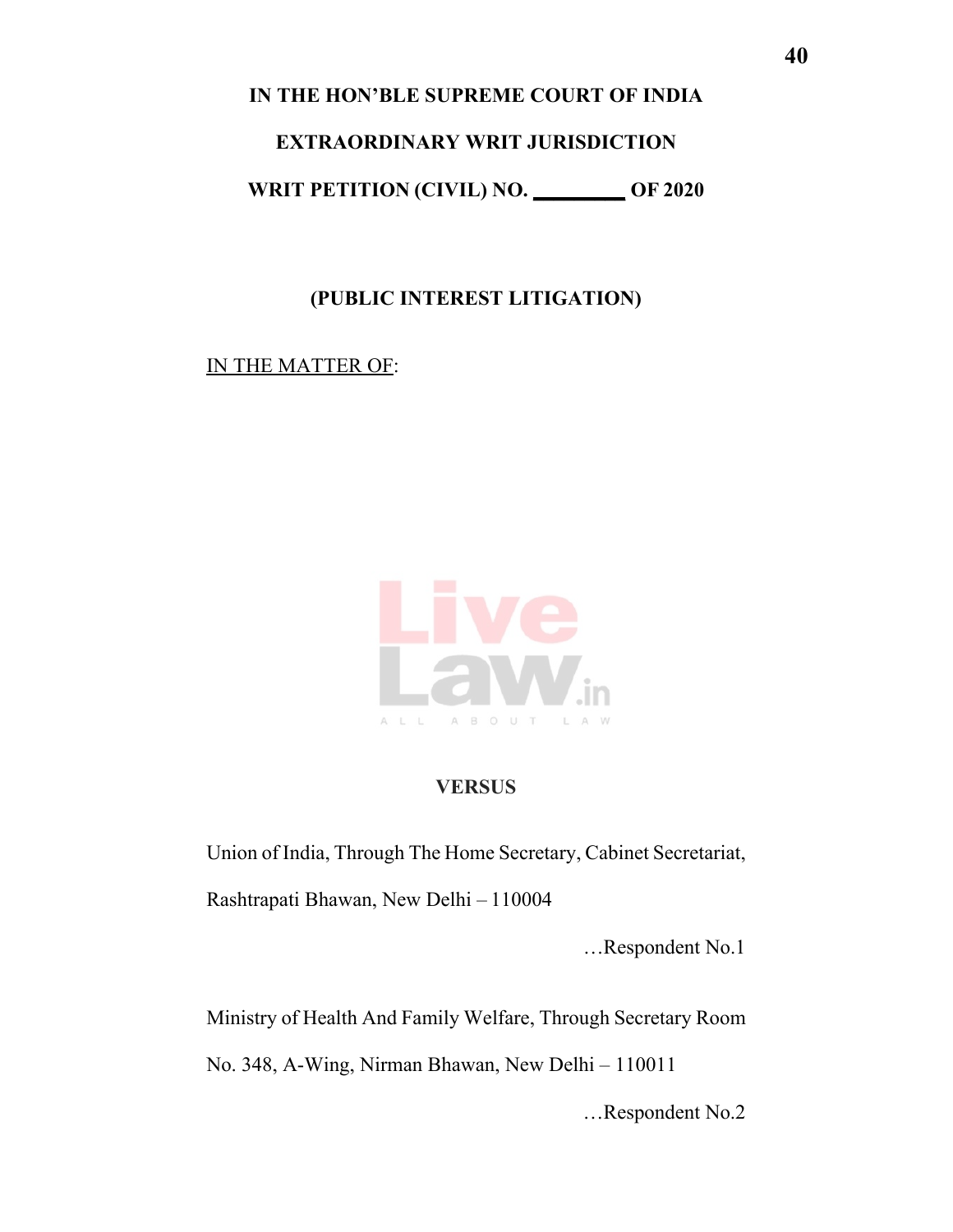Indian Council of Medical Research, through Director General, Department of Health Research, V. Ramalingaswami Bhawan, Ansari Nagar, New Delhi – 110029

…Respondent No.3

#### **AFFIDAVIT OF PETITIONER NO.1**

- 1. That I am the petitioner no. 1 in the present case and being well conversed with the fact and circumstances of the present case I am competent to swear this affidavit.
- 2. That I am enrolled as an advocate bearing enrollment no. D/2769/2012, and currently practicing before the Subordinate Courts of the Hon'ble Supreme Court in the National Capital Territory of Delhi.
- 3. That the accompanying PIL has been prepared by me, the same may be kindly read as part and parcel of this affidavit, the contents thereof are not repeated here for the sake of brevity. The contents of thereto are true and correct.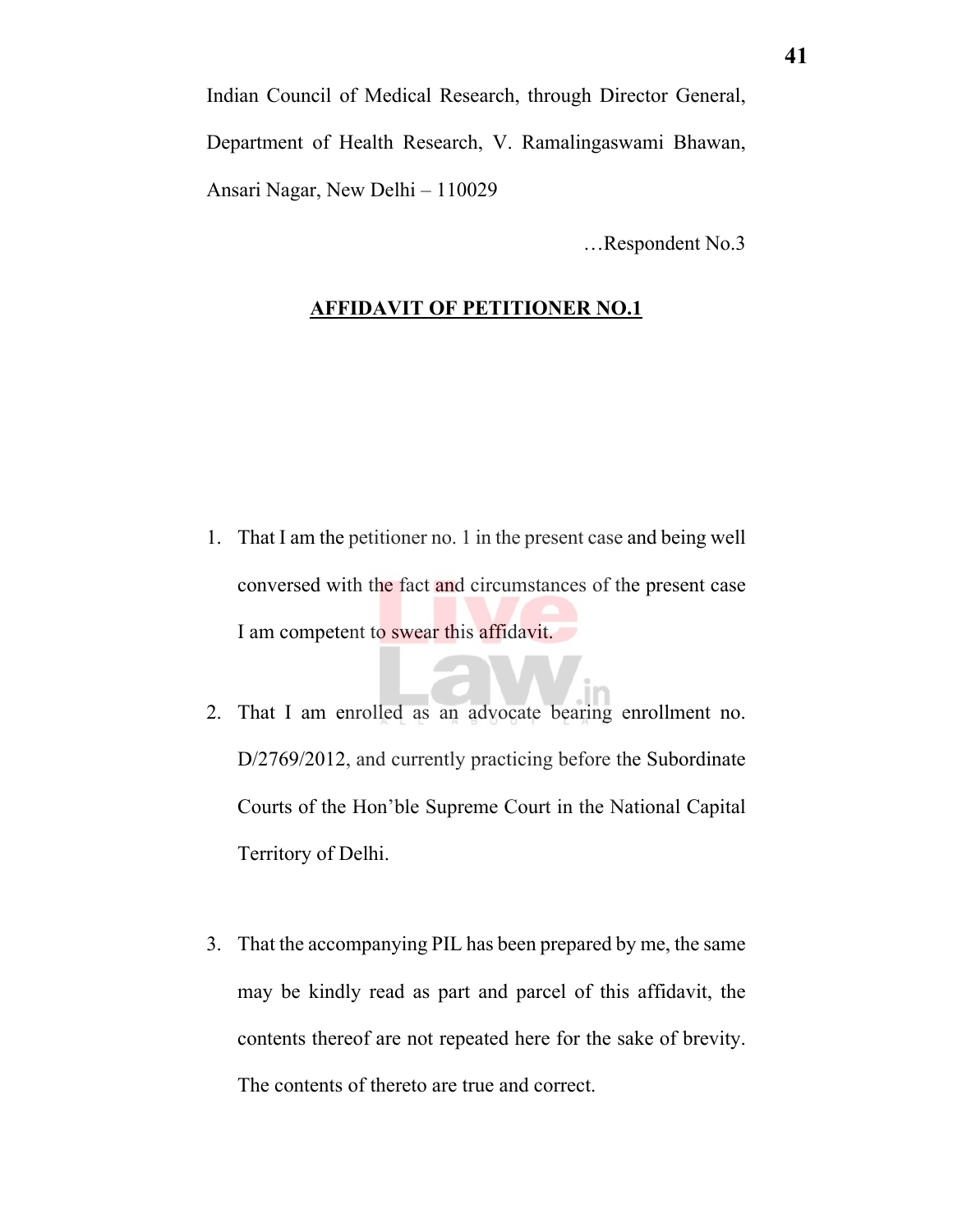- 4. That the contents of this affidavit have been read over to me in my vernacular and I have understood the same and testify to be true and correct.
- 5. That I have filed the present petition as Public Interest Litigation. I have gone through the public Interest Litigation Rules, notifications of Hon'ble Supreme Court of India and do hereby affirm that the present Public Interest Litigation is in conformity thereof.
- 6. That the petitioner has no personal interest in the litigation and neither myself nor anybody who the petitioner is interested would in any manner benefit from the relief sought in the present petition save as the member of general public. The petition is not guided by self-gain or gain of any person, institution, body or there is no motive other than of public interest in filing the present petition.
- 7. That I have done whatsoever enquiry/investigation which was in my power to do to collect all data/material which was relevant for this court to entertain the present petition. I further confirm that I have not concealed in the present petition any data/material/information which may have enabled this court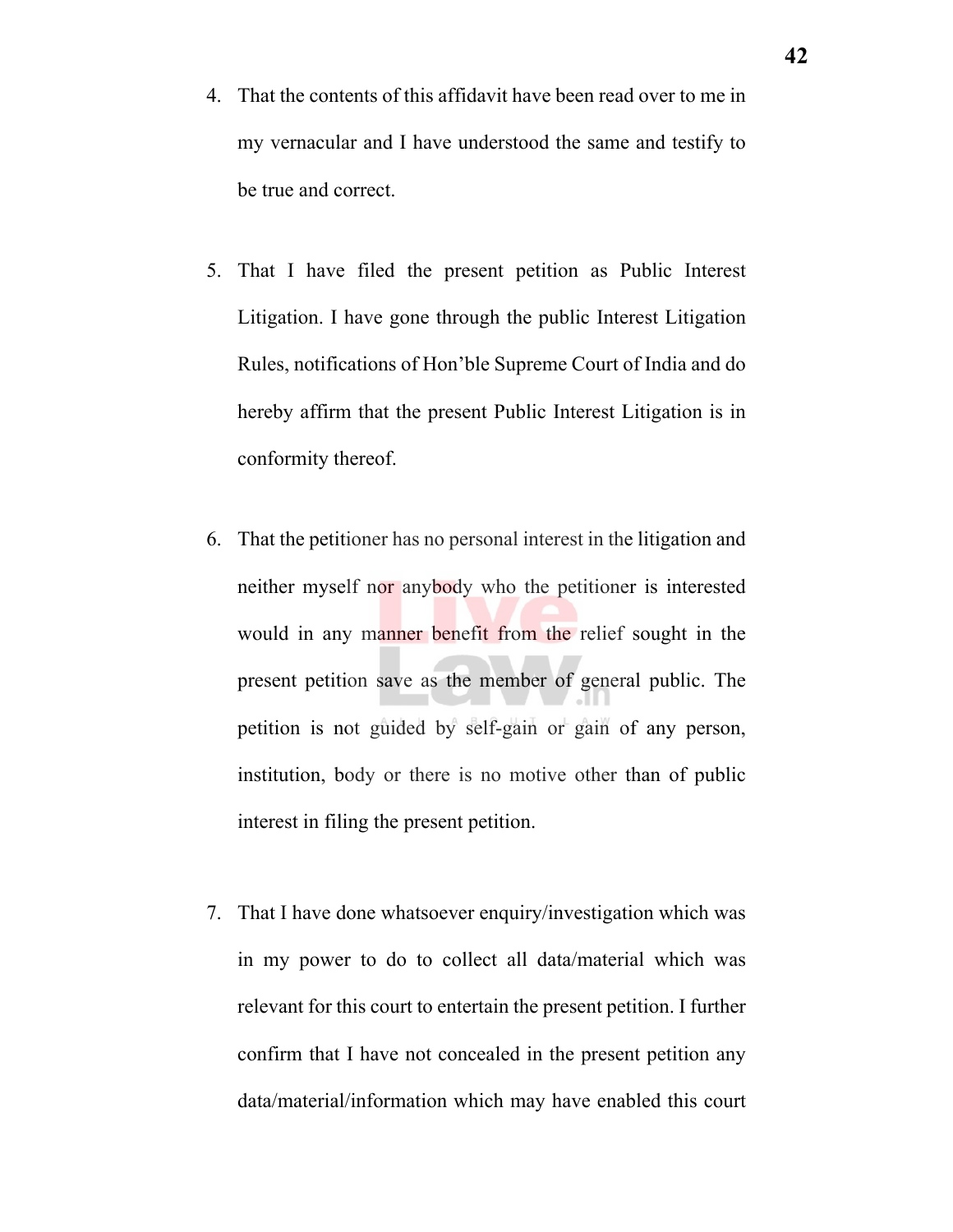to form an opinion whether to entertain this petition or not and/or whether to grant any relief or not.

- 8. That the documents filed along with the petition are true copies of their originals.
- 9. That I undertake to pay the costs if any imposed by the Court at any stage of the matter.
- 10. That the contents as stated above are true and correct to my knowledge and belief.



#### **VERIFICATION:**

Verified on this day of April 2020, at Delhi that the contents of the affidavit are true and correct, nothing material has been concealed and no part of it is false.

DEPONENT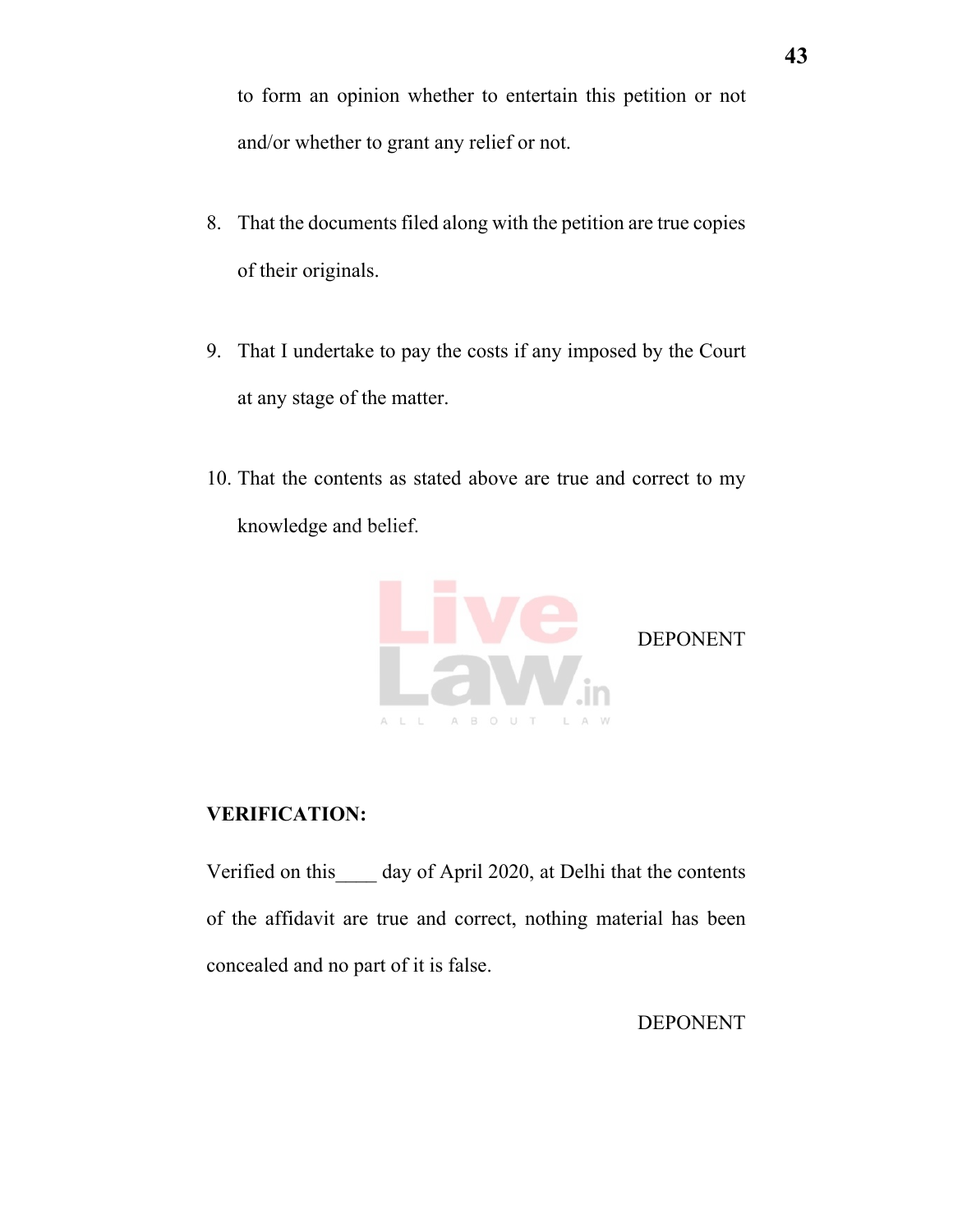**IN THE HON'BLE SUPREME COURT OF INDIA** 

# **EXTRAORDINARY WRIT JURISDICTION**

**WRIT PETITION (CIVIL) NO.\_\_\_\_\_\_\_\_\_OF 2020**

# **( PUBLIC INTEREST LITIGATION)**

IN THE MATTER OF:



…Petitioner No.2

# **VERSUS**

Union of India, Through The Home Secretary, Cabinet Secretariat,

Rashtrapati Bhawan, New Delhi – 110004

…Respondent No.1

Ministry of Health And Family Welfare, Through Secretary Room

No. 348, A-Wing, Nirman Bhawan, New Delhi – 110011

…Respondent No.2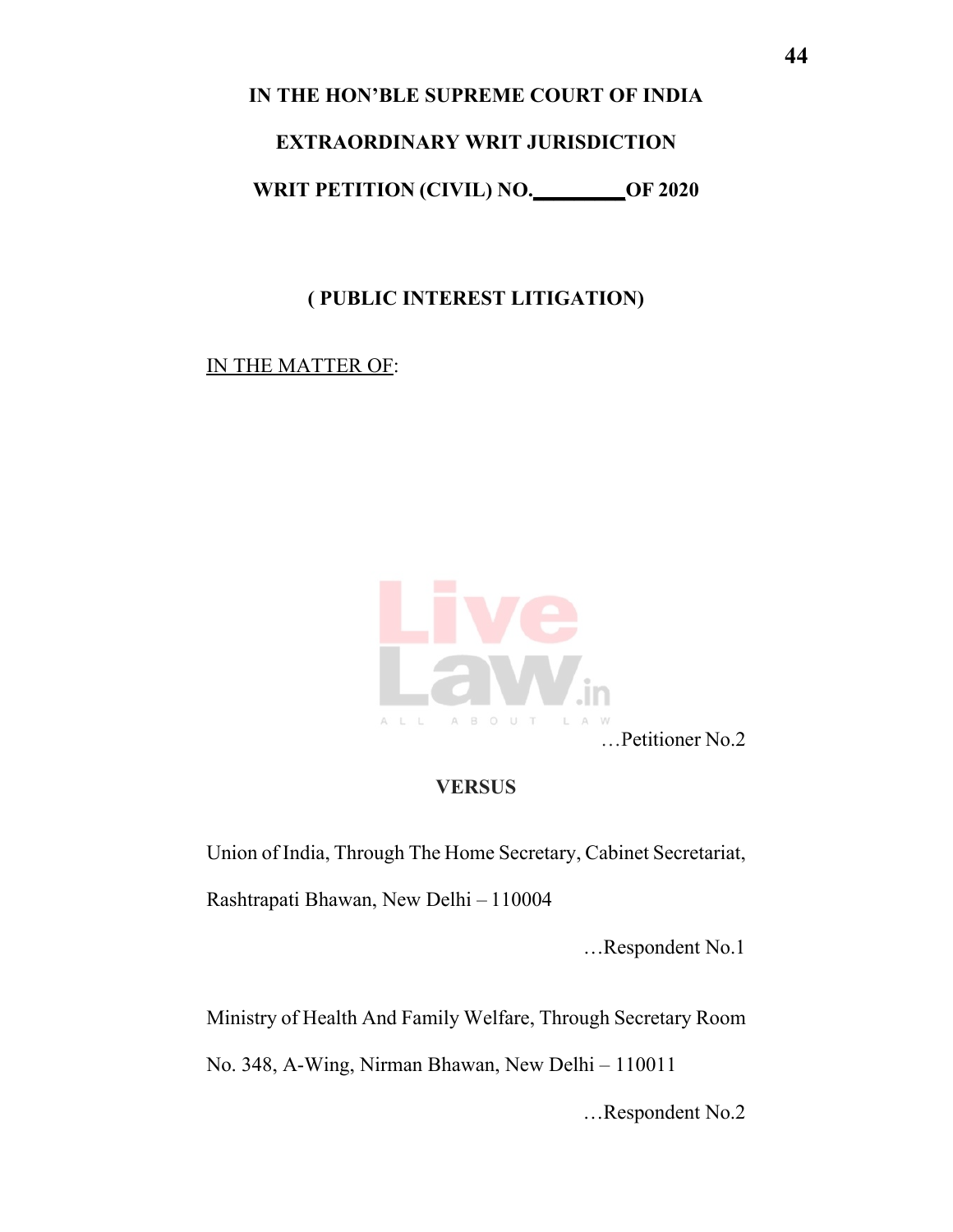Indian Council of Medical Research, through Director General, Department of Health Research, V. Ramalingaswami Bhawan, Ansari Nagar, New Delhi – 110029

…Respondent No.3

#### **AFFIDAVIT OF PETITIONER NO. 2**

- 1. That I am the petitioner no. 2 in the present case and being well conversed with the fact and circumstances of the present case I am competent to swear this affidavit.
- 2. That I am enrolled as an advocate bearing enrollment no. D/28/2020, and currently practicing before the Subordinate Courts of the Hon'ble Supreme Court in the National Capital Territory of Delhi.
- 3. That the accompanying PIL has been prepared by me, the same may be kindly read as part and parcel of this affidavit, the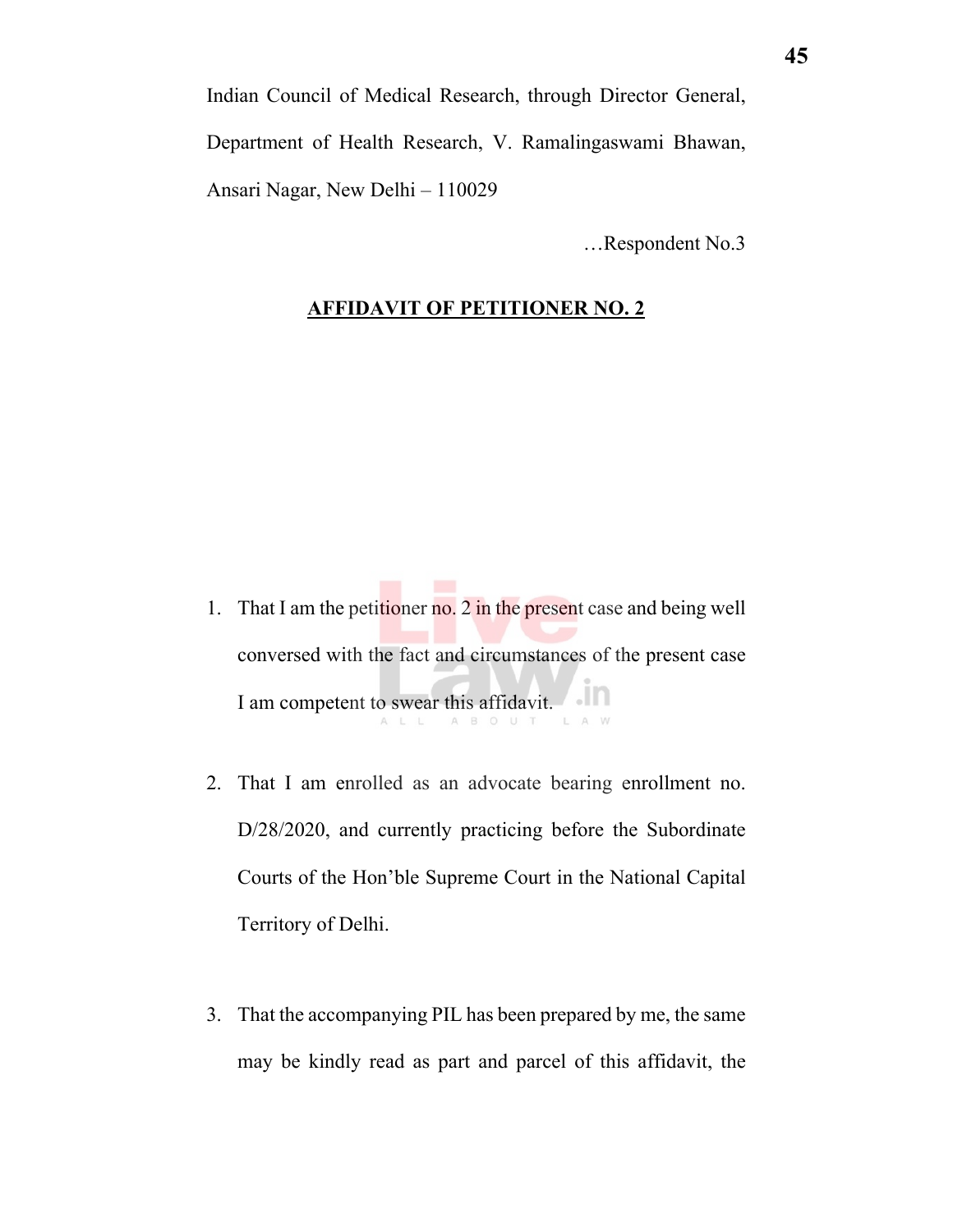contents thereof are not repeated here for the sake of brevity. The contents of thereto are true and correct.

- 4. That the contents of this affidavit have been read over to me in my vernacular and I have understood the same and testify to be true and correct.
- 5. That I have filed the present petition as Public Interest Litigation. I have gone through the public Interest Litigation Rules, notifications of Hon'ble Supreme Court of India and do hereby affirm that the present Public Interest Litigation is in conformity thereof.
- 6. That the petitioner has no personal interest in the litigation and neither myself nor anybody who the petitioner is interested would in any manner benefit from the relief sought in the present petition save as the member of general public. The petition is not guided by self-gain or gain of any person, institution, body or there is no motive other than of public interest in filing the present petition.
- 7. That I have done whatsoever enquiry/investigation which was in my power to do to collect all data/material which was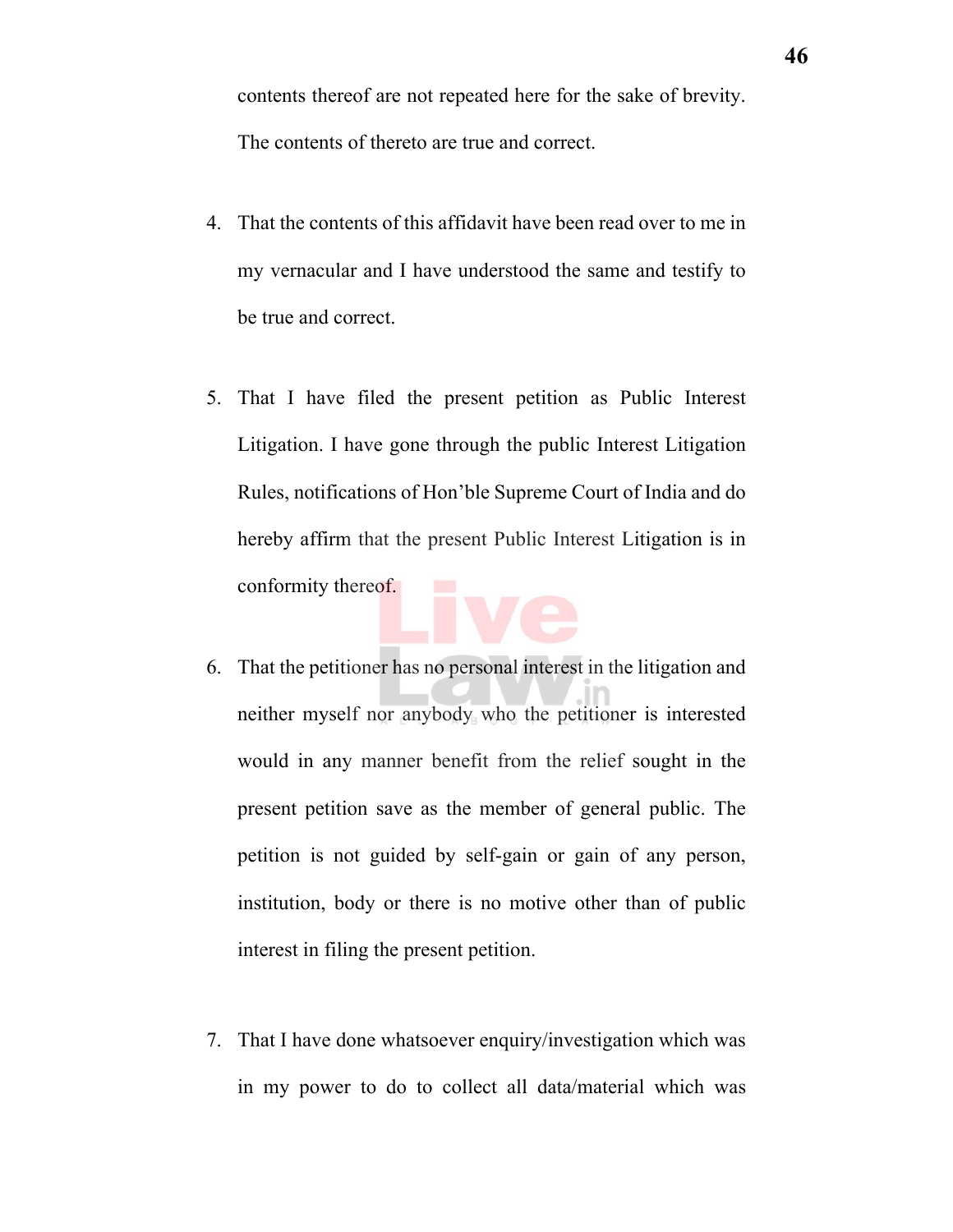relevant for this court to entertain the present petition. I further confirm that I have not concealed in the present petition any data/material/information which may have enabled this court to form an opinion whether to entertain this petition or not and/or whether to grant any relief or not.

- 8. That the documents filed along with the petition are true copies of their originals.
- 9. That I undertake to pay the costs if any imposed by the Court at any stage of the matter.
- 10. That the contents as stated above are true and correct to my knowledge and belief. A B O U T

#### DEPONENT

#### **VERIFICATION:**

Verified on this day of April 2020, at Delhi that the contents of the affidavit are true and correct, nothing material has been concealed and no part of it is false.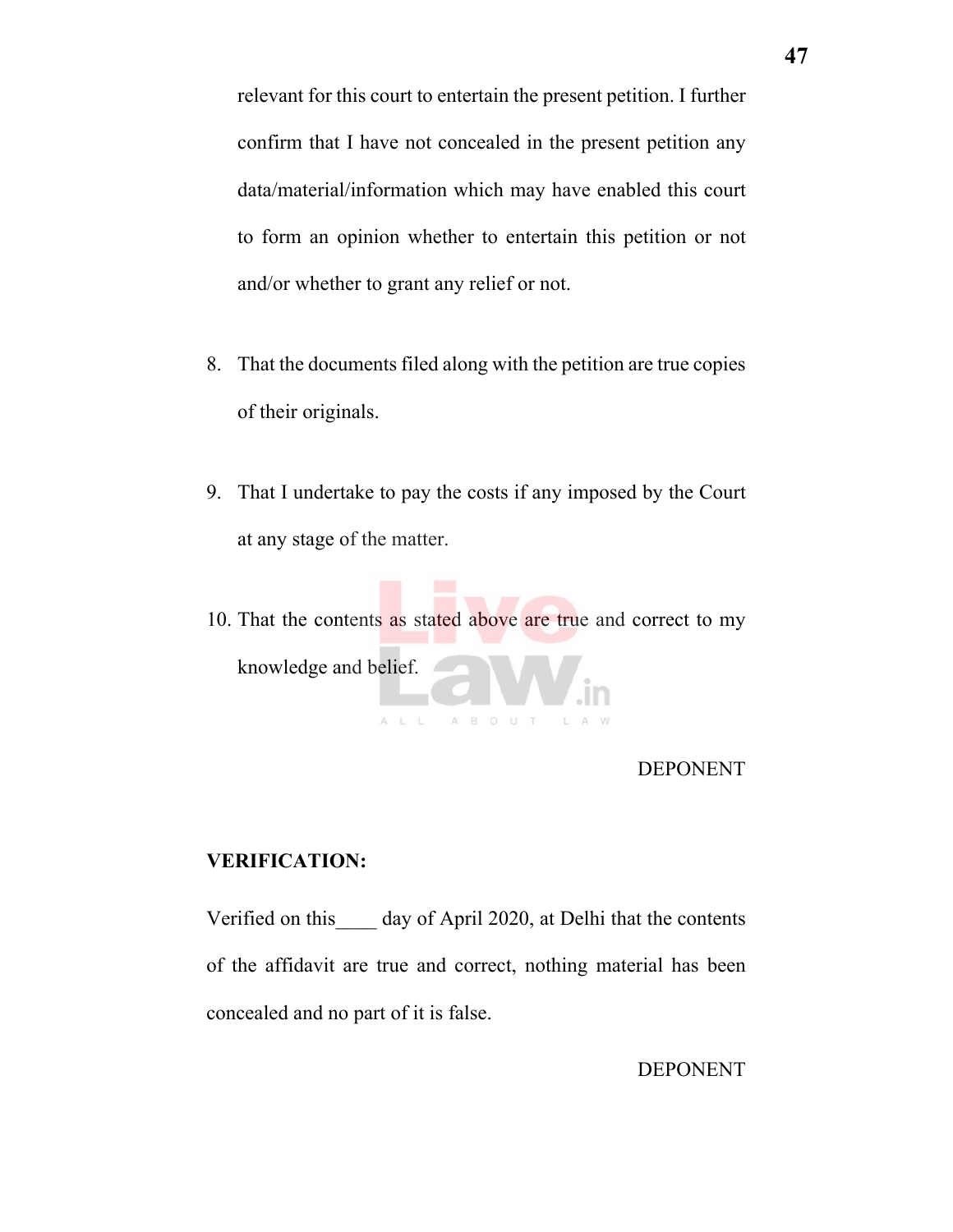### **IN THE HON'BLE SUPREME COURT OF INDIA**

#### **EXTRAORDINARY WRIT JURISDICTION**

**CIVIL WRIT PETITION (CIVIL) NO. \_\_\_\_\_\_\_\_ OF 2020**

# **(PUBLIC INTEREST LITIGATION)**

**I.A. NO. \_\_\_\_\_\_\_\_\_ OF 2020** 

IN THE MATTER OF:

PRAKHAR DIXIT & ANR. …PETITIONERS

**VERSUS**

UNION OF INDIA & ORS ....RESPONDENTS

# **APPLICATION SEEKING PERMISSION TO APPEAR**

# **AND ARGUE IN PERSON**

ALL ABOUT LAW

**TO,**

**THE HON'BLE CHIEF JUSTICE OF INDIA AND HIS LORDSHIP'S COMPANION JUSTICES OF THE SUPREME COURT OF INDIA**

**THE HUMBLE PETITION OF THE PETITIONERS** 

**ABOVE- NAMED**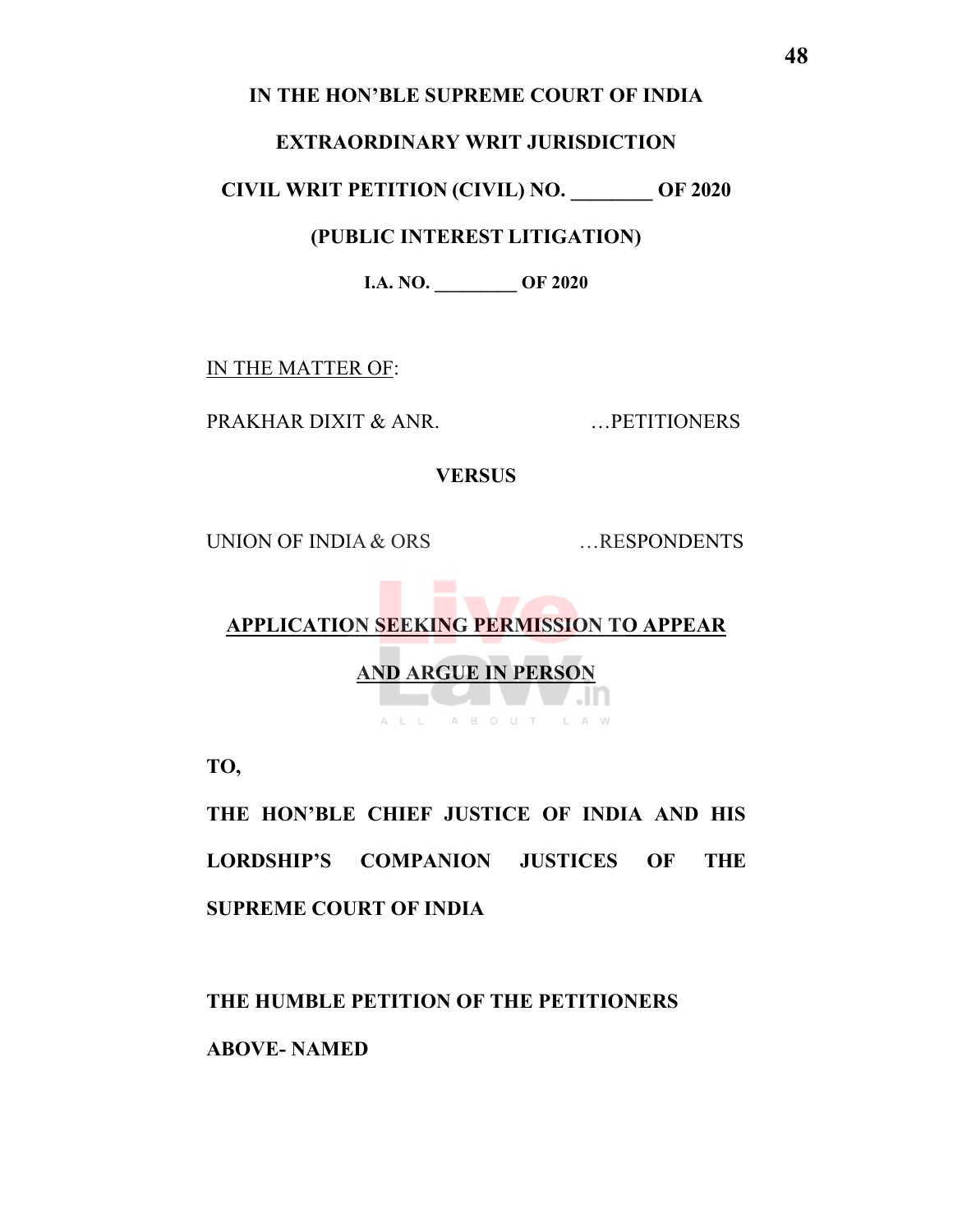#### **MOST RESPECTFULLY SHOWETH:**

- 1. That the Petitioners above named have preferred the instant Public Interest Litigation vide a civil writ petition seeking an appropriate order or direction from this Hon'ble Court directing the Respondents to start 'pooling' the samples in order to exponentially increase the number of tests conducted in a day; to start conducting tests of asymptomatic persons in the cities and/or districts affected with Coronavirus (COVID-19) as a precautionary measure in order to prevent/stop further spread and causing of deaths due to outbreak of the COVID-19 Corona virus; to start Mobile Testing Facilities in order to ensure widespread accessibility of the testing facilities and medical aid, facilitate door to door testing and/or thermal screening in the affected areas to identify the exact number of persons affected with the outbreak of COVID-19 and provide them with medical help and facilities.
- 2. That the Petitioners are acting bonafide for the welfare and benefit of the society as a whole in filing the present PIL before this Hon'ble Court. The Petitioners have no vested personal interest in the subject.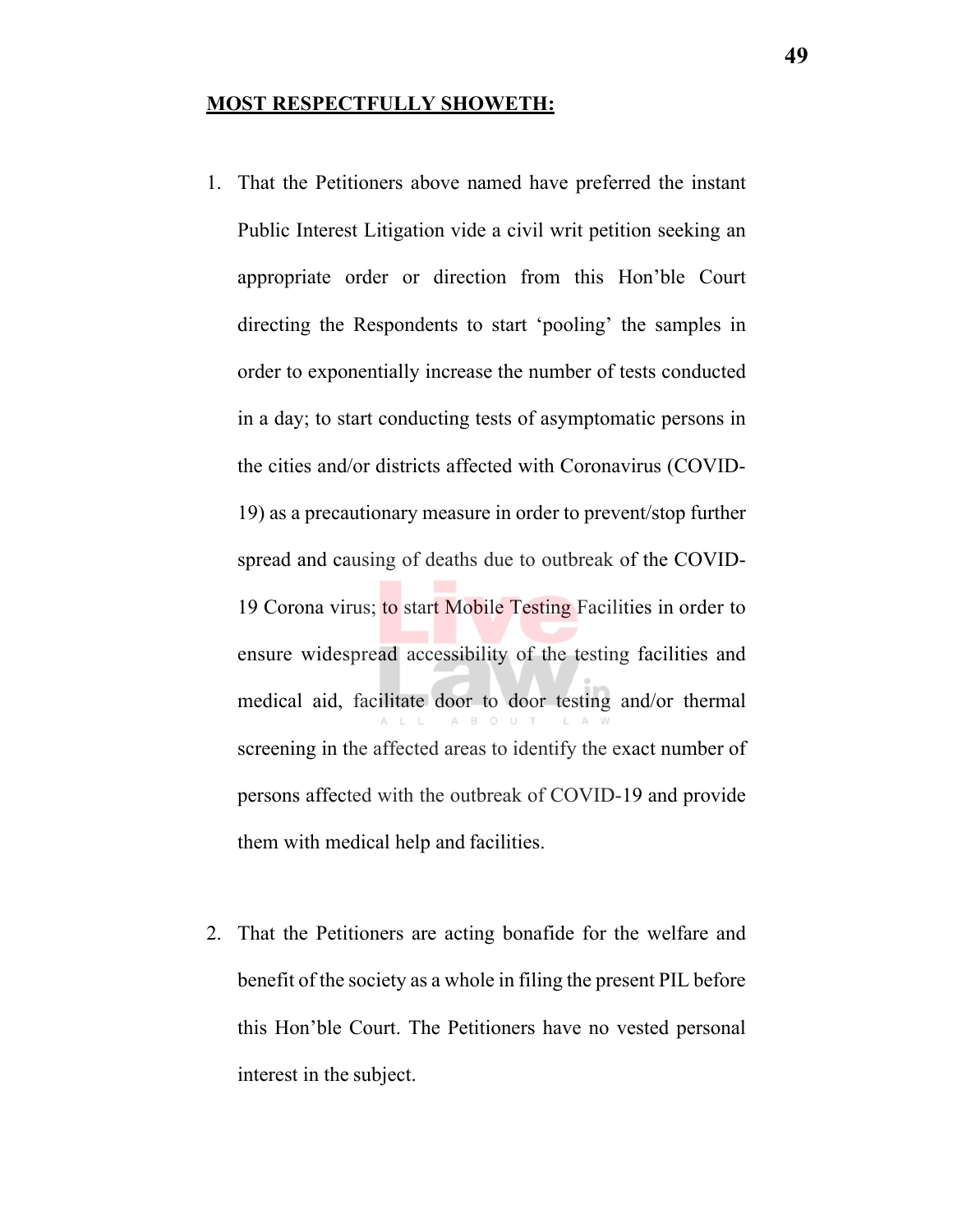- 3. That the petitioners want to draw the attention of this Hon'ble court towards the situation in India and suggest some alternate methods and/or remedies to tackle the problem.
- 4. That the petitioners have henceforth preferred this application seeking permission to appear and argue in person.

#### **PRAYER**

In view of the facts and circumstances stated herein above it is most respectfully prayed that this hon'ble court may graciously be pleased to:

- i. Accept the application for seeking permission to appear and argue in person;
- ii. Pass any other order/direction as this Hon'ble Court may deem fit and proper in the interest of justice.

AND FOR ACT OF KINDNESS AND JUSTICE THE PETITIONER SHALL EVER PRAY AS IN DUTY BOUND.

Filed on: 14.04.2020 Filed By Place: New Delhi Petitioner-in-Person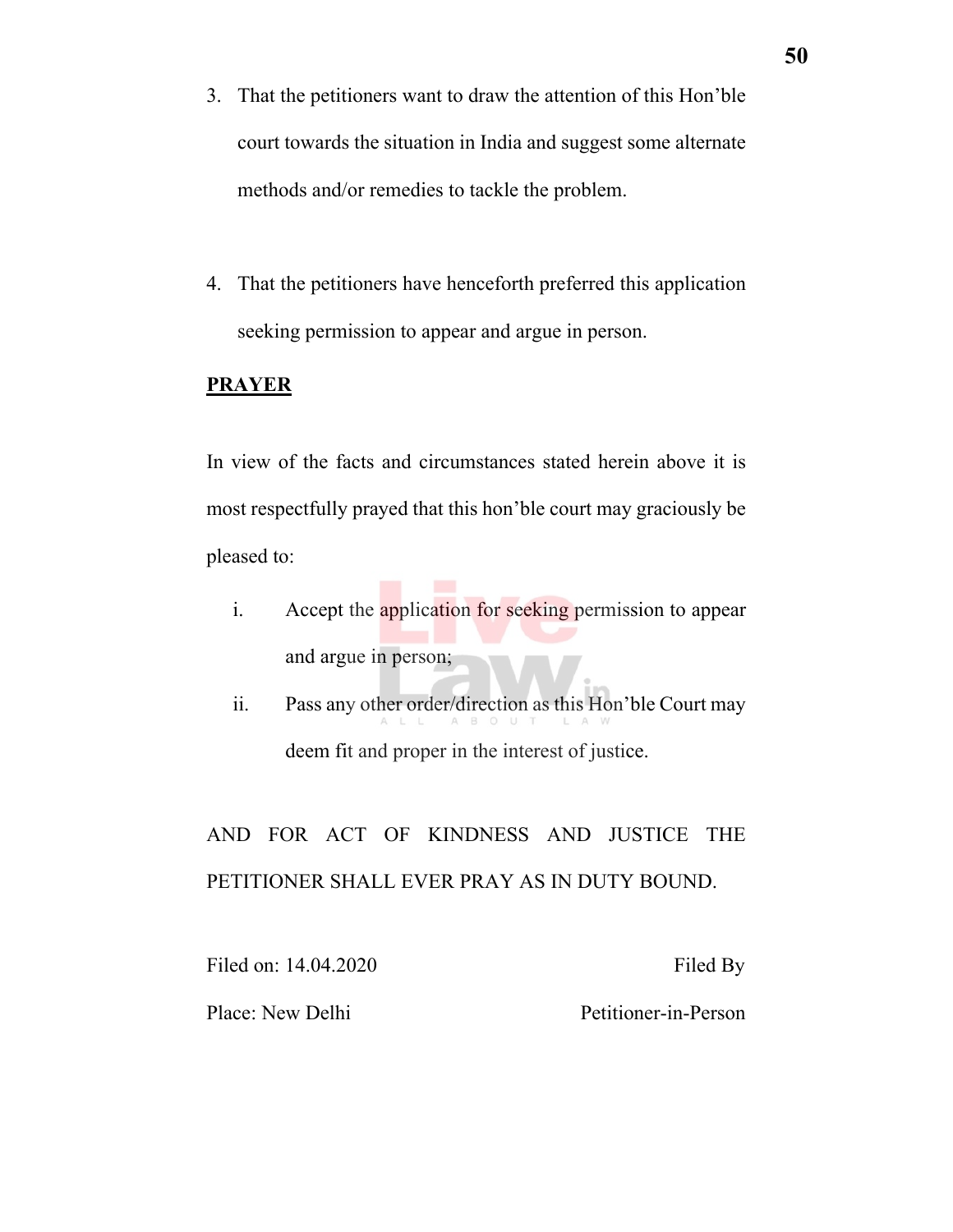### **IN THE HON'BLE SUPREME COURT OF INDIA**

#### **EXTRAORDINARY WRIT JURISDICTION**

**CIVIL WRIT PETITION (CIVIL) NO. \_\_\_\_\_\_\_\_ OF 2020**

# **(PUBLIC INTEREST LITIGATION)**

**I.A. NO. \_\_\_\_\_\_\_\_\_ OF 2020**

IN THE MATTER OF:

PRAKHAR DIXIT & ANR ...PETITIONERS

**VERSUS**

UNION OF INDIA & ORS ....RESPONDENTS

# **START APPLICATION FOR EXEMPTION FROM FILING THE ANNEXURE IN ACCORDANCE WITH THE SUPREME TALLE** A **COURT RULES** LAW

**TO,**

**THE HON'BLE CHIEF JUSTICE OF INDIA AND HIS LORDSHIP'S COMPANION JUSTICES OF THE SUPREME COURT OF INDIA**

**THE HUMBLE PETITION OF THE PETITIONERS** 

**ABOVE- NAMED**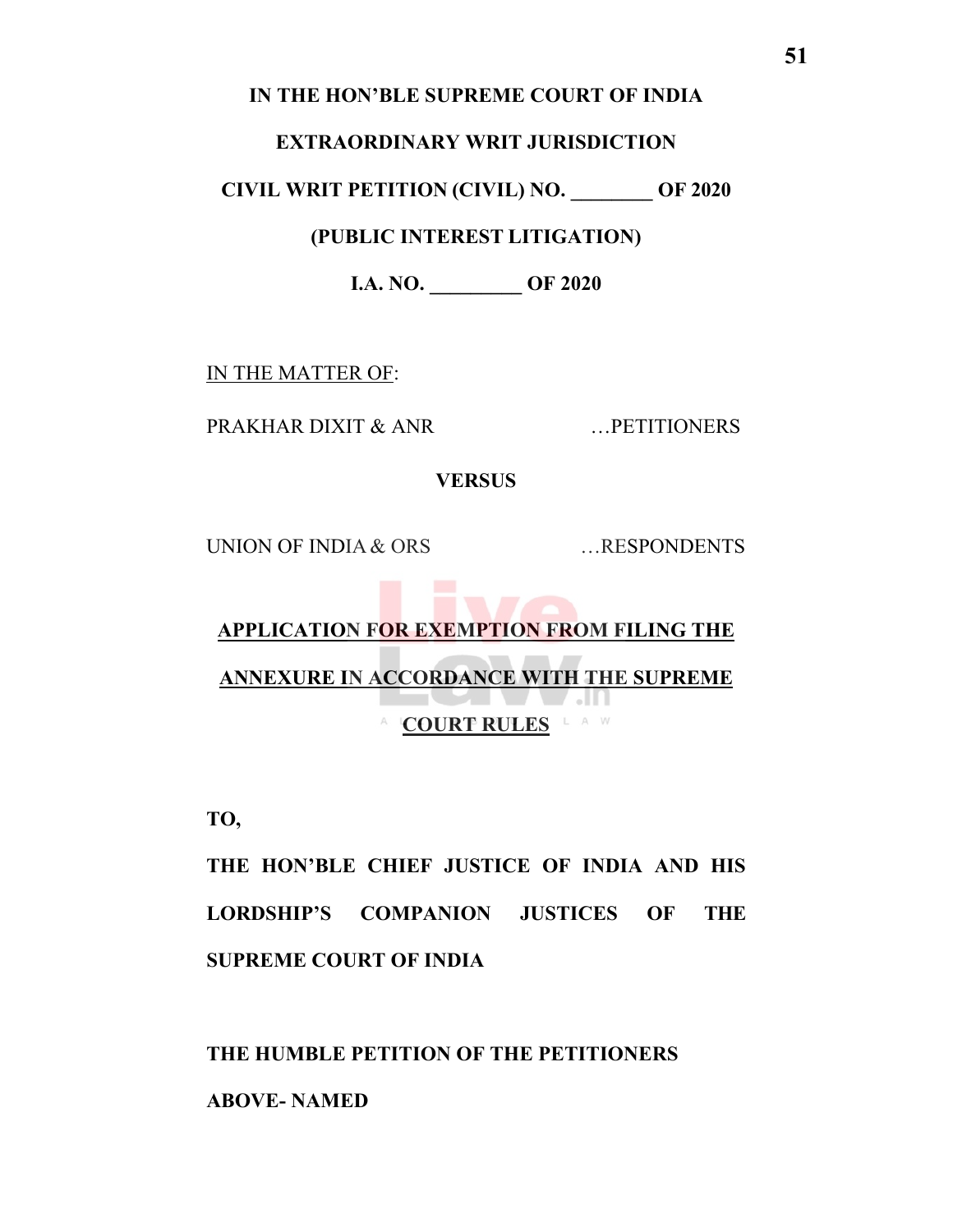#### **MOST RESPECTFULLY SHOWETH:**

- 1. That the Petitioners above named have preferred the instant Public Interest Litigation vide a civil writ petition seeking an appropriate order or direction from this Hon'ble Court directing the Respondents to start 'pooling' the samples in order to exponentially increase the number of tests conducted in a day; to start conducting tests of asymptomatic persons in the cities and/or districts affected with Coronavirus (COVID-19) as a precautionary measure in order to prevent/stop further spread and causing of deaths due to outbreak of the COVID-19 Corona virus; to start Mobile Testing Facilities in order to ensure widespread accessibility of the testing facilities and medical aid, facilitate door to door testing and/or thermal screening in the affected areas to identify the exact number of persons affected with the outbreak of COVID-19 and provide them with medical help and facilities.
- 2. That the Petitioners are acting bonafide for the welfare and benefit of the society as a whole in filing the present PIL before this Hon'ble Court. The Petitioners have no vested personal interest in the subject.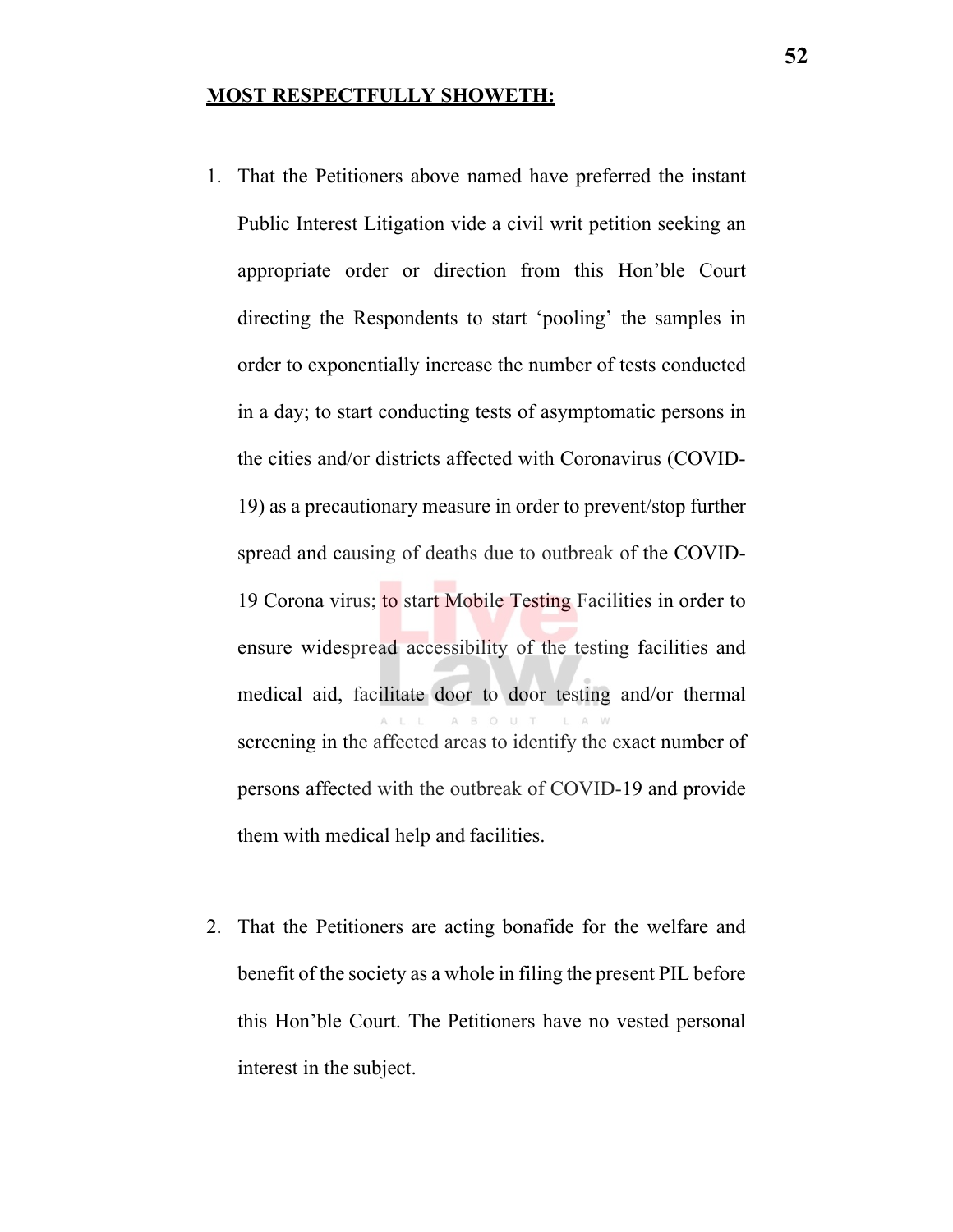- 3. That the Petitioner have attached 21 annexures along with the PIL in order to substantiate the petition and the grounds stated therein for seeking the relief from this Hon'ble court.
- 4. That the annexures attached therein are in the form of various articles and reports published in both national and international publications and websites and contains charts, graphs, figures and images and have a definite set of page setting vis-à-vis margin alignment, font style, font size, line spacing etc., among other settings.
- 5. That it is not possible for the petitioners to alter the page settings and align them according to the prescribed format by the Hon'ble Supreme Court of India and any alternation in the defined page setting would render the annexures illegible and obscure.
- 6. That in view of the inability to alter the defined page settings, the petitioners may please be exempted from filling the annexures in the prescribed format of the Supreme Court of India.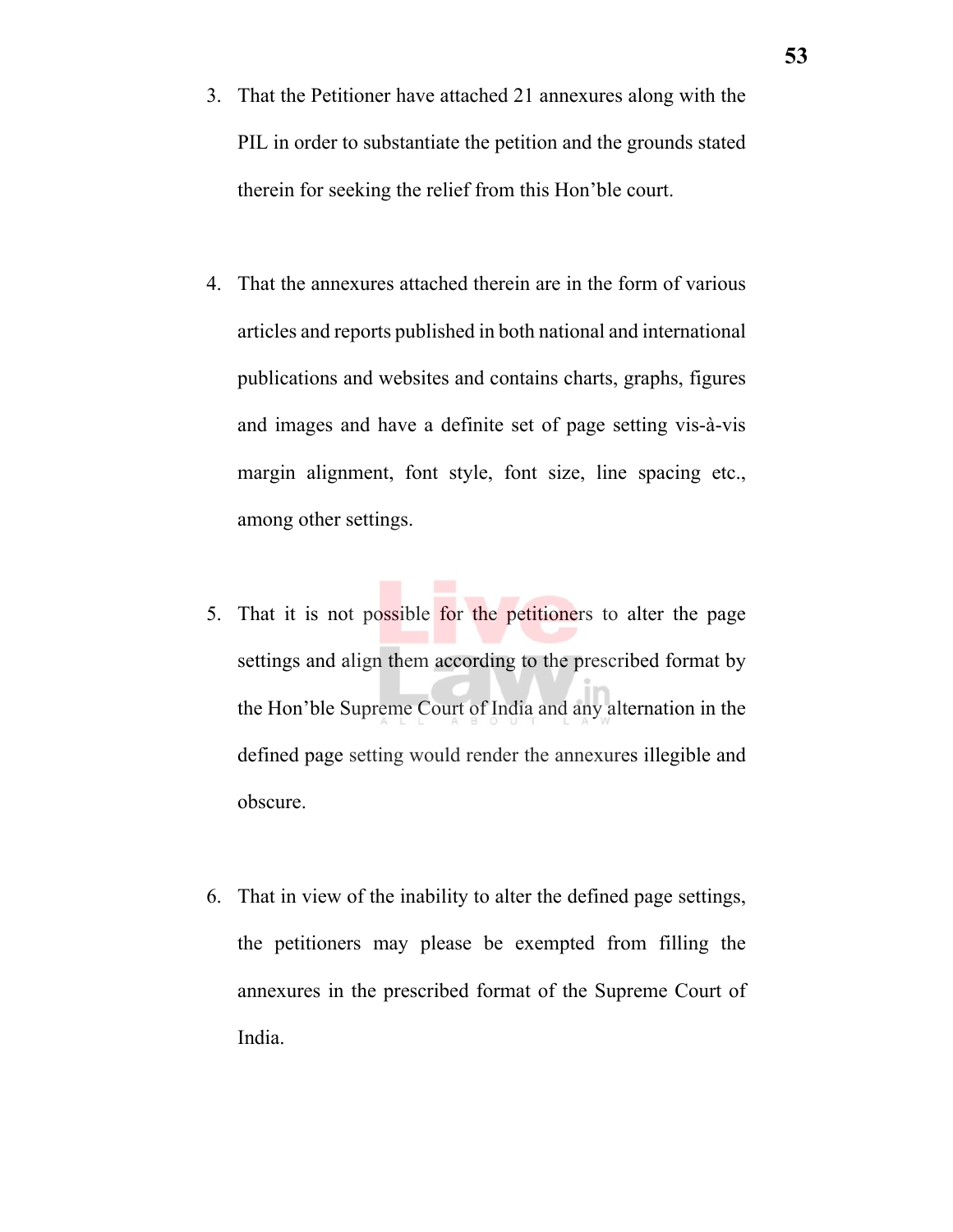### **PRAYER**

In view of the facts and circumstances stated herein above it is most respectfully prayed that this hon'ble court may graciously be pleased to:

- i. Pass an order to exempt the petitioners from filing the annexures in the prescribed format of the Supreme Court of India.
- ii. Pass any other order and/or directions as this Hon'ble Court may deem fit and proper.

# AND FOR ACT OF KINDNESS AND JUSTICE THE PETITIONER SHALL EVER PRAY AS IN DUTY BOUND.



Petitioner-in-Person

Place: New Delhi

Filed on: 14.04.2020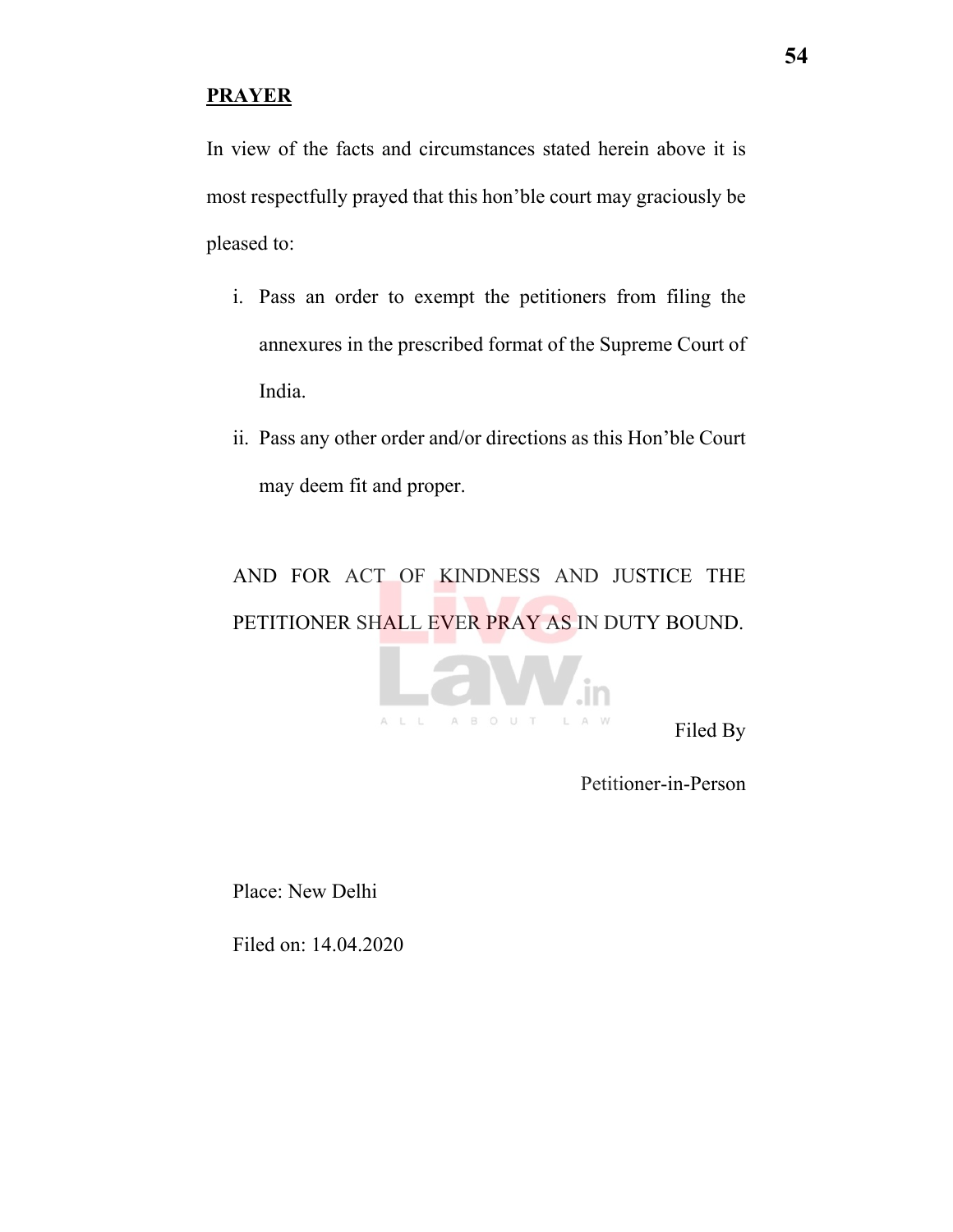## **IN THE HON'BLE SUPREME COURT OF INDIA**

#### **EXTRAORDINARY WRIT JURISDICTION**

**WRIT PETITION (CIVIL) NO. \_\_\_\_\_\_\_\_ OF 2020**

**(PUBLIC INTEREST LITIGATION)**

**I.A. NO. \_\_\_\_\_\_\_\_\_ OF 2020**

IN THE MATTER OF:

PRAKHAR DIXIT & ANR ...PETITIONERS

**VERSUS**

UNION OF INDIA & ORS ....RESPONDENTS

# **APPLICATION FOR EXEMPTION FROM FILING**

**TANK** 

**NOTARISED AFFIDAVIT**

ALL ABOUT LAW

**March 19** 

**TO,**

**THE HON'BLE CHIEF JUSTICE OF INDIA AND HIS LORDSHIP'S COMPANION JUSTICES OF THE SUPREME COURT OF INDIA**

**THE HUMBLE PETITION OF THE PETITIONERS** 

**ABOVE- NAMED**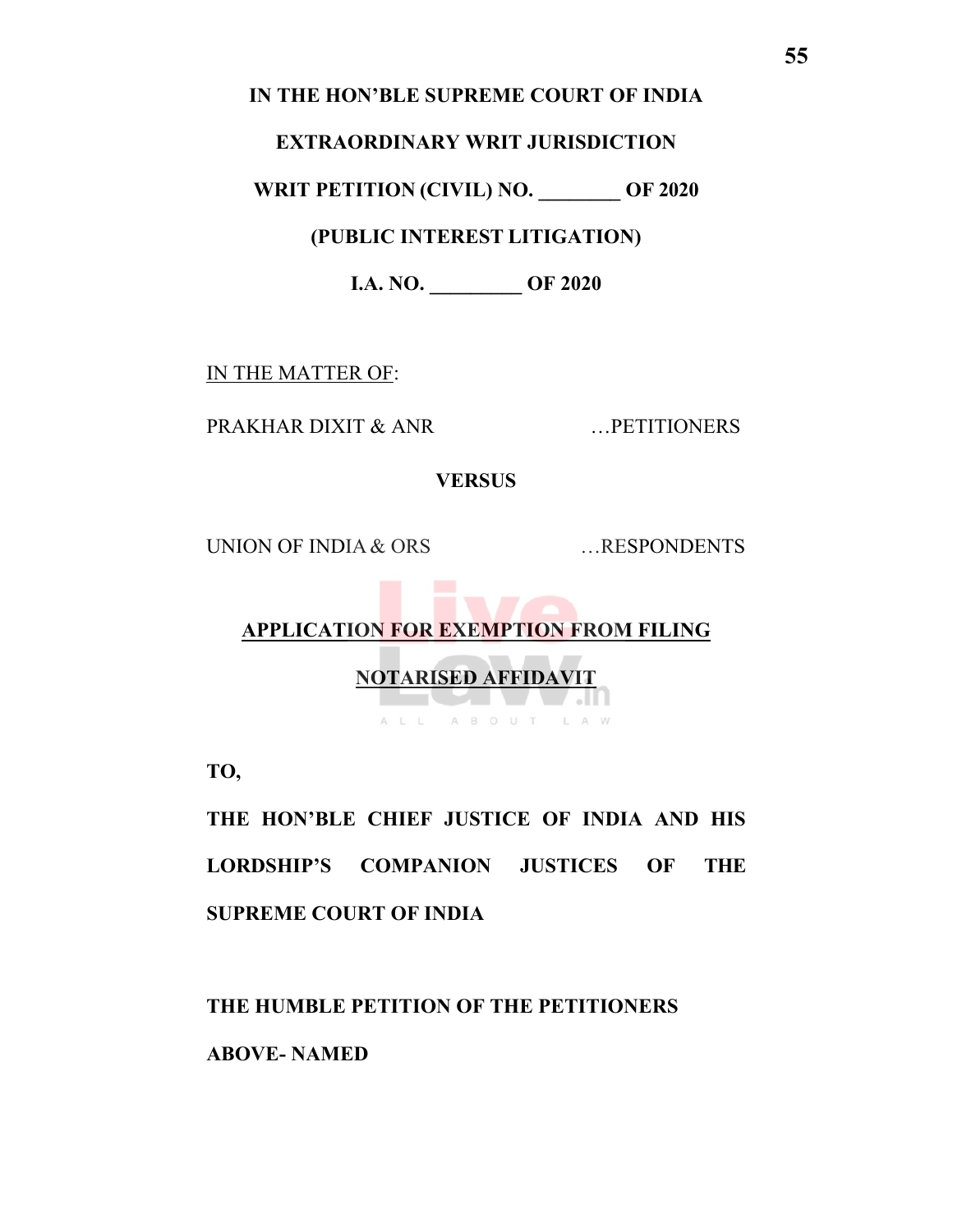#### **MOST RESPECTFULLY SHOWETH:**

- 1. That the Petitioners above named have preferred the instant Public Interest Litigation vide a civil writ petition seeking an appropriate order or direction from this Hon'ble Court directing the Respondents to start 'pooling' the samples in order to exponentially increase the number of tests conducted in a day; to start conducting tests of asymptomatic persons in the cities and/or districts affected with Coronavirus (COVID-19) as a precautionary measure in order to prevent/stop further spread and causing of deaths due to outbreak of the COVID-19 Corona virus; to start Mobile Testing Facilities in order to ensure widespread accessibility of the testing facilities and medical aid, facilitate door to door testing and/or thermal screening in the affected areas to identify the exact number of persons affected with the outbreak of COVID-19 and provide them with medical help and facilities.
- 2. That due to the ongoing pandemic crisis and in view of the total lockdown in the country, the petitioners are unable to get the affidavit notarized.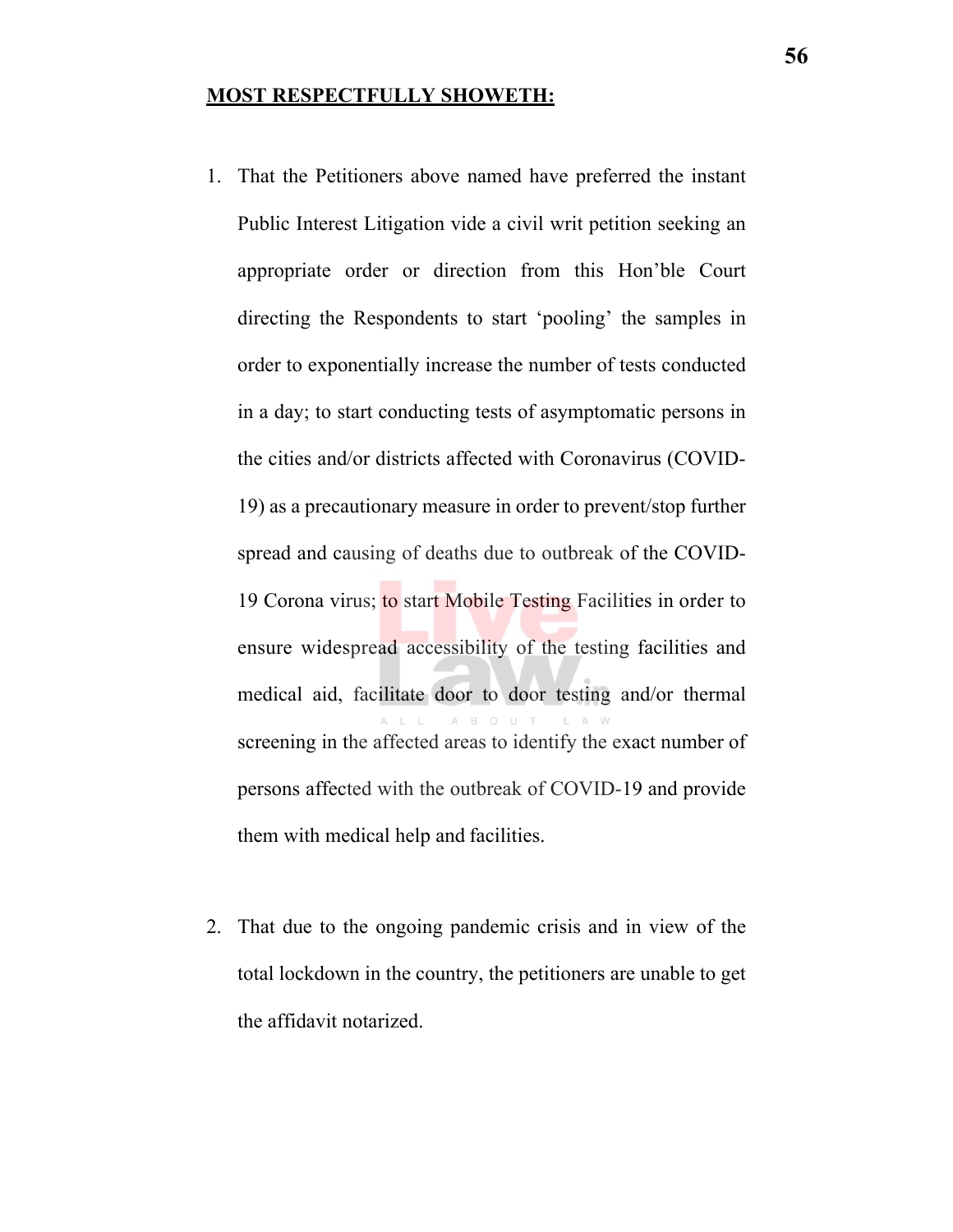- 3. That the petitioner assures this court that once the situation is under control and the lockdown is lifted, they will file the notarized affidavit before this Hon'ble court.
- 4. That the Petitioners humbly request this Hon'ble court to grant exemption from filing the notarized affidavit at this point of point.

#### **PRAYER**

In view of the facts and circumstances stated herein above it is most respectfully prayed that this hon'ble court may graciously be pleased to:

- i. Pass an order for exemption of petitioners from filing the notarised affidavit along with the petition. ABOUT  $I \triangle W$
- ii. Pass any other order and/or directions as this Hon'ble Court may deem fit and proper.

# AND FOR ACT OF KINDNESS AND JUSTICE THE PETITIONER SHALL EVER PRAY AS IN DUTY BOUND.

Place: New Delhi Filed By

Filed on: 14.04.2020 Petitioner-in-Person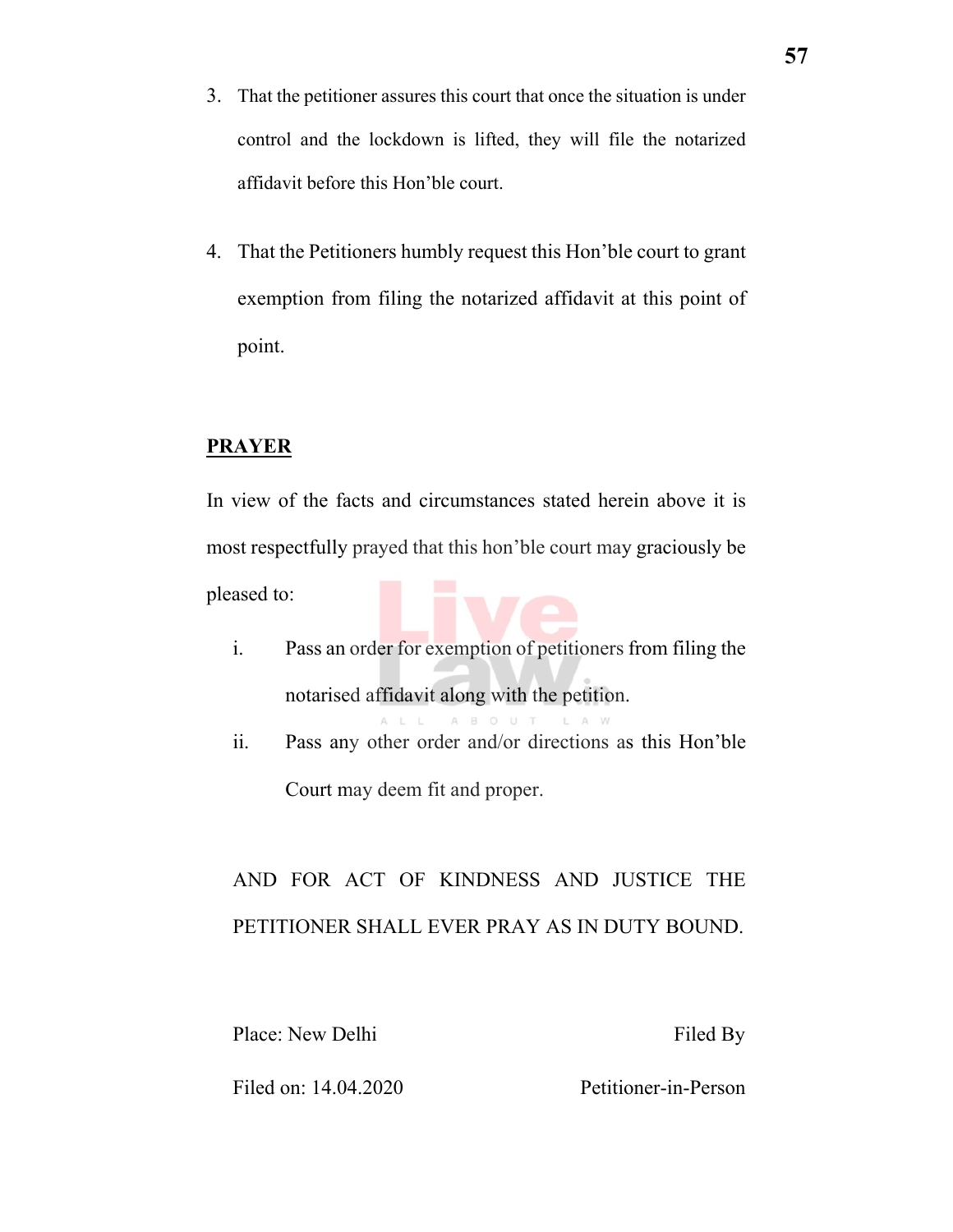### **IN THE HON'BLE SUPREME COURT OF INDIA**

#### **EXTRAORDINARY WRIT JURISDICTION**

**WRIT PETITION (CIVIL) NO. \_\_\_\_\_\_\_\_ OF 2020**

**(PUBLIC INTEREST LITIGATION)**

**I.A. NO. \_\_\_\_\_\_\_\_\_ OF 2020**

IN THE MATTER OF:

PRAKHAR DIXIT & ANR. …PETITIONERS

**VERSUS**

UNION OF INDIA & ORS ....RESPONDENTS

# **APPLICATION FOR CONSIDERING THE PIL FILED BY**

**THE PETITIONERS AS AN URGENT MATTER TO BE** 

**LISTED** ALL ABOUT LAW

**TO,**

**THE HON'BLE CHIEF JUSTICE OF INDIA AND HIS LORDSHIP'S COMPANION JUSTICES OF THE SUPREME COURT OF INDIA**

**THE HUMBLE PETITION OF THE PETITIONERS** 

**ABOVE- NAMED**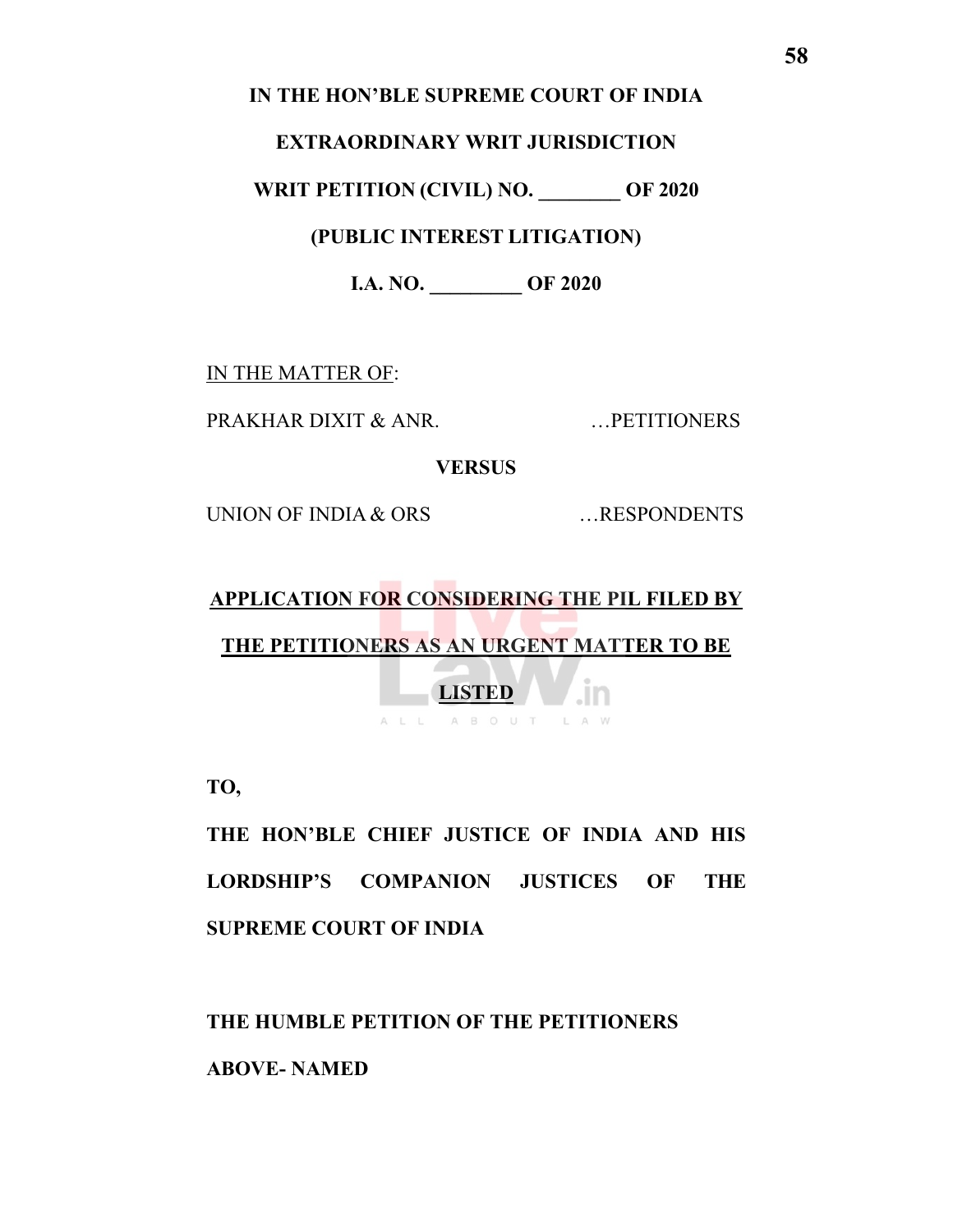#### **MOST RESPECTFULLY SHOWETH:**

- 1. That the present application is being filed in the wake of the outbreak of the pandemic Corona virus disease also termed as COVID-19, wherein an asymptomatic person, a silent carrier of the virus can infect 406 persons in just 30 days, in absence of lockdown, if remains untested. And Government of India isn't testing asymptomatic persons therefore it poses an imminent danger to life of the public at large.
- 2. That to the surprise and disbelief of petitioners, the respondents have not undertaken any steps for testing and treatment of asymptomatic individuals. Since the disease is highly contagious and can prove to be mortal danger for the  $A$  $B$ target groups and the inactions of the respondents in this sphere, puts a question mark on the COVID-19 strategy adopted by them and have forced the petitioners to knock on the doors of this Hon'ble Court.
- 3. That it has been 4 months since the outbreak of the disease and in such a short span of time the virus has infected 1,875,590 persons worldwide, resulting into 116,096 deaths. The same numbers for India are 9240 persons infected, resulting in 331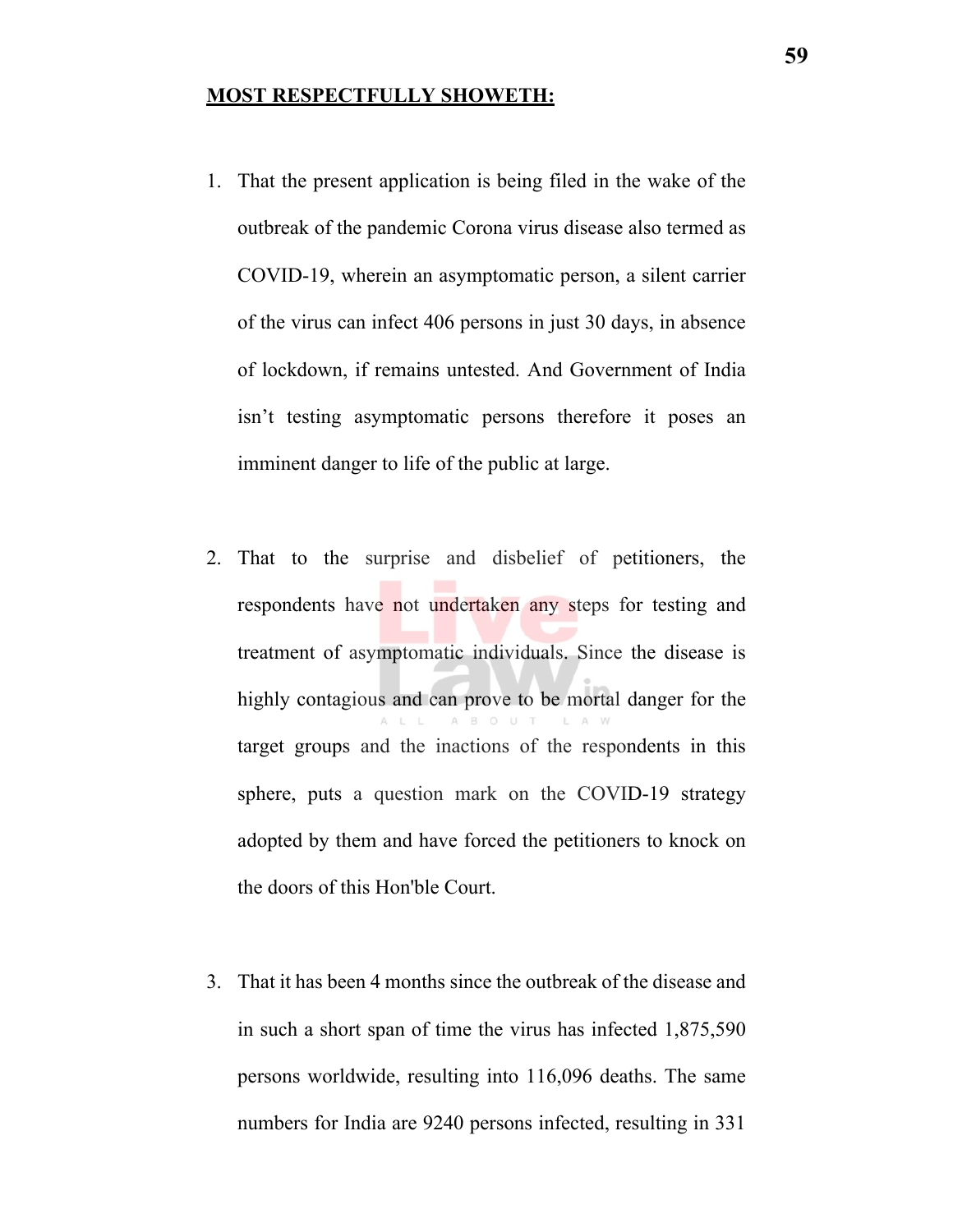deaths making the current situation precarious.

- 4. That the above-mentioned number of infected persons and total deaths would sadly increase, both globally and in India till the time the present petition is being heard by this Hon'ble Court.
- 5. That the petitioners want to draw the attention of this Hon'ble court towards the situation in India and suggest some alternate methods and/or remedies to tackle the problem.
- 6. That the petitioners have henceforth preferred this application for considering the writ petition filed by the petitioners, as an urgent matter and list it for hearing at the earliest.

# **PRAYER**

In view of the facts and circumstances stated herein above it is most respectfully prayed that this hon'ble court may graciously be pleased to:

i. Accept the application for considering the writ petition filed by the petitioners, as an urgent matter and list it for hearing at the earliest.